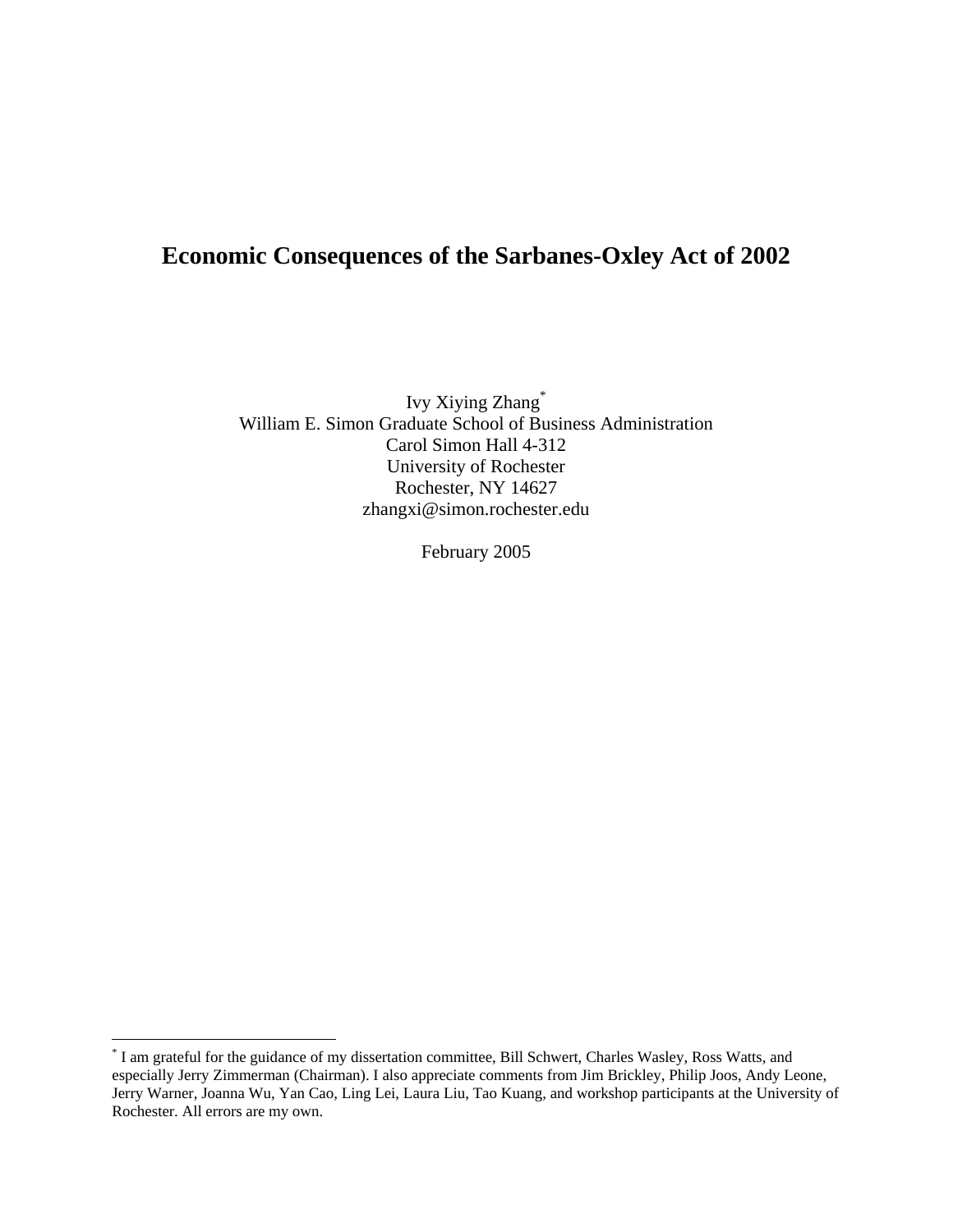#### **Abstract**

This paper investigates the economic consequences of the Sarbanes-Oxley Act through a study of market reactions to legislative events related to the Act. I find that the cumulative abnormal return around all legislative events leading to the passage of the Act is significantly negative. The loss in total market value around the most significant rulemaking events amounts to \$1.4 trillion. I then examine the private benefits and costs of major provisions of the Act by investigating the cross-sectional variation in market reactions to the rulemaking events. Regression results are consistent with the hypothesis that shareholders consider both the restriction of nonaudit services and the provisions to enhance corporate governance costly to business. The results also show that Section 404 of SOX, which mandates an internal control test, imposes significant costs on firms.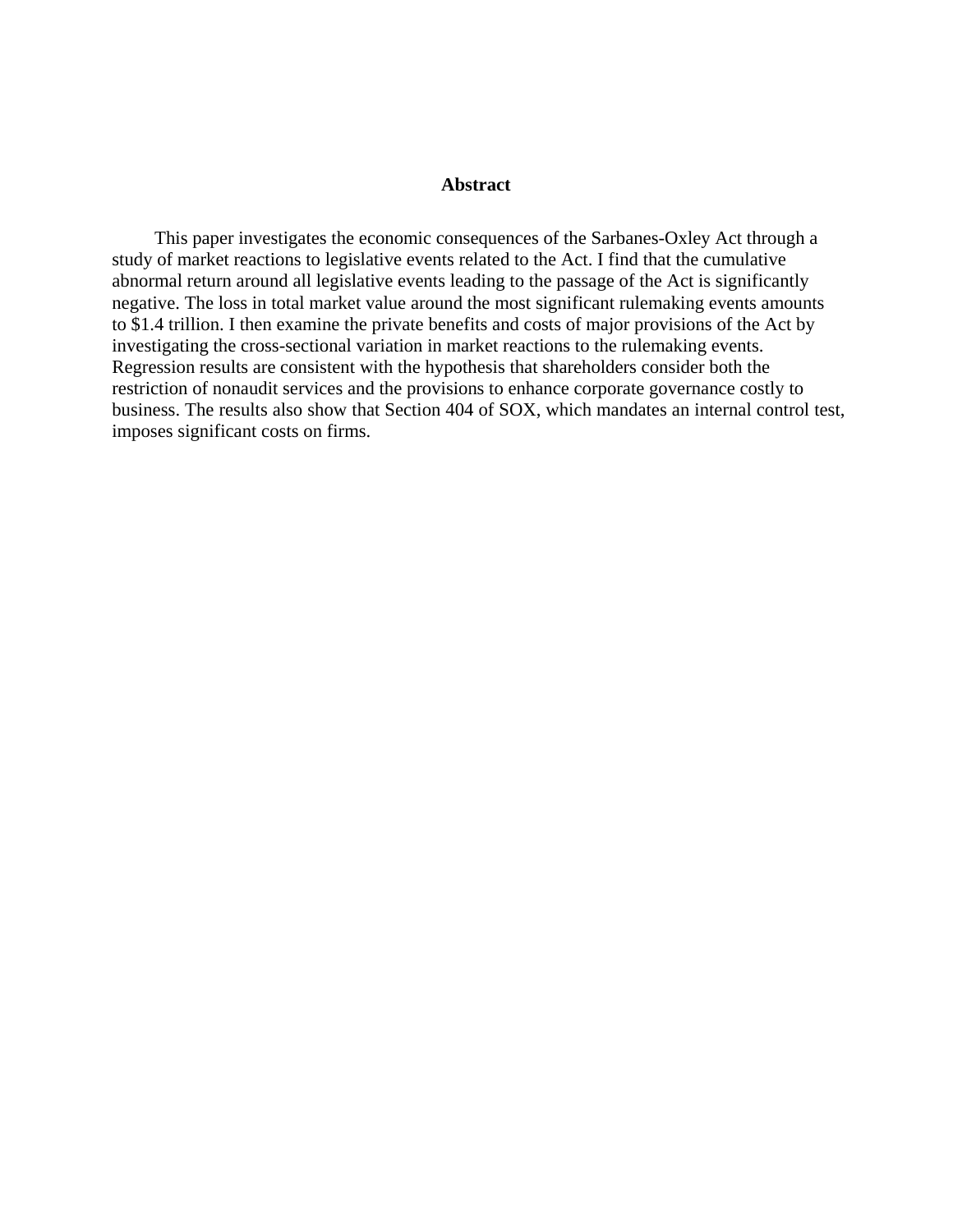#### **1. Introduction**

 $\overline{a}$ 

In response to the collapse of a number of high-profile firms since late 2001, Congress passed the Sarbanes-Oxley Act (the Act or SOX hereafter) in July 2002 to enhance corporate governance and thereby restore public confidence. The Act has introduced significant changes in both management's reporting responsibilities and the scope and nature of the responsibilities of the auditor. When President Bush signed the Act into law, he characterized it as "the most far-reaching reform of American business practices since the time of Franklin Delano Roosevelt.["1](#page-2-0)

The major provisions of the Act established the Public Company Accounting Oversight Board (PCAOB), prohibit auditors from performing certain nonaudit services for their audit clients, impose greater criminal penalties for corporate fraud, and call for more detailed and timely disclosure of financial information. Further, Section 404 of the Act requires that management assess internal controls and that auditors report on the internal controls of their clients. By requiring deeper oversight, imposing greater penalties for misconduct, and dealing with potential conflicts of interest, the Act aims to prevent deceptive accounting and management misbehavior.

However, despite the claimed benefits of SOX, it has been frequently noted that the Act and its swift passage was a political product (e.g., Hilzenrath et al., July 28, 2002, *The Washington Post*). As the Democrats planned to charge the Bush Administration as being soft on corporate scandals in the congressional election of November 2002, the Republicans were eager to ease the pressure by showing their determination to punish corporate malfeasance. Ever since the passage of the Act, the business community has expressed substantial concerns for its costs of compliance. An August 2003 survey of executives by *CFO Magazine* indicated that 70% of the respondents did not believe the benefits of compliance justify its costs. Moreover, Financial Executives International (FEI) surveyed 224 public firms in July 2004 about the direct costs of complying with Section 404 of SOX. The survey finds that the average first-year cost estimate is almost \$3 million for roughly 26,000 hours of internal work and 5,000 hours of external work, plus additional audit fees of \$823,200, or an increase of  $53\%$ <sup>[2](#page-2-1)</sup>.

While the out-of-pocket compliance costs are generally considered significant (Solomon et al., 2004, *WSJ*), they are likely swamped by the opportunity costs of resources and the potentially profound impact of SOX on business practices. The *Wall Street Journal* cited the chief accounting officer of General Motors to illustrate the opportunity costs that have not been quantified: "The real

<span id="page-2-0"></span><sup>&</sup>lt;sup>1</sup> See President Bush's speech at the signing ceremony of SOX (http://www.whitehouse.gov/news/releases/2002/07).

<span id="page-2-1"></span><sup>&</sup>lt;sup>2</sup> Fifty-four percent of the FEI respondents are from companies with more than \$1 billion in sales revenue and sixteen percent with sales revenue lower than \$100 million.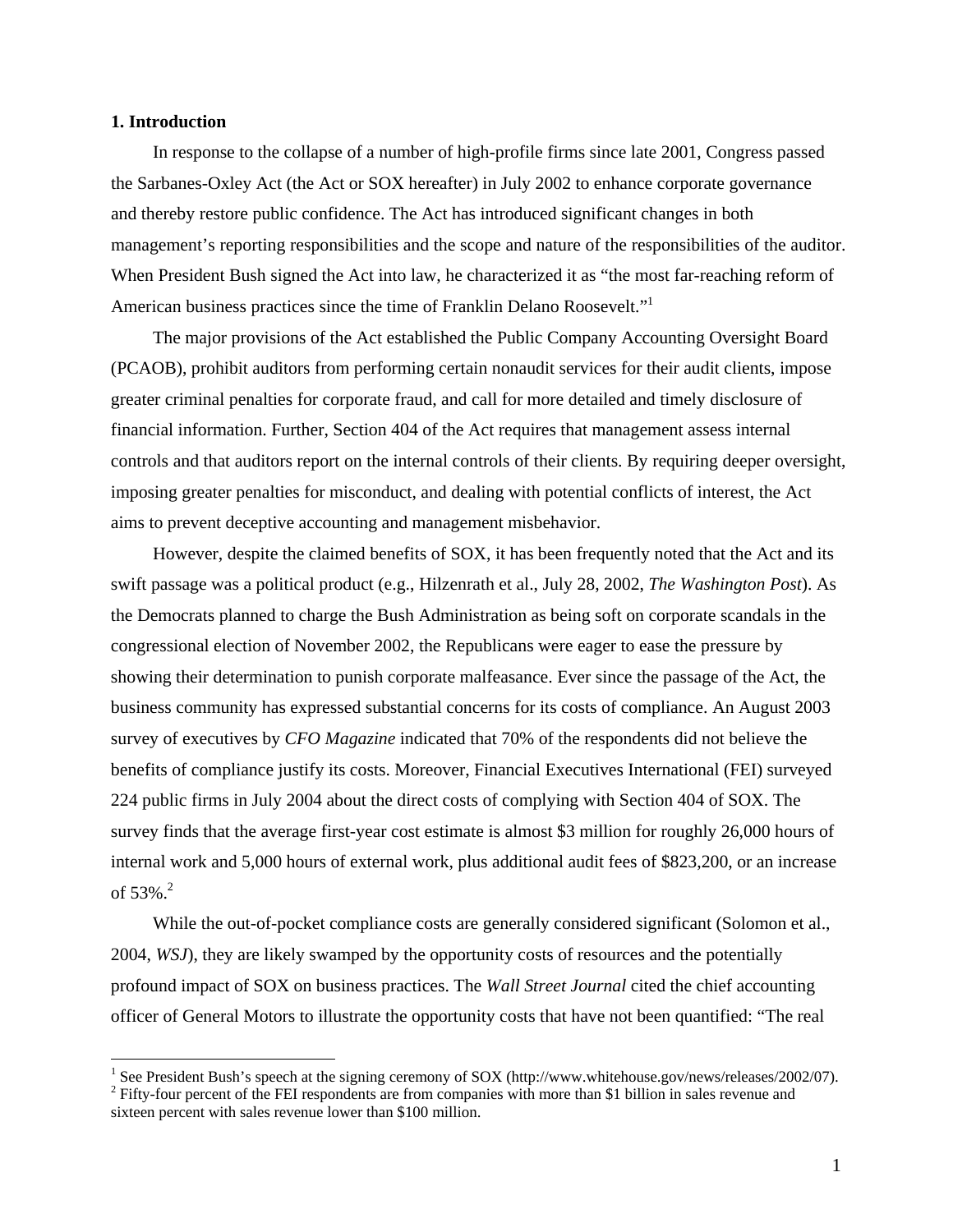cost isn't the incremental dollars, it is having people that should be focused on the business focused instead on complying with the details of the rules" (Solomon et al., January 2004, *WSJ*). In addition, the Act exposes executives to greater litigation risks and stiffer penalties. As a result, CEOs are likely to take less risky actions, consequently changing their business strategies and potentially reducing the value of their firms (Wallison, September 2003, *WSJ*).

The overall direct and indirect private costs of SOX on businesses could well outweigh its private benefits, as it is likely too costly to eliminate all corporate fraud. Zero fraud can only be achieved by very stringent controls that remove most discretion and flexibility in business. The lack of flexibility could be far more detrimental to the vast majority of firms than a few scandals. Further, the passage of SOX gives rise to a broader concern that SOX could signal a shift to more rigid federal regulation and legislation of corporate America. Such a shift would likely reduce the flexibility of the current governance systems and business environment, causing extensive changes in the economy (Holmstrom and Kaplan, 2003). A PricewaterhouseCoopers survey of CEOs at the World Economic Forum in 2004 finds that 59% of the respondents currently view the risk of overregulation as one of the biggest threats to the growth of their firms (Norris et al., January 2004, *New York Times*).

Motivated by the ongoing debate on the economic impact of SOX, this paper investigates the private benefits and costs of the Act by examining market reactions to the rulemaking events related to the Act. A maintained hypothesis is that stock prices correctly incorporate all the private costs and benefits of SOX. As the provisions of SOX affect every listed firm, I examine changes of the market index around the legislative events. I find that the cumulative abnormal return around the events leading to the passage of SOX is significantly negative. The loss in total market value around the most significant legislative events amounts to \$1.4 trillion. Moreover, most of the subsequent implementation activities do not significantly change investors' expectations. The cumulative abnormal return around all the significant rulemaking events related to SOX is significantly negative. The losses likely reflect the costs of SOX and/or the expected costs of future government legislation.

Further, I explore the sources of private costs/benefits of the Act by investigating its major provisions and their cross-sectional implications. Specifically, I examine the impact of the restriction of nonaudit services, the requirements on corporate responsibilities, and the provisions on the forfeiture of incentive pay and insider trading. If the private benefits (costs) of these provisions outweigh their private costs (benefits), I expect firms' cumulative abnormal returns to be an increasing (decreasing) function of their purchase of nonaudit services and their usage of incentive pay prior to SOX, and a decreasing (increasing) function of the strength of their corporate governance.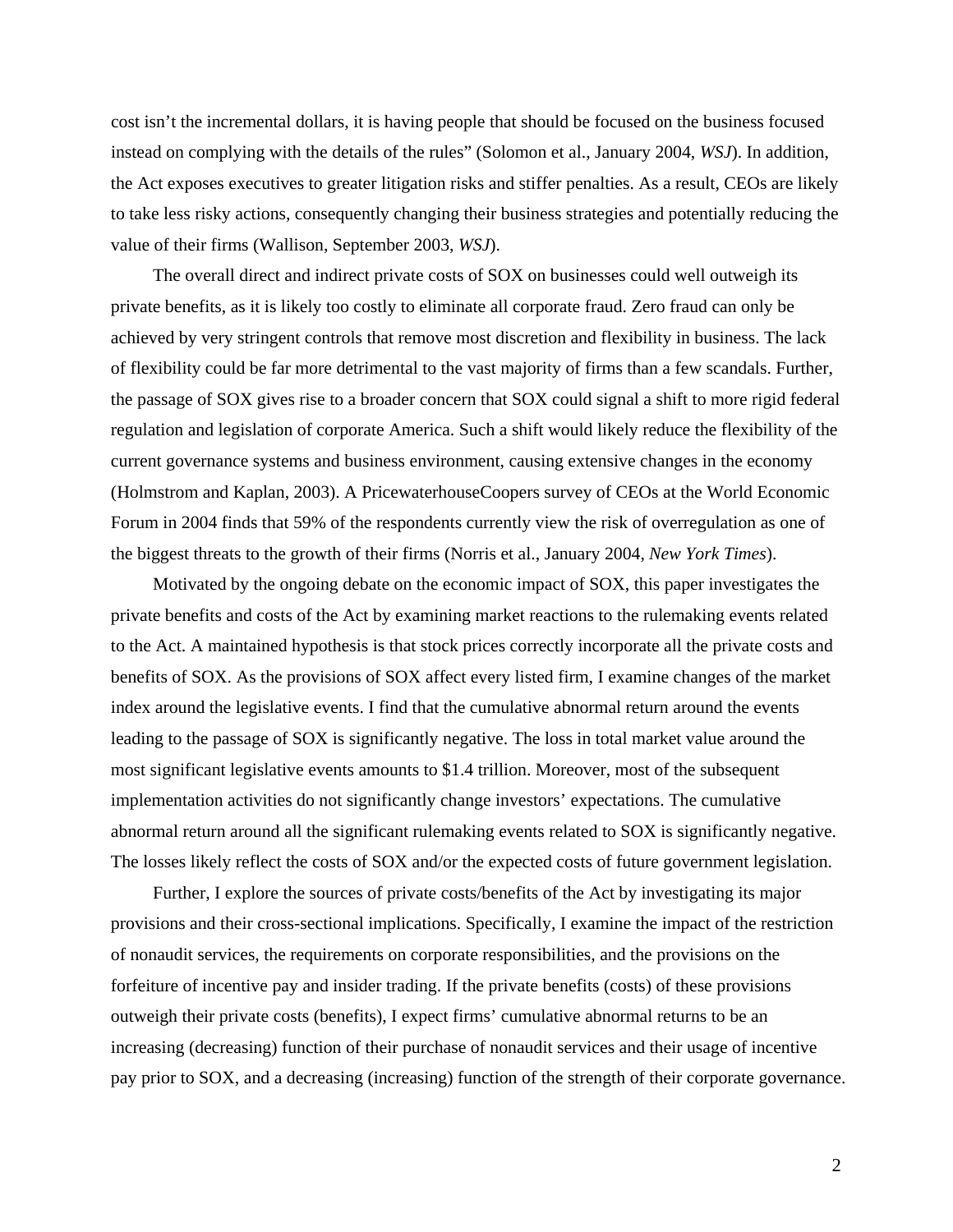I also examine the economic significance of the costs of complying with Section 404, which requires firms to test their internal controls and is considered the key direct cost driver of SOX.

I conduct a cross-sectional test for the cumulative abnormal return around the events leading to SOX and for each event that significantly changed investors' expectations. The empirical results largely support the hypothesis that the private costs of major provisions of SOX exceed their potential benefits. Firms' cumulative abnormal returns around the significant events are decreasing with their purchase of nonaudit services. I also find that the costs of the internal control tests are economically significant. Most startlingly, firms with so-called "weak" corporate governance experienced lower abnormal returns as the likelihood of passing tough rules increased, which is inconsistent with the conventional wisdom that strengthened governance benefits shareholders. The result is significant based on bootstrapped statistics that address the potential mechanical association between governance and stock performance.<sup>[3](#page-4-0)</sup> The cross-sectional test further suggests that SOX is likely to impose net private costs on firms, as it is unclear that the expected costs of future regulations vary with firms' purchases of nonaudit services or with governance.

The economic significance of the Sarbanes-Oxley Act has been widely acknowledged and is considered comparable only to that of the Securities Acts of 1933 and 1934 (see, e.g., KPMG, 2004). Thus, it is important to understand how this Act affects businesses and how the market interprets the information conveyed by the passage of the Act. This paper provides evidence for shareholders' collective evaluation of SOX by documenting the significant negative cumulative abnormal return around the rulemaking events. As both SOX and the message conveyed by SOX about future legislation likely changed stock prices and their impact cannot be separated, one cannot decisively conclude that SOX is costly. However, the evidence, together with the results of the cross-sectional tests of this paper, does suggest that SOX is likely to impose net private costs on firms. The findings have important implications for both researchers and lawmakers. This paper also extends the eventstudy literature by examining changes in stock prices in response to market-wide news. Existing event studies mostly investigate market reactions to news announcements that affect a subset of the listed firms. Investigating stock price reactions to market-wide news is more challenging. This paper adjusts expected returns in computing cumulative abnormal returns and corrects for time-varying market volatility in the statistical tests. The impact of possible contemporaneous news announcements around the most significant rulemaking events is examined. I show that it is unlikely

 $\overline{a}$ 

<span id="page-4-0"></span> $3$  Gompers et al. (2003) find that firms with stronger governance experience higher returns than firms with weaker governance during the 1990s.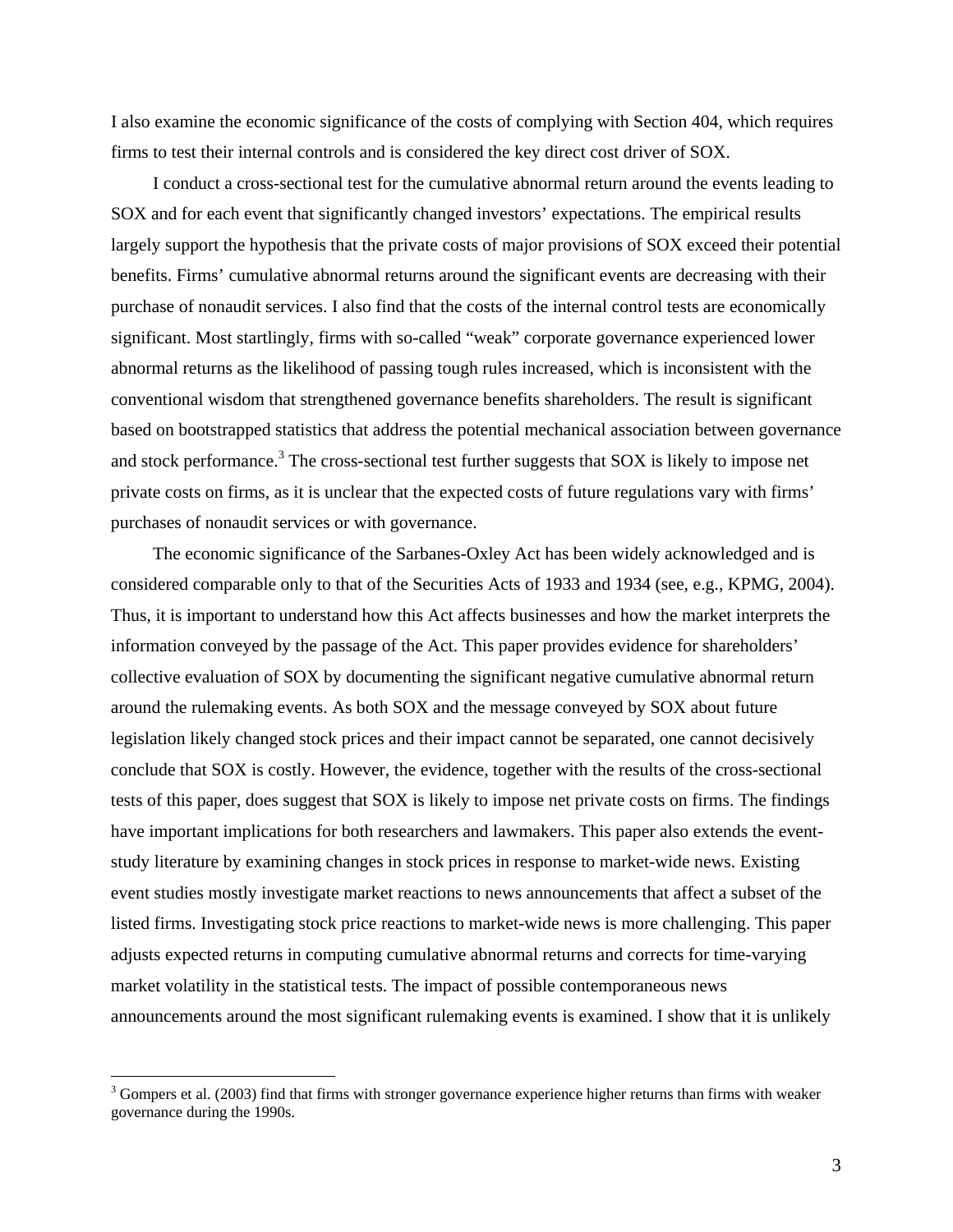that other contemporary events are the key driver of the documented abnormal performance around the most significant rulemaking activities.

This study focuses on the evaluation of the private benefits and costs of SOX on businesses. I make no attempt to explore the social welfare implication of SOX. An investigation of changes in security prices can only provide evidence for the private benefits and costs of regulations, which is insufficient to determine the social desirability of rules (Gonedes and Dopuch, 1974; Watts and Zimmerman, 1986). In addition, I acknowledge that this paper is not free of the fundamental limitations of event studies (Leftwich, 1981). First, the impact of other contemporaneous news announcements is incorporated in stock prices, though I show that other news around the most significant SOX-related events is unlikely the key driver of the documented abnormal returns. Second, as investors' expectations are unobservable, I cannot completely rule out an alternative hypothesis for the observed negative cumulative abnormal return, namely, that investors had expected really tough regulations but were disappointed by SOX. However, additional analyses in the paper do not provide support for this hypothesis.

The remainder of the paper is organized as follows. Section 2 discusses the event history of SOX and related research. Section 3 examines the private costs and benefits of the Act and develops hypotheses regarding the cross-sectional variation in market response to the Act. Empirical tests of these hypotheses and results are then presented in Section 4. Section 5 concludes and proposes future research avenues.

#### **2. Event history and related research**

#### *2.1. Event history*

The Sarbanes-Oxley Act, which combined the accounting reform bills of Sen. Sarbanes and Rep. Oxley, was passed in Congress on July 25, 2002. The two bills, together with a flurry of other legislative proposals towards corporate reforms, were triggered directly by the collapse of Enron in late 2001, which exposed an unprecedented accounting scandal and a seriously corrupted governance system. I identify the legislative events leading to the passage of SOX by a keyword search of "accounting" through the *Wall Street Journal* (*WSJ* hereafter) and the *Washington Post* (*WP* hereafter) via *Factiva*, from November 2001 to July 2002. To identify related rulemaking events post-SOX, I search the *WSJ* and *WP* for "Sarbanes-Oxley" from August 2002 to December 2003 and also check press releases of the SEC and the PCAOB during this period. The *WSJ* is widely considered the most influential and timely business journal and its news filtering system is likely to extract the legislative activities that are most relevant to the business community. The *WP* closely follows significant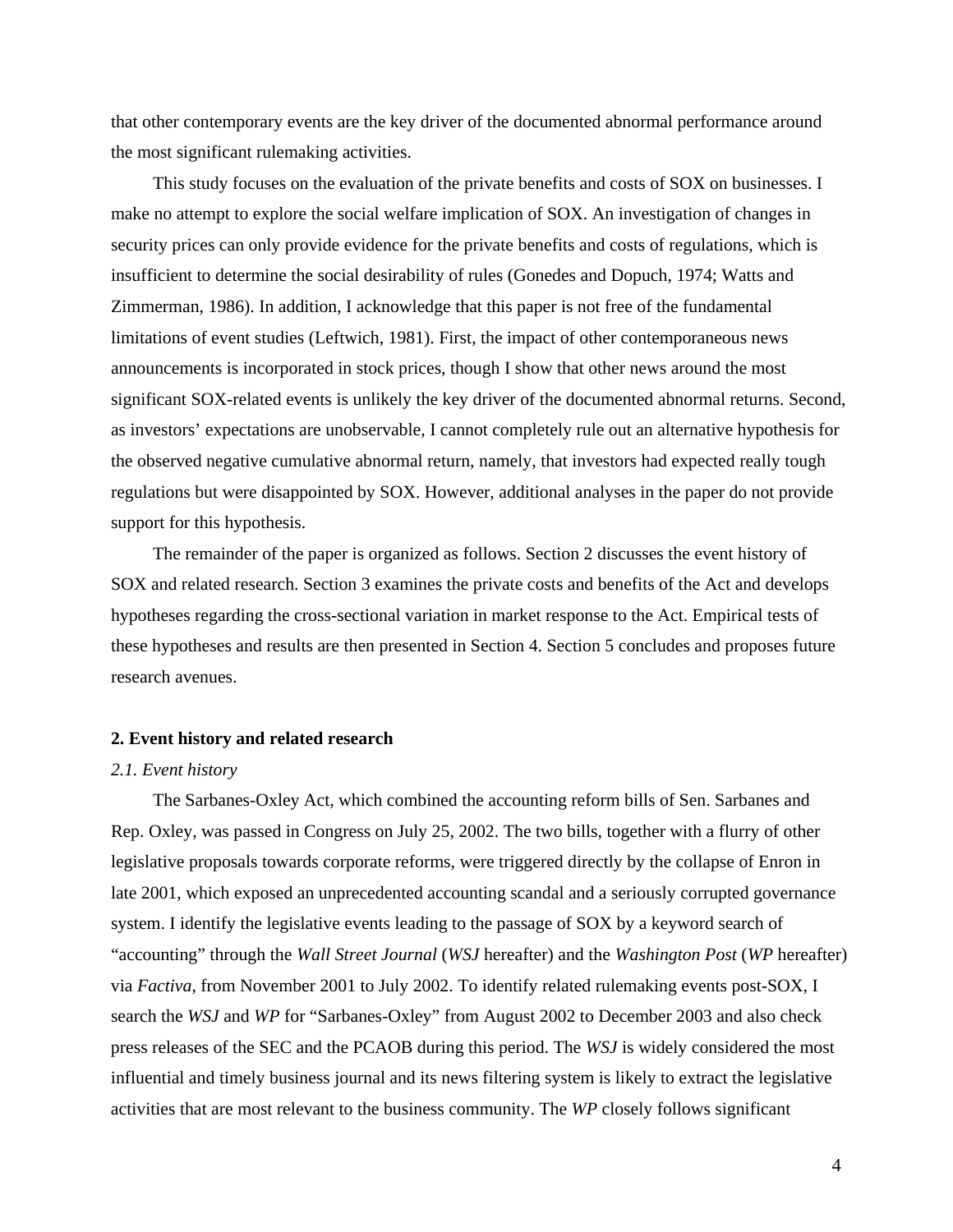movements in Congress and provides information supplementary to the *WSJ* articles. The description of the events is summarized in Appendix 1.

There was no significant development in rulemaking in 2001 (Hilzenrath, December 12, 2001, *WP*). The first signal of a regulatory overhaul was reported on January 16, 2002 (Day et al., January 16, 2002, *WP*): SEC Chairman Pitt would announce a reform plan to create an independent regulatory organization. Legislative activities progressed slowly from February to May 2002. The Bush Administration unveiled their response to the Enron scandal in February and March, while Congress moved ahead with several proposals towards accounting reforms. Republican Rep. Oxley's reform bill, which was introduced in the House on February 13, was considered a business-friendly reform proposal (Schroeder, February 12, 2002, *WSJ*). Meanwhile, Democratic Senators reportedly drafted bills that went beyond Oxley's bill (Schroeder, March 7, 2002 and April 23, 2002, *WSJ*).

Although Sen. Sarbanes' tough reform bill passed in the Senate Banking Committee on June 18, it was not expected to have much chance of becoming law at that time (Hilzenrath et al., July 28, 2002, *WP*). However, the exposure of the WorldCom scandal in late June boosted rulemaking activities (Hamburger et al., June 27, 2002, *WSJ*). The rulemaking process accelerated after President Bush delivered a speech regarding accounting reforms on Wall Street on July 9 (Cummings, July 9, 2002, *WSJ*). The Senate started debate on Sarbanes' bill on July 8. On July 9, news reports already suggested that Senate passage of the bill was very likely (Murray, July 9, 2002, *WSJ*). Sarbanes' bill was passed 97 to 0 in the Senate on July 15 (Hilzenrath et al., July 16, 2002, *WP*).

House GOP leaders allegedly sought to dilute Sarbanes' bill after its passage (VandeHei, July 17, 2002, *WSJ*). However, on July 18, the *WSJ* highlighted that House Republican leaders retreated from such efforts and offered minor changes to complete the legislation (Murray, July 18, 2002, *WSJ*). The House and Senate formed a conference committee and started final negotiations to merge the bills on Friday, July 19 (Hilzenrath, July 20, 2002, *WP*). The negotiation continued over the weekend of July 20 and in a radio address on Saturday, July 20, President Bush urged Congress to pass a final bill before the fall recess (Melloan, July 23, 2002, *WSJ*). The final rule was agreed upon on July 24 (VandeHei et al., July 25, 2002, *WP*), passed in Congress on July 25, and signed into law on July 30 (Hitt, July 31, 2002, *WSJ*). The presidential approval on July 30 is not included in the event list and is discussed in Section 4 in detail.

The implementation of SOX started soon after its passage. August 14, 2002 was the first deadline for CEOs and CFOs of the 947 largest firms to certify the truthfulness of their financial reports (Day et al., August 15, 2002, *WP*). As directed by SOX, the SEC started rulemaking activities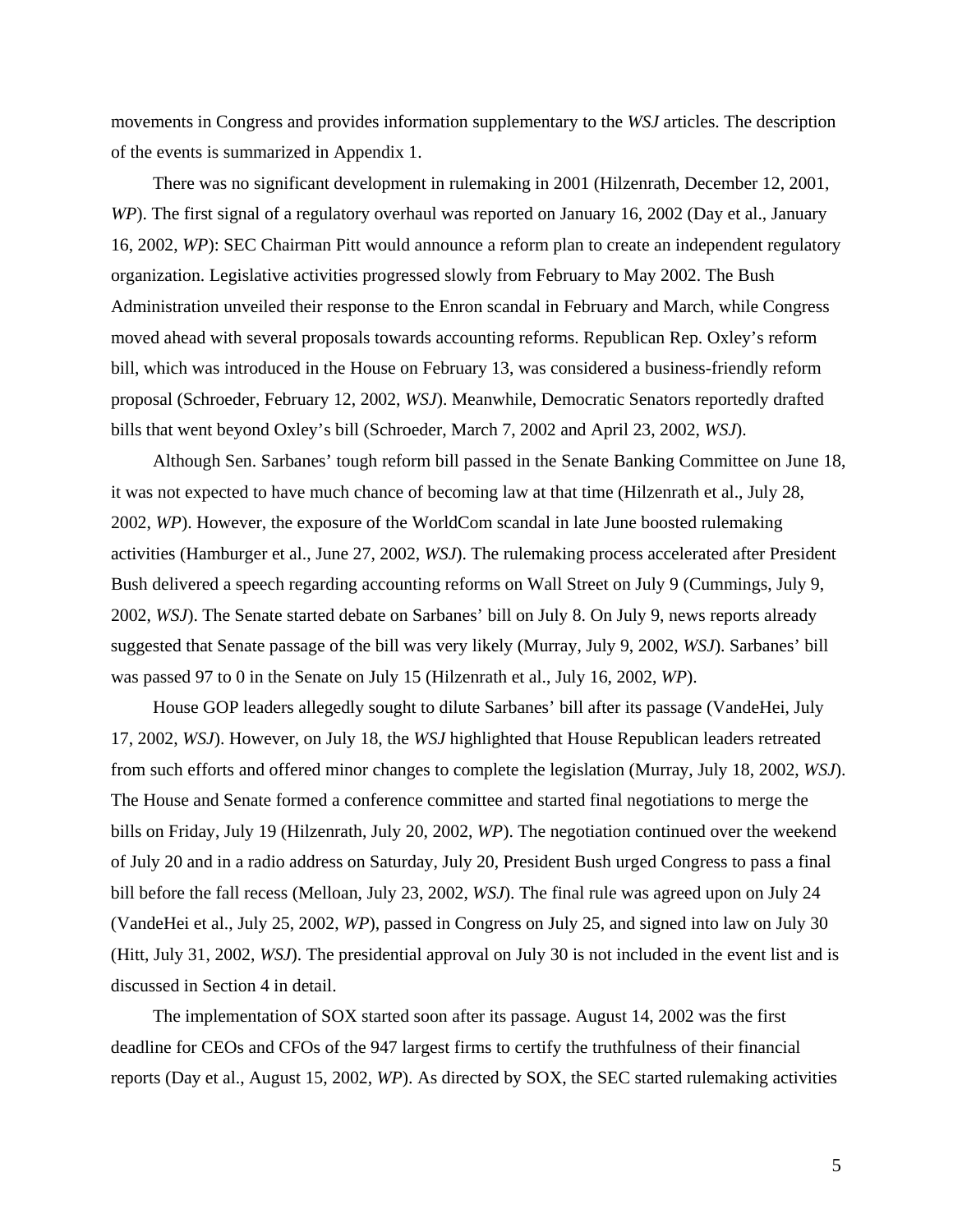as of late August 2002.<sup>4</sup> The budget problem of the SEC in October and the resignation of the SEC Chairman and the Chairman of the PCAOB potentially affect the implementation of SOX and are included as two events.

The rulemaking activities directed by SOX continued in 2003. The SEC proposed listing standards on January 8 (Schroeder, January 9, 2003, *WSJ*) and adopted a series of rules in mid-January. The SEC adopted rules concerning management reports on internal controls on May 27, adjusting the compliance date from September 2003 in the original proposal to July 2004 for accelerated filers and April 200[5](#page-7-1) for nonaccelerated filers (Solomon, May 28, 2003, *WSJ*).<sup>5</sup> On October 7, 2003, the PCAOB proposed a standard on the audit of internal controls, as required by Section 404 of SOX (Bryan-Low, October 8, 2003, *WSJ*). The standard was adopted in March 2004 and approved by the SEC in June, which completed the major rulemaking activities directed by SOX.

#### *2.2. Related research*

 $\overline{a}$ 

Several working papers examine the impact of the Sarbanes-Oxley Act; however, there is no consensus regarding how SOX changes business practices, nor whether the changes are value increasing for firms. Appendix 2 provides a list of accounting papers that are related to SOX and that have been posted on SSRN. The number of working papers on SOX further demonstrates the significance of the Act. In this section, I focus on two working papers that are most closely related to my study.

Rezaee and Jain (2003) investigate S&P 500 index returns around the events leading to SOX, but the events they examine are largely a subset of the events listed in Appendix 1. For example, President Bush's speech on July 9, 2002, which is considered a signal of a change of attitude in Washington (Cummings et al., July 10, 2002, *WSJ*), is not included in their study. They find that the abnormal returns are positive around the final legislative events before the passage of the Act and negative around prior events.<sup>6</sup> They argue that the market reacts positively as uncertainty is resolved and thus conclude SOX is value increasing. However, the market response captures only the

<span id="page-7-0"></span><sup>&</sup>lt;sup>4</sup> The SEC adopted rules to require CEOs and CFOs of all public firms to certify their financial reports and to accelerate the filing of financial reports in August, and proposed rules regarding the disclosure of financial expert, management reports on internal controls, and new disclosure requirements of pro forma information and off-balance sheet transactions in October 2002.

<span id="page-7-1"></span> $5$  Firms satisfying the following criteria are considered "accelerated filers": common equity public float was \$75 million or more as of the last business day of its most recently completed second fiscal quarter; the company has been subject to the reporting requirements of Section 13(a) or 15(d) of the Exchange Act for a period of at least 12 calendar months; the company has previously filed at least one annual report pursuant to the Exchange Act; and, the company is not eligible to use Forms 10-KSB and 10-QSB (see the SEC, File No. S7-08-02).

<span id="page-7-2"></span><sup>&</sup>lt;sup>6</sup> They compute the abnormal return of the market as the difference between the daily index return and the historical mean of index returns.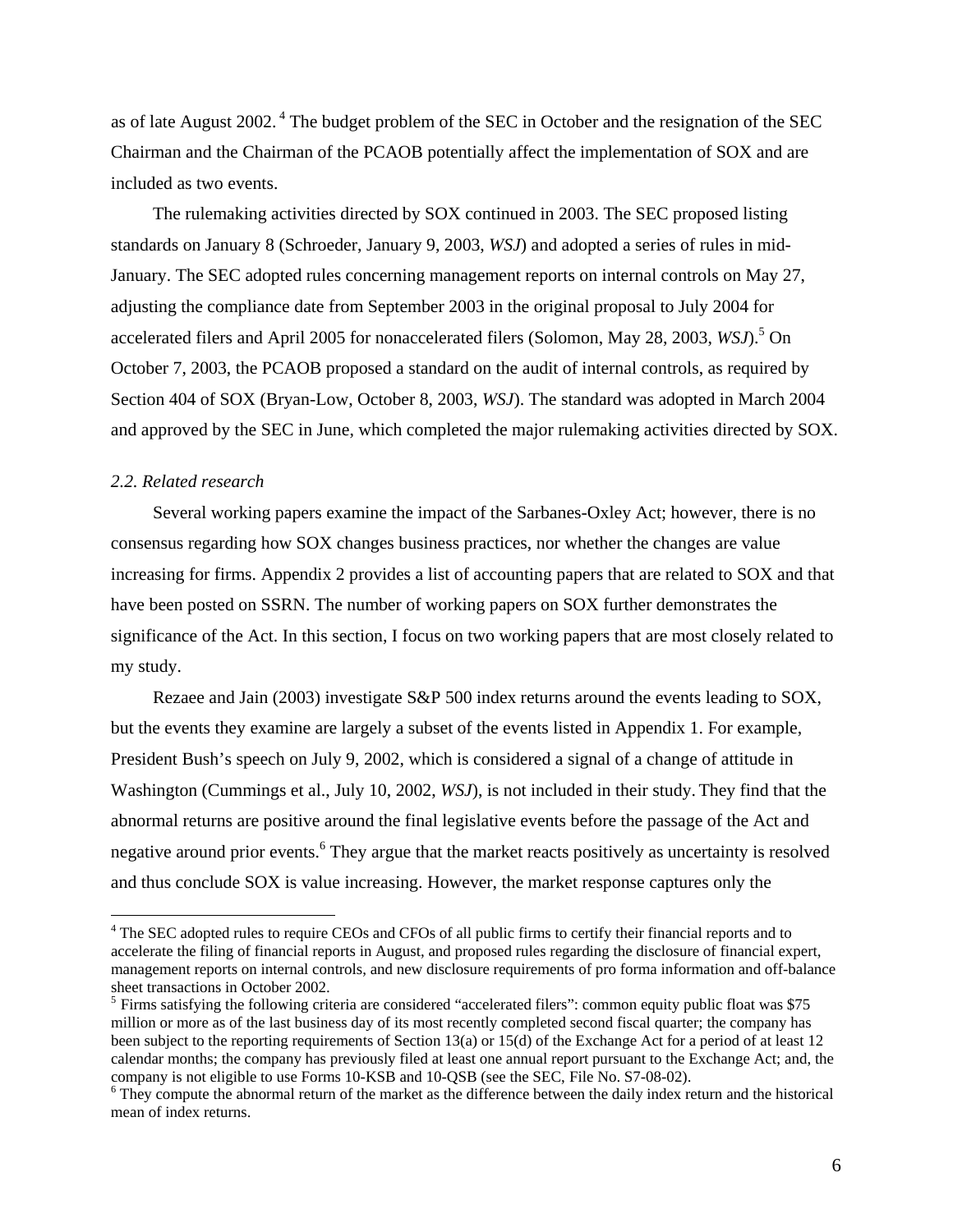unexpected portion of news. If the final rule reveals lower costs on firms than expected, positive abnormal returns can be observed around its announcement, even though investors consider the rule to be costly. Indeed, news reports indicated that lobbyists successfully pushed some of their proposals through at the last minute (Hilzenrath et al., July 28, 2002, *WP*; Murray and Schroeder, July 26, 2002, *WSJ*).<sup>7</sup> Moreover, reports prior to the final ruling revealed concerns that the rules would impose greater costs than Sarbanes' bill (Melloan, July 23, 2002, *WSJ*). Hilzenrath et al. (July 28, 2002, *WP*) cite the comments of Sen. Gramm after the passage of SOX, "this bill could have been a lot worse," as "virtually anything could have passed the Congress." An examination of all the rulemaking events and the cumulative abnormal return around these events provides more unequivocal evidence than Razaee and Jain (2003)'s focus on the final legislative events.

Rezaee and Jain (2003) also examine the relation between the abnormal returns of the S&P 500 firms around the final rulemaking events (with positive returns) and firm characteristics, including a firm's S&P Transparency & Disclosure (T&D) rating, whether a restatement was issued during 1995 to 2002, and a firm's purchase of nonaudit services in 2002. They find that firms' abnormal returns increased with their S&P T&D rating and decreased with their purchase of nonaudit services in 2002. The findings are inconsistent with their claim that SOX provides net private benefits for firms. The reliability of their results and conclusion is further confounded by methodology issues (e.g., overlapping event windows, omitted events, and omitted correlated variables).

Li et al. (2004) examine the market reaction to the rulemaking events around the passage of SOX. In addition to the events leading to SOX, they also identify several events related to the implementation of SOX. However, they also do not provide a complete list of the events. For example, they do not consider the negotiation of the House-Senate conference committee starting July 19 to be an event. They argue that there was no news leakage prior to the issuance of the conference report on July 24. However, the opening statements of major lawmakers at the first conference meeting on July 19 set the tone of the final bill and were made available to the public. Democrat Rep. LaFalce, the ranking minority leader of the House Financial Services Committee and a member of the conference committee, made a public statement about the progress of the conference on July 22. Moreover, Hilzenrath (July 20, 2002, *WP*), VandeHei (July 21, 2002, *WP*), Oppel (July 22, 2002, *NYT*), Weisman (July 23, 2002, *WP*), Hilzenrath et al. (July 24, 2002, *WP*) and Murray (July 24, 2002, *WSJ*) all discussed specific progress details of the negotiation and lobbying activities.

 $\overline{a}$ 

<span id="page-8-0"></span><sup>&</sup>lt;sup>7</sup> Hilzenrath et al. (2002) point out that the three key targets of lobbyists are: requiring the chairman of the board to certify their firms' financial statements, prosecuting CEOs for unintentional misstatement, and extending the statute of limitations for securities lawsuits. Hilzenrath et al. (2002) suggest that lobbyists won the first two battles.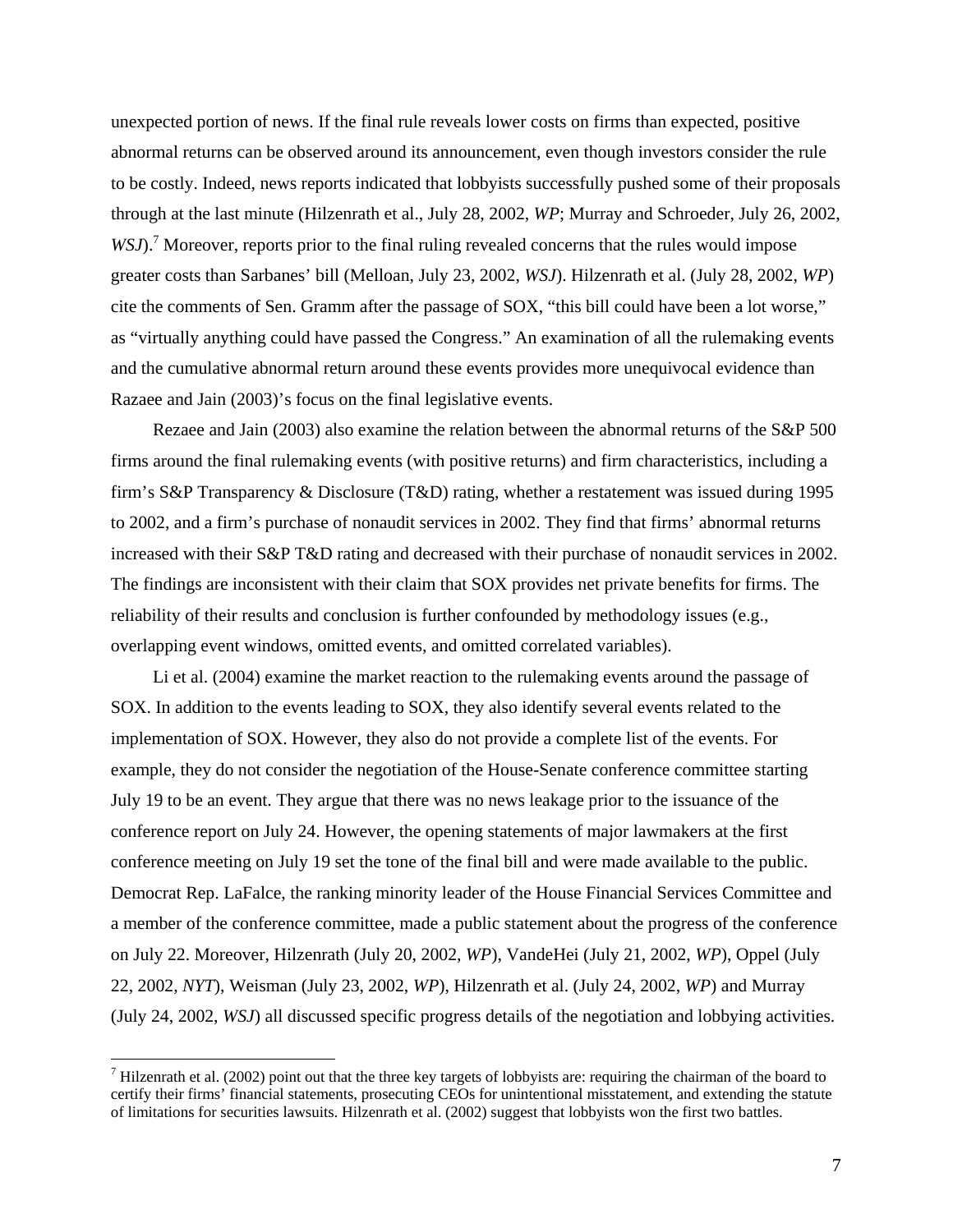The last two articles also revealed major disputes between the two parties by July 23, citing talks given by the lawmakers. These articles, as well as Hilzenrath et al. (July 28, 2002, *WP*) who detailed the discussions of the conference committee, do not support the argument of Li et al. (2004).

Li et al. (2004)'s results are further confounded by their expected return model. They examine market reactions to the events by estimating the deviation of the market raw returns around the event days from the average raw return of nonevent days in 2002. They find positive "abnormal" returns around the final rulemaking events and conclude that investors viewed SOX as beneficial. However, it is unclear that the average raw return of nonevent days is an appropriate benchmark to evaluate expected returns around the event days. The omission of events makes the model even more problematic. Their cross-sectional test does not provide much support for their hypothesis that SOX is beneficial.<sup>8</sup>

Both Razaee and Jain (2003) and Li et al. (2004) conclude that SOX is beneficial. However, this study finds significantly conflicting evidence after taking into account the above-mentioned problems. First, I find no evidence supporting the conjecture that SOX is beneficial. Second, I systematically examine specific provisions of SOX that are likely to introduce changes and I find no evidence that the investigated provisions are beneficial. The evidence suggests that SOX and/or the message conveyed by the passage of SOX are bad news to the market. Several other studies, such as Cohen et al. (2004a), look into the impact of SOX by examining changes in the behavior of firms around the passage of the Act. Their time-series tests usually investigate one aspect of the impact of SOX and require a longer time series of data to obtain powerful results. Moreover, these tests are potentially confounded by contemporaneous changes in economic conditions. The event-study setting of this paper provides a complimentary and more complete test of the impact of SOX.

#### **3. Hypothesis development**

 $\overline{a}$ 

#### *3.1. Overall market reaction to SOX*

The Sarbanes-Oxley Act established the Public Company Accounting Oversight Board (PCAOB), prohibits auditors from performing certain nonaudit services for their audit clients, and imposes greater criminal penalties for corporate fraud. Further, Section 404 of the Act requires that management assess internal controls and that auditors report on their clients' internal controls. The specifics of SOX are discussed in greater detail in the next subsection.

<span id="page-9-0"></span> $8$  Engel et al. (2004) examine firms' going private decisions. They also conduct an event study of SOX in the first part of the paper. They do not test the value implication of SOX, but focus instead on its cross-sectional implications. For a sample of firms that went private after SOX and their matching firms, Engel et al. (2004) find that the cumulative abnormal returns are an increasing function of firm size and stock liquidity.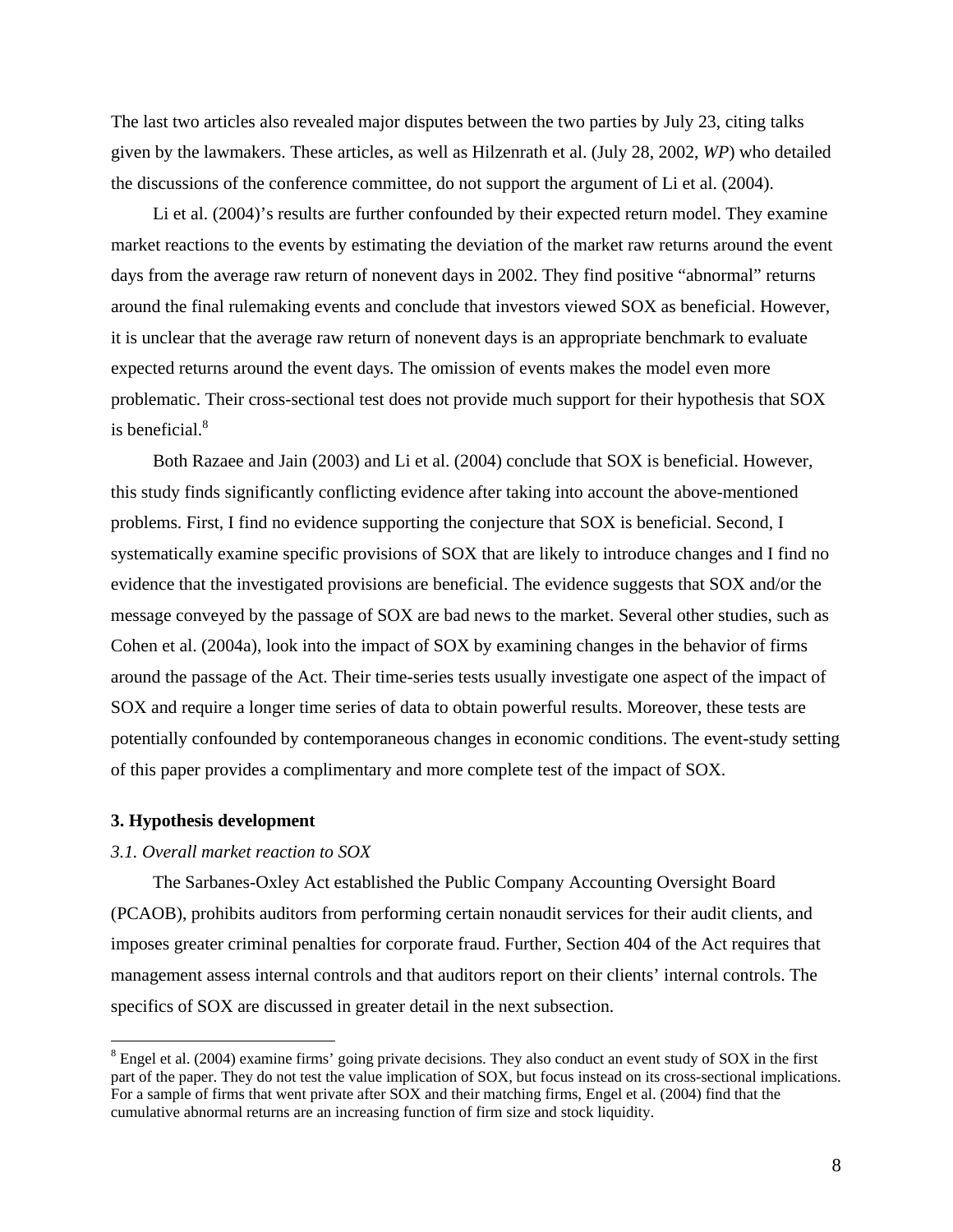The impact of SOX has been hotly contested. Lawmakers expect SOX to enhance corporate controls of public firms and prevent accounting misrepresentations. If the exposed accounting scandals that led to the rulemaking activities suggest a pervasive market failure, the regulations could increase firm value and improve efficiency. As Watts and Zimmerman (1986) point out, regulations could improve social welfare in a Pareto sense, if the government's contracting costs are lower than the private contracting costs. For example, legislation that reduces the transaction costs of takeovers could improve the efficiency of the market for corporate controls and increase firm value.

However, it is unclear that the government's remedies are always less costly than the private contracting process, especially in the case of SOX. The Act rushed through Congress in a very short period of time. Contemporary news reports unveiled substantial politics between Republicans and Democrats in the rulemaking process (e.g., Melloan, July 23, 2002, *WSJ*; Hilzenrath et al., July 28, 2002, *WP*). Democrats reportedly planned to charge pro-business Republicans with being soft on corporate scandals in the congressional election of November 2002. Facing such pressure, Republicans responded by showing their determination to punish corporate wrongdoings. The politicians' eagerness to win the election, rather than an intention to increase firm value, was alleged to motivate them to draft tough legislation and pass it swiftly.

The business community and certain academics criticize SOX more specifically. Executives complain about the substantial out-of-pocket compliance costs and indirect opportunity costs imposed by SOX. They argue that complying with the rules diverts their attention from doing business and brings little benefit (Solomon et al., 2004). Moreover, commentators blame SOX for discouraging CEOs from value-increasing risky investment, as SOX significantly increases the litigation risks of management (Wallison, 2003). The change in management's risk-taking behavior will likely slow down the growth of their firms and even deter economic growth. Further, there are concerns that SOX could signal a change in attitude in Washington. The change in the behavior of lawmakers, especially the pro-business Republicans, towards tighter government controls is likely to give rise to more and tighter federal and state regulations in the future. Thus, the change is expected to have longlasting and far-reaching influence on business practices (Holmstrom and Kaplan, 2003).

If investors consider the Act beneficial (costly) and/or the information conveyed by the passage of the Act good news (bad news) for business, the cumulative market reaction to the rulemaking events will be positive (negative).

*H1a: The cumulative abnormal return around the rulemaking events related to SOX is positive. H1b: The cumulative abnormal return around the rulemaking events related to SOX is negative.*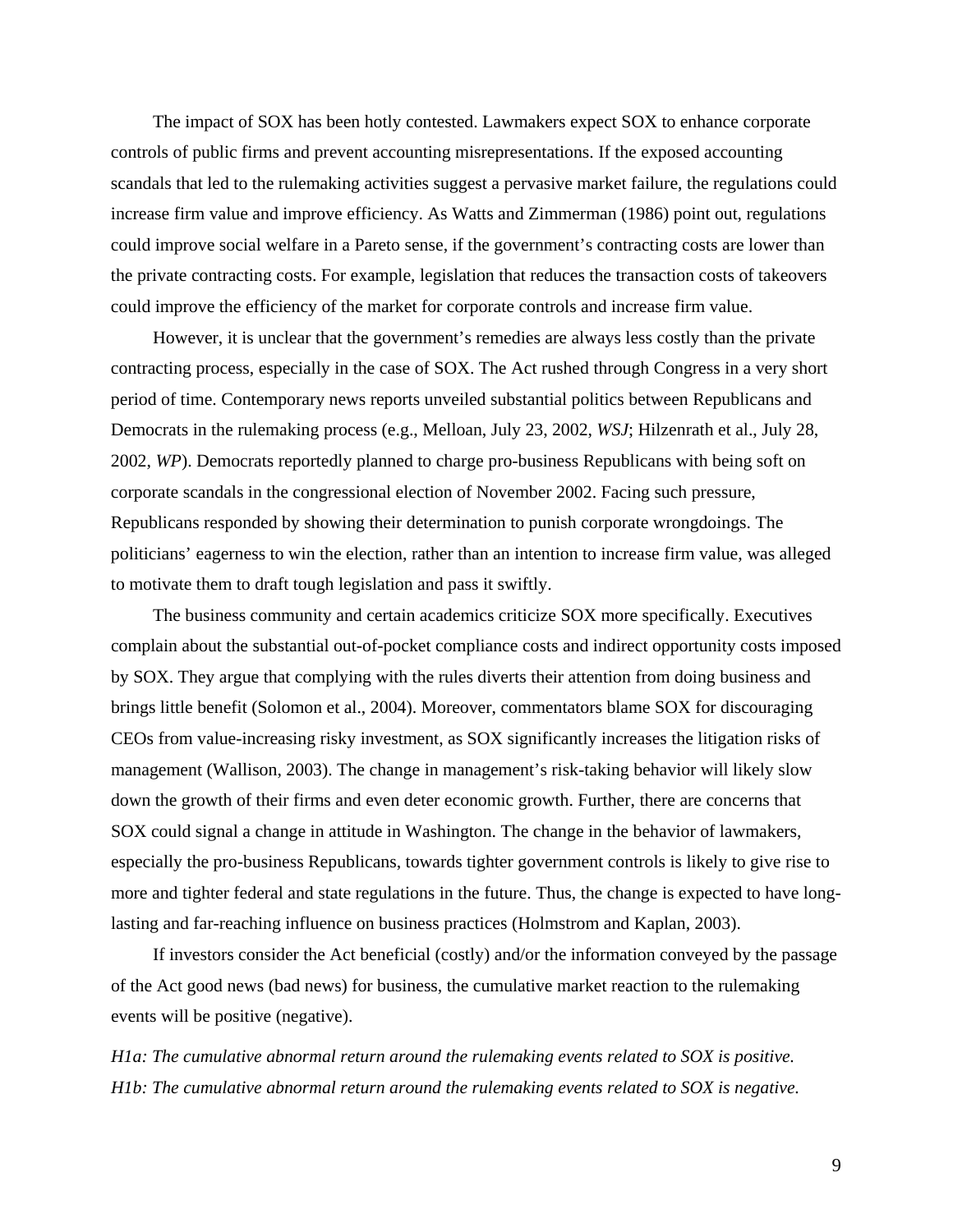The market response to individual events was determined by the value implication of the Act and how the news changed investors' expectations of the probability of passing tough rules.<sup>9</sup> If the proposed regulation imposed net private costs on firms, events that increased (reduced) the probability of passing tough rules would be associated with significant negative (positive) abnormal returns.

#### *3.2. Specific provisions of SOX and their cross-sectional implications*

SOX consists of 11 parts. Title I, Public Company Accounting Oversight Board, Title V, Analyst conflicts of interest, Title VI, Commission resources and authority, Title VII, Studies and reports, and Title X, Corporate tax returns, are unlikely to have significant cross-sectional implications on individual firms. The remaining provisions mainly cover five areas, namely, auditor independence, insider trading, disclosure, internal controls, and corporate responsibilities.

#### *3.2.1. Provisions on nonaudit services*

 $\overline{a}$ 

SOX prohibits accounting firms from providing eight categories of nonaudit services contemporaneously with audit services, thereby leaving tax services as the primary nonaudit service available to audit clients (Section 201).<sup>10</sup>

The restriction of nonaudit services evidently reflects lawmakers' concern that the provision of nonaudit services compromises auditor independence by increasing the economic bond between the auditor and the client. This concern also motivated the SEC to require the disclosure of all audit and nonaudit fees paid to the auditor since February 2001. However, auditors adamantly opposes this position of lawmakers and argues that performing nonaudit services helps auditors gain competencies and capabilities that are essential to the audit process (Schroeder et al., June 19, 2002, *WSJ*).

Empirical evidence on the relation between nonaudit services and audit quality is mixed. Frankel et al. (2002) document that nonaudit fees are positively associated with their measures of earnings management. They also find a negative association between nonaudit fees and the market reaction on the date the fees are disclosed. In contrast, Ashbaugh et al. (2003) find no evidence to support the claim that nonaudit services impair auditor independence. They point out that the results of Frankel et al. (2002) are sensitive to research design choices.

<span id="page-11-0"></span> $9^9$  See Leftwich (1981) for a model of market response to rulemaking events.

<span id="page-11-1"></span><sup>&</sup>lt;sup>10</sup> The prohibited nonaudit services include: bookkeeping or other services related to the accounting records of financial statements of the audit client; financial information system design and implementation; appraisal or valuation services, fairness opinions, or contribution-in-kind reports; actuarial services; internal audit outsourcing services; management functions or human resources; broker or dealer, investment advisor, or investment banking services; legal services and expert services unrelated to the audit.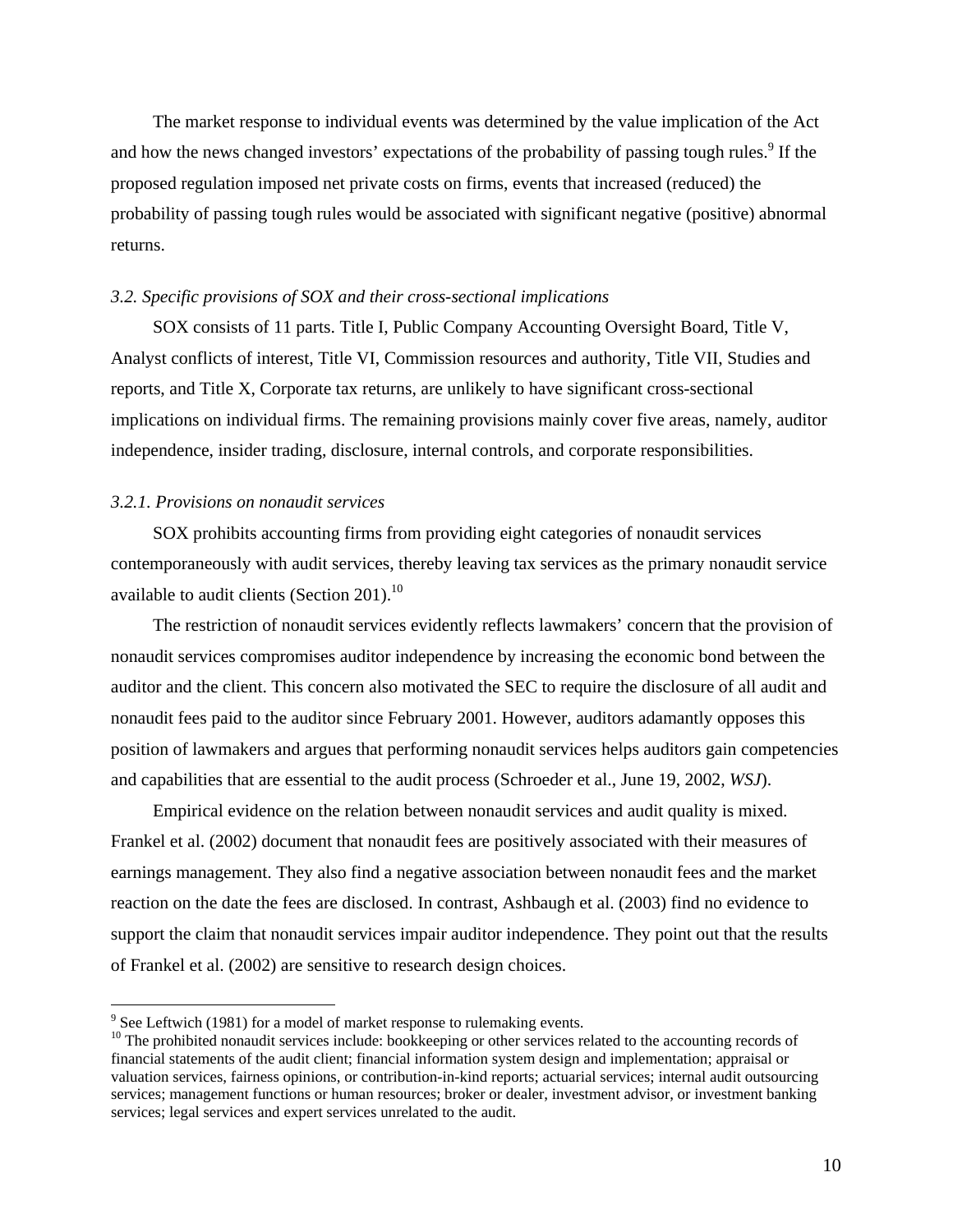The above countervailing arguments generate opposite predictions for the impact of the restriction of nonaudit services. Regulators expect the restriction to reduce the economic bond between the auditor and the client, thereby improving auditor independence and the credibility of financial statements. It predicts that the provision is beneficial for firms. I call this argument the benefit hypothesis. In particular, firms that purchased more nonaudit services from their auditor are expected to benefit more from the rule change. These firms were likely to have less credible accounting prior to SOX if their auditor compromised audit quality by providing consulting services.

On the other hand, the logic of the accounting profession implies that the restriction destroys value by eliminating the cost-efficiency of hiring the auditor as a consultant. Auditors will incur greater costs in the audit process to gain the institutional knowledge that they could have obtained while performing consulting services for their client. New business consultants will also make greater initial investments than the auditor used to. The incremental costs will be borne by the client. I call this argument the cost hypothesis. It predicts firms that purchased more nonaudit services will lose more as a result of the rule change.

*H2a: Benefit – Ceteris paribus, firms' cumulative abnormal returns (abnormal returns around the events that increase the likelihood of passing tough rules) are increasing with their purchase of nonaudit services from the auditor.* 

*H2b: Cost – Ceteris paribus, firms' cumulative abnormal returns (abnormal returns around the events that increase the likelihood of passing tough rules) are decreasing with their purchase of nonaudit services from the auditor.* 

It should be noted that the purchase of nonaudit services is likely correlated with other firm characteristics such as financial and business risks (Frankel et al., 2002). I discuss alternative explanations for the relation between market reactions to SOX and firms' purchase of nonaudit services in Section 4.

#### *3.2.2. Provisions on incentive pay and insider trading*

If there is an accounting restatement as a result of misconduct, SOX requires CEOs and CFOs to reimburse any incentive-based compensation or profits from the sale of stock received in the 12 months after the misreporting (Section 304). Additionally, executives are prohibited from selling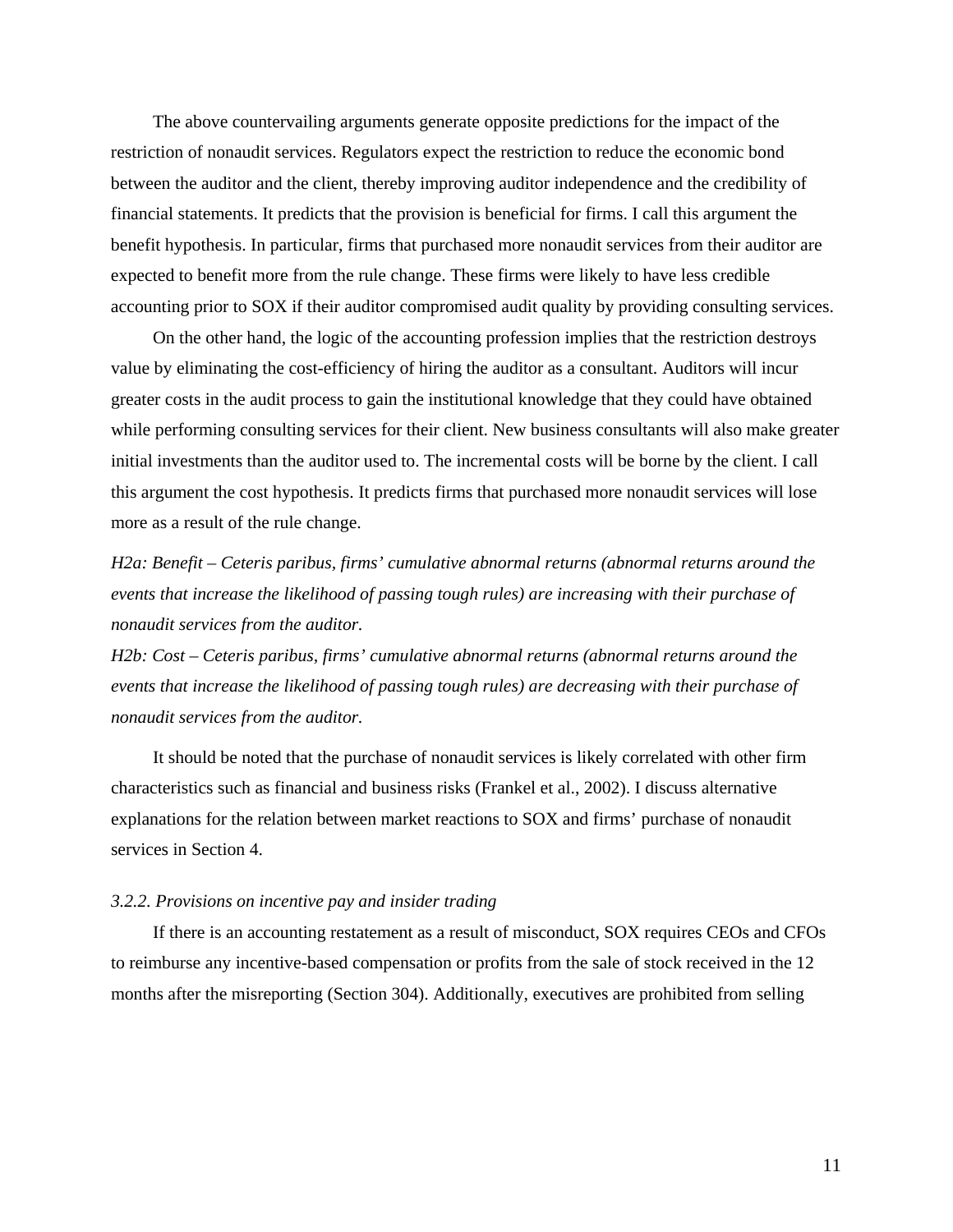company stock during the pension blackout periods and are required to report sales or purchases of company stock within two days rather than the previous ten days of the transaction (Section 306).<sup>11</sup>

There has been a general concern that compensation contracts for executives are suboptimal. The business press criticizes stock option grants and other incentive-based compensation for providing managers with excessive incentives to manipulate accounting numbers and eventually stock prices in order to maximize their personal wealth (e.g., Kristof et al., July 12, 2002, *LA Times*). The new rule on the forfeiture of incentive pay and the restrictions on insider trading aim to reduce such incentives and deter misreporting.<sup>12</sup> Particularly, this argument suggests that firms in which CEOs are compensated more with incentive-based pay benefit more from the provision.

However, the potential benefits of reducing contract-motivated earnings management could be lower than the costs of the changes. Holmstrom and Kaplan (2003) argue that these provisions increase the risk to CEOs or CFOs of selling a large amount of stock or options while they are still in office, as "misconduct" is not clearly defined. They also predict that the provisions will reduce the liquidity of executive shares. Both changes are likely to motivate firms to alter their compensation structure, substituting incentive-based compensation with an increase in cash salary. Ribstein (2002) argues that such a change can cause CEOs to act more conservatively than shareholders would prefer. Consistent with this view, Cohen et al. (2004b) document a significant decline in both the ratio of incentive compensation to salary and the outlays in R&D and capital expenditures after SOX. These predictions indicate that the potential private costs imposed by the provisions are likely considerable. Following this line, the more firms compensate their CEOs with incentive pay, the greater costs they will incur as a result of the change.

*H3a: Benefit – Ceteris paribus, firms' cumulative abnormal returns (abnormal returns around the events that increase the likelihood of passing tough rules) are increasing with their use of incentivebased compensation.*

*H3b: Cost – Ceteris paribus, firms' cumulative abnormal returns (abnormal returns around the events that increase the likelihood of passing tough rules) are decreasing with their use of incentivebased compensation.* 

 $\overline{a}$ 

<span id="page-13-1"></span><span id="page-13-0"></span><sup>&</sup>lt;sup>11</sup> Pension blackout period is defined in Section 306 (a) (4) of the Act. It refers to any period during which the majority of plan beneficiaries are prohibited from trading on any equity of the firm held in the plans.  $12$  The provision on the forfeiture of incentive pay is generally considered by the legal literature an innovation o SOX (e.g., Romano, 2004; Cunningham, 2002; Ribstein, 2002). There are basically two arguments regarding how this provision increases executive liabilities. First, managers could be held liable for poor judgment and negligence (Cunningham, 2002; Ribstein, 2002). This suggests that executives cannot use poor judgment as an excuse to defend themselves in lawsuits. Second, CEOs could be held liable for the misconduct of others in the firm (Ribstein, 2002). However, it is still unclear how "misconduct" in this provision will be interpreted by the court.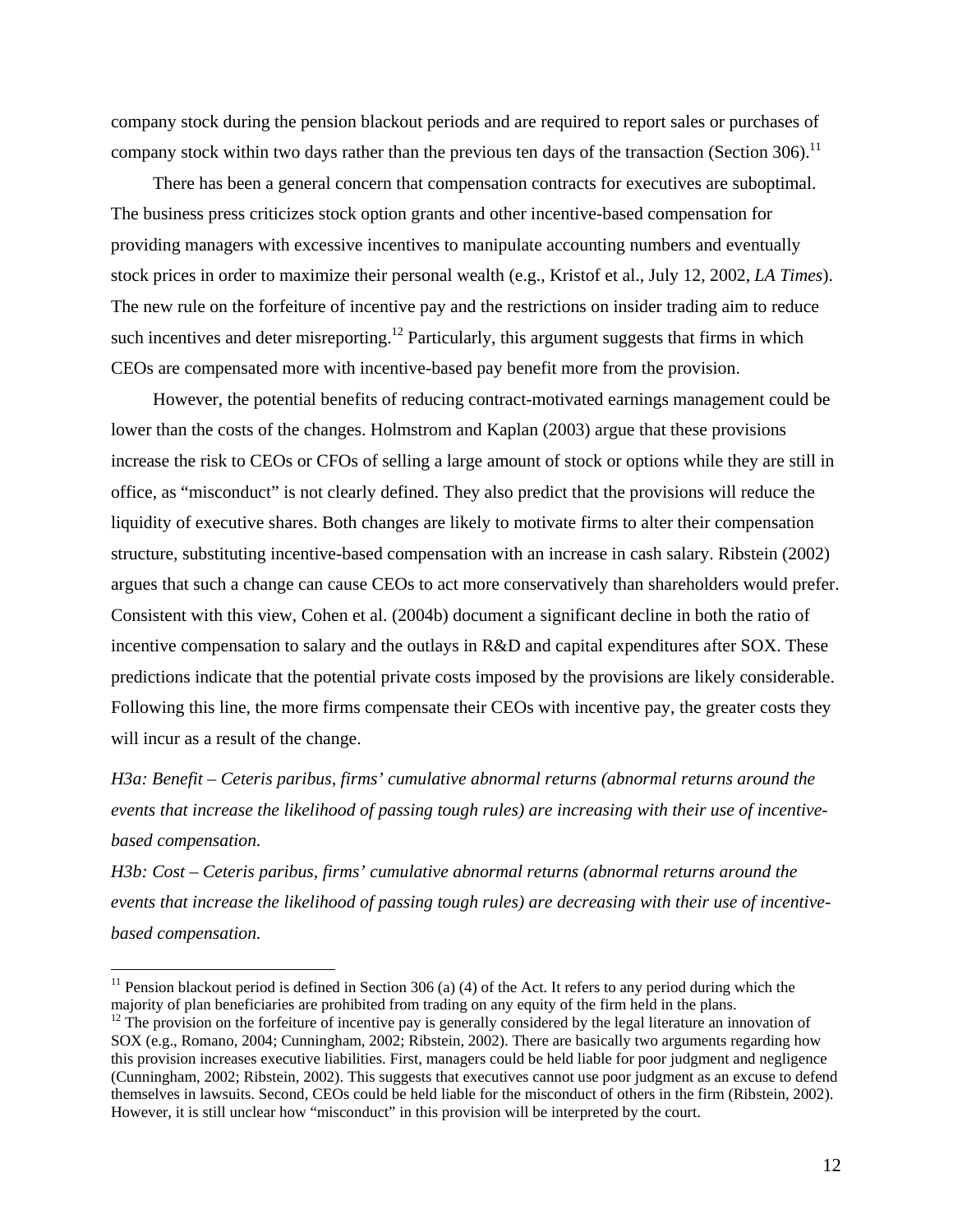#### *3.2.3. Provisions on corporate responsibilities and criminal penalties*

SOX requires CEOs and CFOs to certify annual and quarterly reports to the SEC (Section 302) and raises the criminal penalties for corporate fraud and white-collar crimes. The statute of limitations for security lawsuits is extended from three years to five years after the misconduct (Section 804). Moreover, SOX directs the U.S. Sentencing Commission to promulgate amendments to tighten sentencing guidelines for fraud and white-collar crimes (Sections 805, 905, and 1104). Section 305 lowers the standard to bar directors and executives.<sup>13</sup> Although the latter changes are not as specific as the increases of penalties, they indicate a change in attitude towards corporate crimes, and can be expected to influence subsequent legislation and enforcement.

The certification requirement and increased criminal penalties intend to improve the accountability of executives and directors to shareholders. These changes are expected to reduce executives' incentive to commit fraud, to enhance the monitoring role of directors, and to better protect shareholder rights. In particular, this benefit hypothesis suggests that firms with weak governance and shareholder protection will benefit more from the regulation, as executives in these firms are more likely to be entrenched and engage in opportunistic behavior, according to the argument underlying the benefit hypothesis.

Nonetheless, the mandatory change of governance and shareholder rights could impose substantial private costs on businesses. Firms have been complaining about the difficulty of finding qualified directors, the rising compensation of directors, and the rising costs of directors' and officers' insurance policies (Francis, July 31, 2003, *WSJ*). Yet, the indirect costs of tight governance are likely to be much greater. A flexible governance system could be optimal for certain firms. For example, for firms that face dynamic market conditions, the intervention of outside directors and shareholders could delay the decision-making process, resulting in a loss of investment opportunities. Thus, it is likely efficient to give the management of these firms greater discretion and flexibility in decision making. The mandatory strengthening of monitoring forces these firms to change their flexible governance systems, which will likely give rise to additional costs in the form of monitoring expenses and forgone investment opportunities. Further, SOX is predicted to encourage aggressive

 $\overline{a}$ 

<span id="page-14-0"></span><sup>&</sup>lt;sup>13</sup> The Security Acts of 1933 and 1934 provide that the court can issue an order prohibiting a person from acting as an officer or director of a public company if the person has committed a securities violation and his or her conduct demonstrates "substantial unfitness" to serve as an officer or director. However, judicial interpretations of the phrase "substantial unfitness" have created a very high standard for obtaining a bar. The change is intended to reduce the burden of establishing unfitness to serve as an officer and director (see Summary of Corporate Responsibility Act of 2002, The House Financial Committee).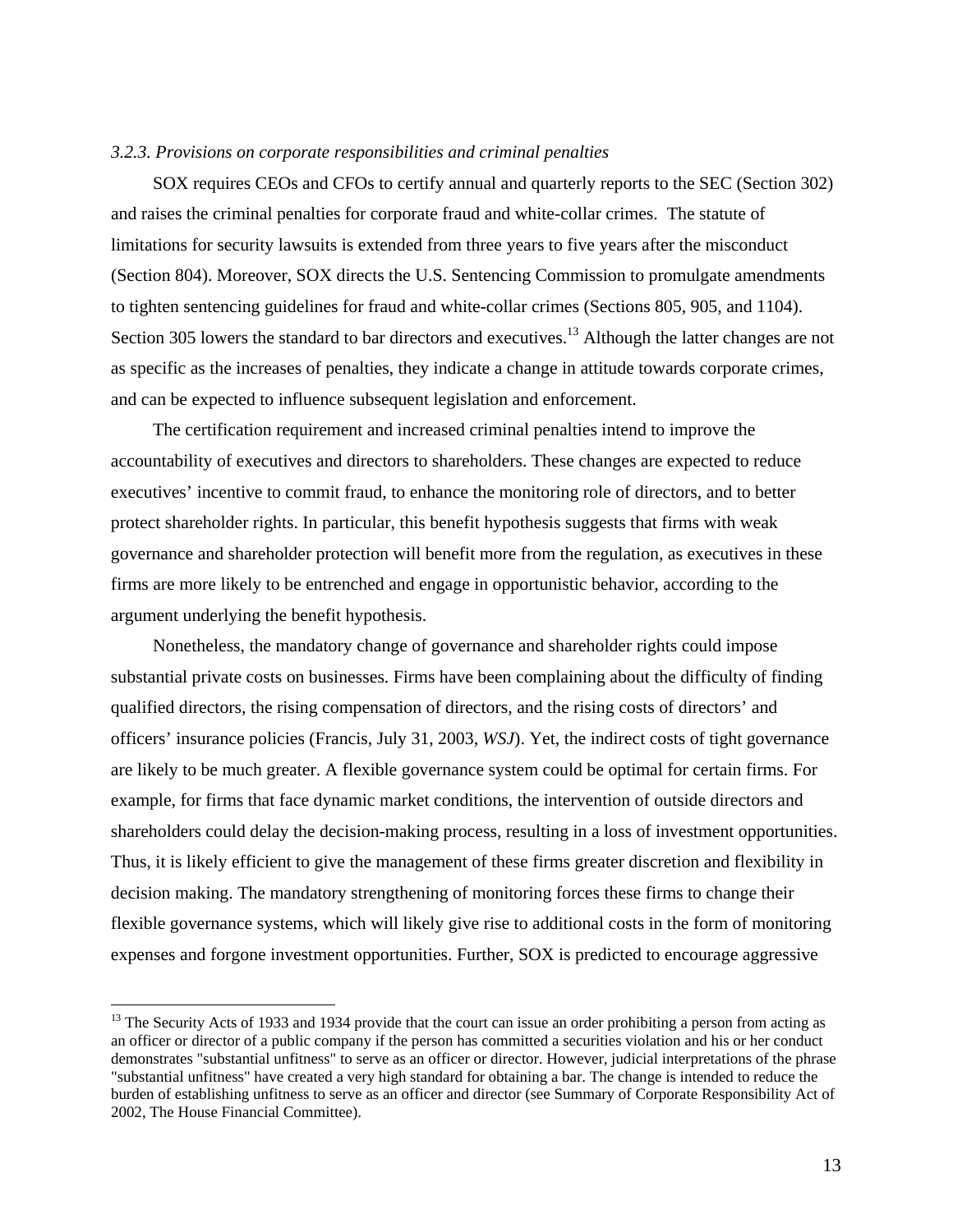shareholder litigation. Holmstrom and Kaplan (2003) argue that the pressure from the litigation risk will motivate executives and directors to allocate more resources to protect themselves against potential lawsuits. This hypothesis suggests that the mandatory improvement will result in greater losses in firms with so-called weak governance systems prior to SOX.

*H4a: Benefit – Ceteris paribus, firms' cumulative abnormal returns (abnormal returns around the events that increase the likelihood of passing tough rules) are decreasing with the strength of their corporate governance.* 

*H4b: Cost – Ceteris paribus, firms' cumulative abnormal returns (abnormal returns around the events that increase the likelihood of passing tough rules) are decreasing with the strength of their corporate governance.* 

#### *3.2.4. Provisions on internal controls*

SOX directs the SEC to set rules that require management to document and assess the effectiveness of internal controls. It also directs the PCAOB to prescribe rules requiring the auditor to attest to and report on management's assessment (Section 404).

Section 404 is considered bringing one of the most significant changes in financial reporting and the key direct cost driver of SOX. Again, the provision could benefit firms by tightening internal controls and reducing opportunistic behavior, but it is also associated with substantial implementation costs. If the provision brings net benefits (costs), firms with weak internal controls are expected to benefit (lose) more than firms with tight controls in place.

The strength of internal controls is unobservable. As a result, whether Section 404 is beneficial or costly on the net cannot be tested as with the other provisions. However, the economic significance of the requirement can be investigated. The PCAOB proposed auditing rules regarding the implementation of Section 404 in October 2003 and adopted it in 2004. The standard requires the auditor to perform a walk-through of major classes of transactions while evaluating management's assessment of controls. This suggests that firms with more business lines will incur greater compliance costs. If the costs of complying with Section 404 are significant and if investors could reasonably expect the costs of the control test to increase with the complexity of a firm's business, firms with more business lines would experience lower returns around the events that increased the likelihood of passage of SOX.

*H5: Ceteris paribus, firms' cumulative abnormal returns (abnormal returns around the events that increase the likelihood of passing tough rules) are decreasing with the complexity of firms' business.*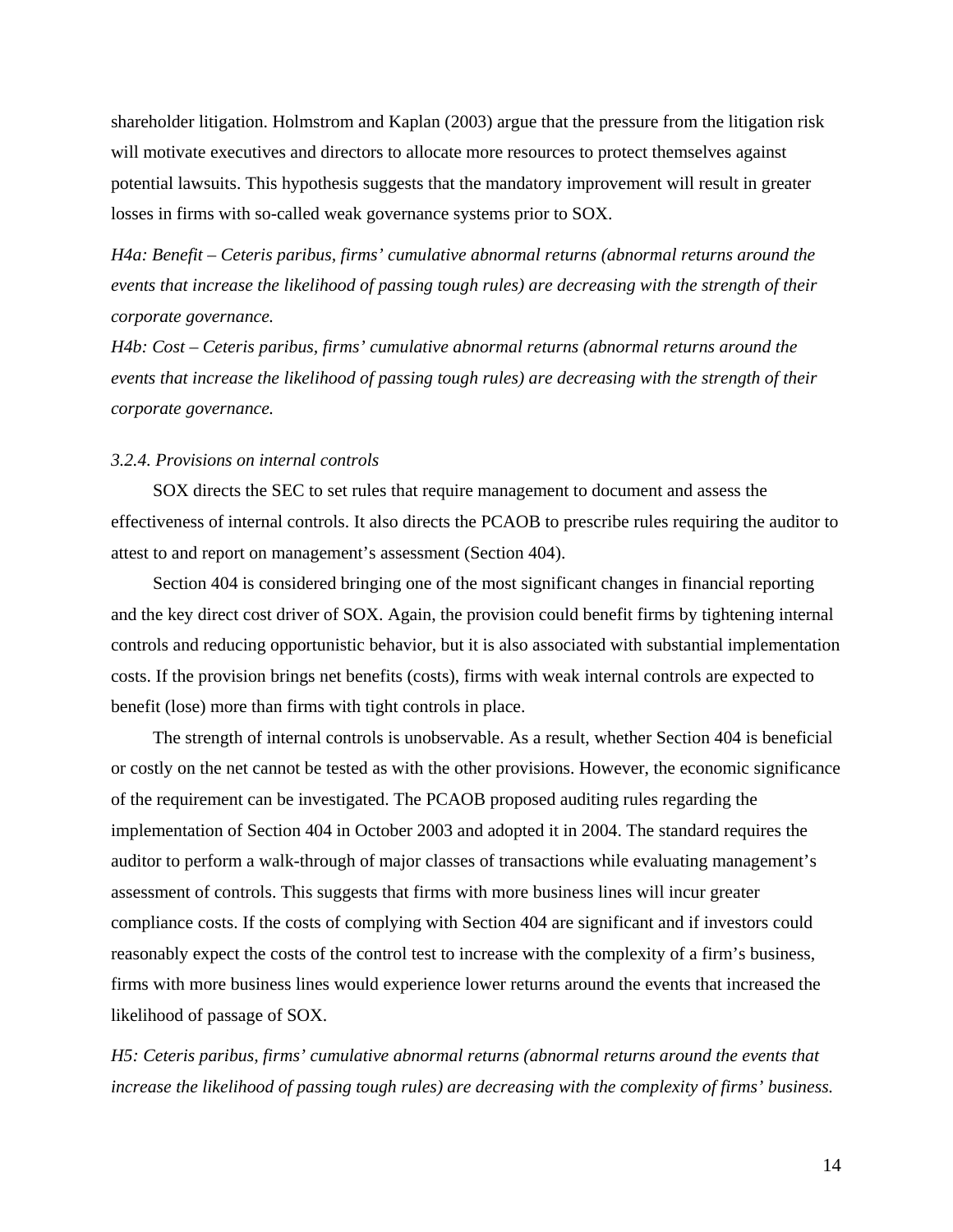The SEC adopted rules regarding management's report on internal controls on May 27, 2003. In the original proposal, firms were required to comply with Section 404 from the fiscal year ending on or after September 15, 2003; in the final rule, accelerated filers are required to comply from the fiscal year ending on or after June 15, 2004 and nonaccelerated filers are required to comply from the fiscal year ending on or after April 15, 2005. Further, as the compliance date was not extended by one full year or two full years, firms with different fiscal year ends obtain different extension periods. Early adopters of Section 404 will develop techniques and procedures in their control tests that will be useful for late adopters. Moreover, late adopters avoid competing with early adopters for auditing resources to comply with Section 404. Thus, late adopters would incur lower compliance costs and experience higher abnormal returns around this announcement, if the cost savings from postponing Section 404 are significant. On the other hand, if firms' internal control systems are so weak on average that it is a top priority for them to comply with Section 404, the postponement of the compliance date constitues bad news to investors. If this is the case, late adopters would experience lower abnormal returns than early adopters.

*H6a: Ceteris paribus, firms that obtained a longer extension period experienced lower abnormal returns than firms that were required to comply with Section 404 earlier around the announcement of postponing the compliance dates.* 

*H6b: Ceteris paribus, firms that obtained a longer extension period experienced higher abnormal returns than firms that were required to comply with Section 404 earlier around the announcement of postponing the compliance dates.* 

#### *3.2.5. Provisions on disclosure and other regulatory changes*

SOX directs the SEC to issue final rules requiring full disclosure of material off-balance-sheet transactions (Section 401). It also directs the SEC to issue rules requiring that pro forma financial information not contain misleading statements and be reconciled with GAAP numbers (Section 401). Section 409 further requires firms to provide real-time disclosure of material changes in operations or financial conditions.

The benefits and costs of mandatory disclosure are not obvious. Disclosure could increase firm value by mitigating the information asymmetry problem, but it could also reduce value by releasing proprietary information of the firm (Lo, 2003). As firms ultimately bear the cost of withholding information, they have incentives to provide information voluntarily (Bushee and Leuz, 2004). The value implication of mandatory additional disclosure is thus determined by whether the pre-SOX disclosure practices maximize firm value.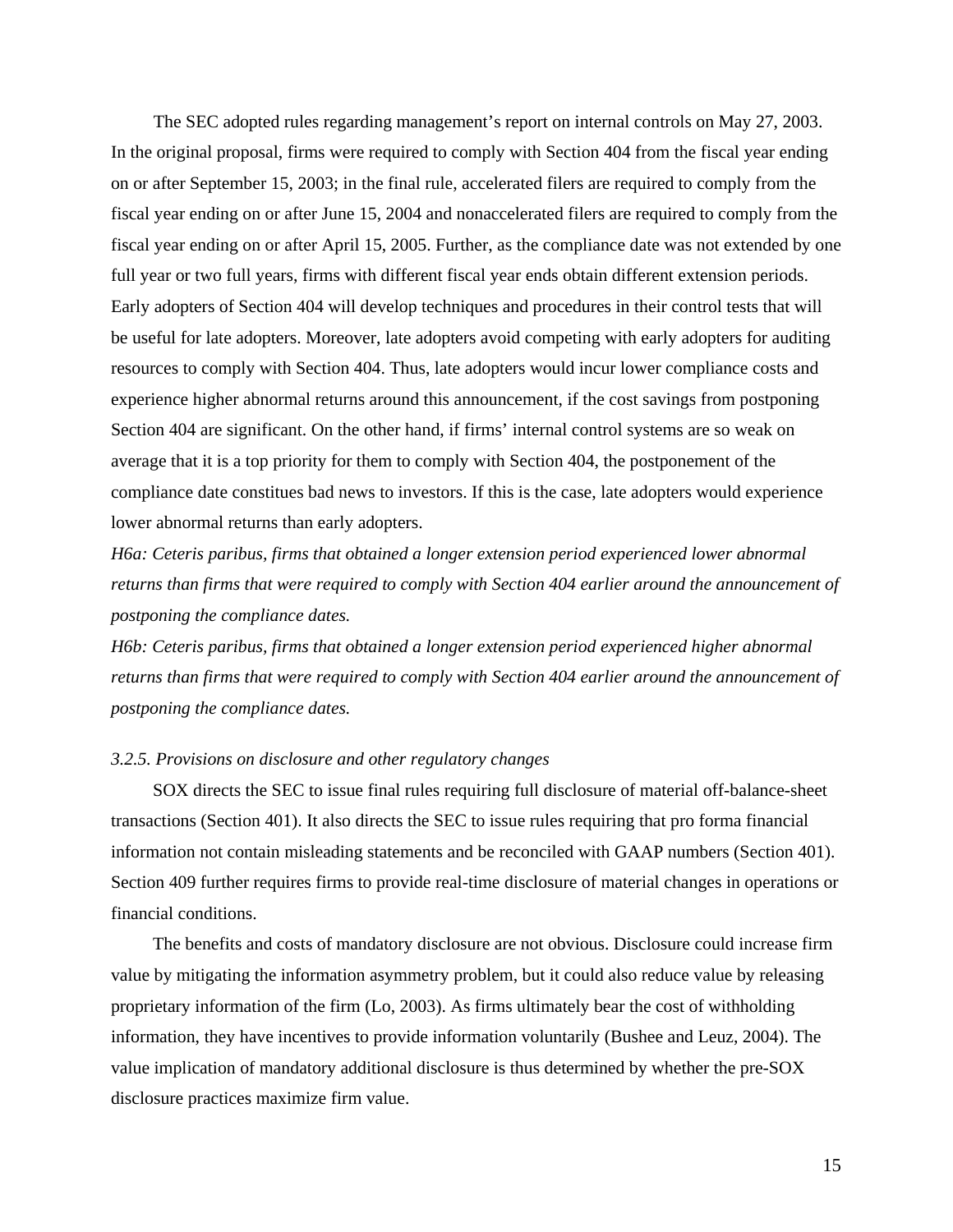The impact of the disclosure requirements is not tested in this paper. Some of the requirements are unlikely to have new content (e.g., reconciliation of pro forma and GAAP accounting numbers, see Bhattacharya et al., 2004; timely disclosure); others are not testable in the event-study setting (e.g., disclosure of off-balance-sheet transactions).<sup>14</sup> In sensitivity analyses, I examine whether the market response to SOX varies with firms' disclosure ratings.

In addition to the above-mentioned major provisions, SOX also changes audit practices by requiring a rotation of audit partners every five years (Section 203). The rotation of audit partners is likely a compromise between advocates and opponents of accounting firm rotation. The rule applies to all firms and it is unclear whether the requirement has significant benefits or costs. Title III of SOX also specifies certain requirements about the composition of audit committees. Prior to SOX, NYSE and NASDAQ had already required listed firms to establish independent audit committees with certain exceptions (Klein, 2003). While SOX strengthens the independence requirement, the requirement is not innovative.<sup>15</sup>

In summary, the economic impact of SOX on firms is determined by the potential private benefits and private costs associated with its specific provisions. If government regulations are less costly than the private contracting process, the major provisions of SOX are likely to correct the market failures and increase firm value. However, if government regulations are more costly than the private contracting process, the requirements of SOX are likely to impose significant costs on firms and reduce firm value. The value implication of SOX will be reflected in the market reaction to major news related to the likelihood of passing tough rules.

#### **4. Empirical tests and results**

 $\overline{a}$ 

This section discusses the empirical tests of the private costs and benefits of SOX. First, the cumulative abnormal returns around the legislative events are examined to test H1. Methodological issues related to expected returns, market volatility, and confounding events are discussed in detail. Second, cross-sectional regressions are estimated to test H2 to H6. Lastly, I discuss alternative explanations and sensitivity analyses.

<span id="page-17-0"></span><sup>&</sup>lt;sup>14</sup> Prior to SOX, FAS 140 required disclosure of information about securitized financial assets, a subset of offbalance-sheet arrangements, in footnotes. If this is the only type of off-balance-sheet transactions of a firm, the new disclosure requirement does not have a material impact. For other types of off-balance-sheet transactions, the information is unavailable before it is disclosed. As a result, it is unlikely that the market can distinguish the impact of the requirement on different firms around the passage of SOX.

<span id="page-17-1"></span><sup>&</sup>lt;sup>15</sup> SOX requires members of the audit committee to accept no consulting, advisory, or other compensatory fees from the firm other than in the capacity as a member of the audit committee, the board of directors, or any other board committees. In contrast, NYSE prohibits members of the audit committee to have a business relationship that compromises independence; NASDAQ further specifies monetary cutoffs for such relationships (Klein, 2003).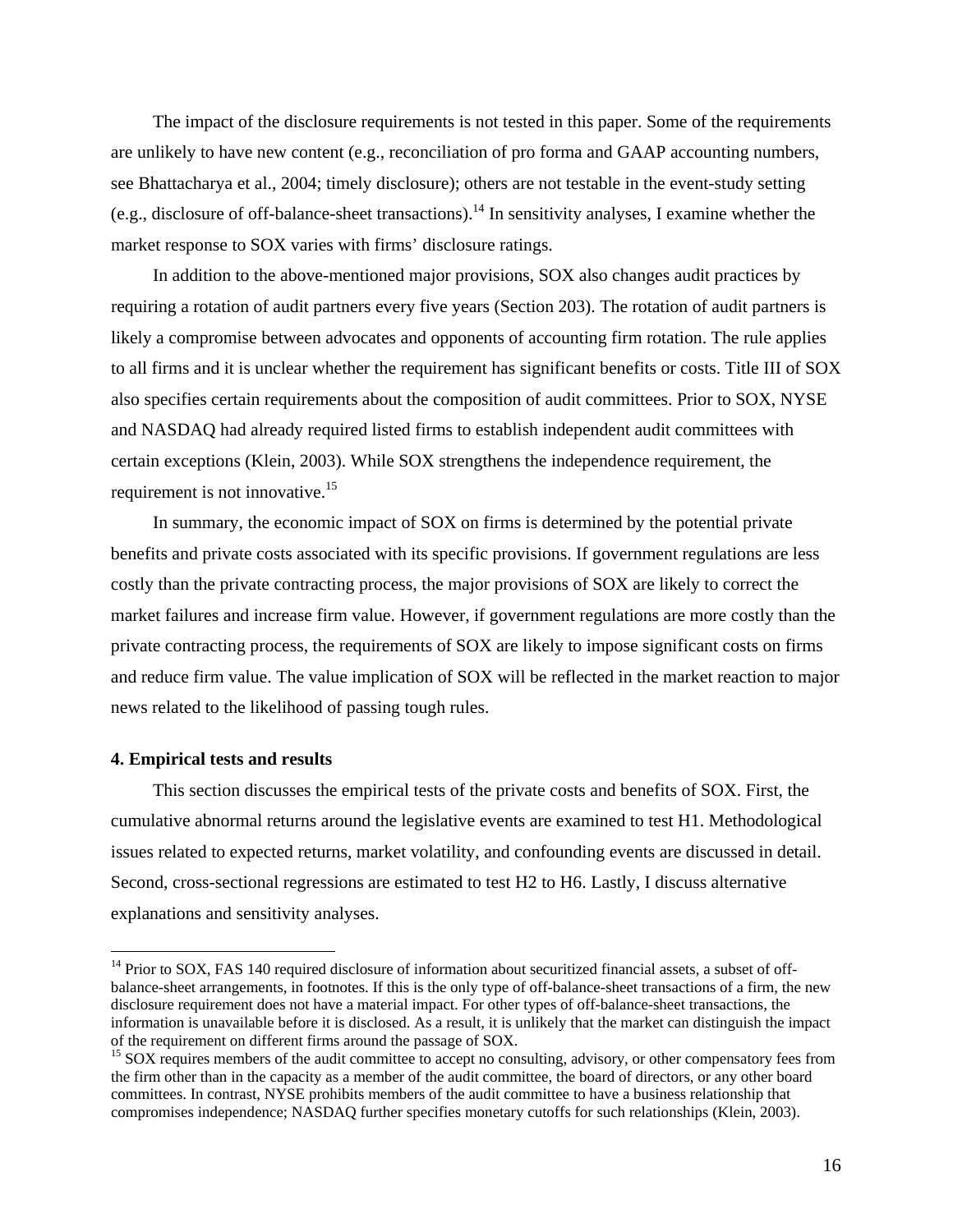#### *4.1. Overall market reaction to the legislative events leading to SOX*

#### *4.1.1. Market expected return and volatility*

 $\overline{a}$ 

As the most influential regulation in decades, SOX has significant economic impact on every listed firm. Consequently, I examine the changes of the market index around the related legislative events. To investigate the impact of the rulemaking news on the market index, I need to specify an expected return model for the market index and examine the abnormal returns of the market.

It has been documented in finance that expected market returns can be predicted by financial variables. Fama (1990) and Schwert (1990) model monthly, quarterly, and annual expected returns as a function of dividend yields on stocks, default spreads on corporate bonds, and term spreads on bonds. Flannery et al. (2002) extend the expectation model to daily returns and further control for past stock returns and the logarithm of the value of the market portfolio. Following this literature, I employ the following model for expected returns,

$$
E_{t-1}(VWRET_t) = a_0 + a_1 TBSM_{t-1} + a_2 DEF_{t-1} + a_3 TPRE_{t-1} + a_4 DIVPRI_{t-5} + a_5 LMV_{t-5} + a_6 JAN + a_7
$$
  
DEC + 
$$
\sum_{i=1}^{4} a_{8i} D_i
$$
 (1)

*VWRET* refers to the value-weighted CRSP daily returns.  $TB3M_{t-1}$  is the three-month Treasury bill rate.  $DEF_{t-1}$  is the default premium, which is computed as the difference in the yields to maturity between Moody's Baa and Aaa seasoned corporate bond indices. *TPRE<sub>t-1</sub>* is the Treasury term structure premium, which is computed as the difference in the yields to maturity of the ten-year Treasury bond and the three-month Treasury bill. The above three variables are lagged one trading day and the data is obtained from the Federal Reserve's H.15 release of interest rate data (daily). The variable *DIVPRI<sub>t-5</sub>* is the dividend price ratio of the value-weighted market portfolio and  $LMV_{t-5}$  is the logarithm of the value of the market portfolio. These two variables are lagged five trading days to avoid spurious correlation with returns and the data is obtained from CRSP daily files (Flannery et al., 2002). *JAN* equals one if day *t* is in January and *DEC* equals one if day *t* is between December 28 and 31. These two variables are included to capture the "January effect". The *Di*s are dummy variables for four of the five weekdays (Wednesday is the excluded day). These dummy variables are used to control for weekly patterns in stock returns.<sup>16</sup> As the daily data of the yield of Moody's Baa corporate

<span id="page-18-0"></span><sup>&</sup>lt;sup>16</sup> This model does not directly control for the announcement of macroeconomic factors such as CPI, PPI, industrial production, and M1. However, CPI, PPI, and industrial production data are announced on a fixed day of each month (the second Friday for CPI, the second Thursday for PPI, and the middle of each month for industrial production) and M1 is announced every Thursday. The weekday dummies could control for part of their impact on market returns. Moreover, as the events do not concentrate on a particular weekday, these factors are unlikely to systematically affect the results. The impact of economic news is further discussed later in this section.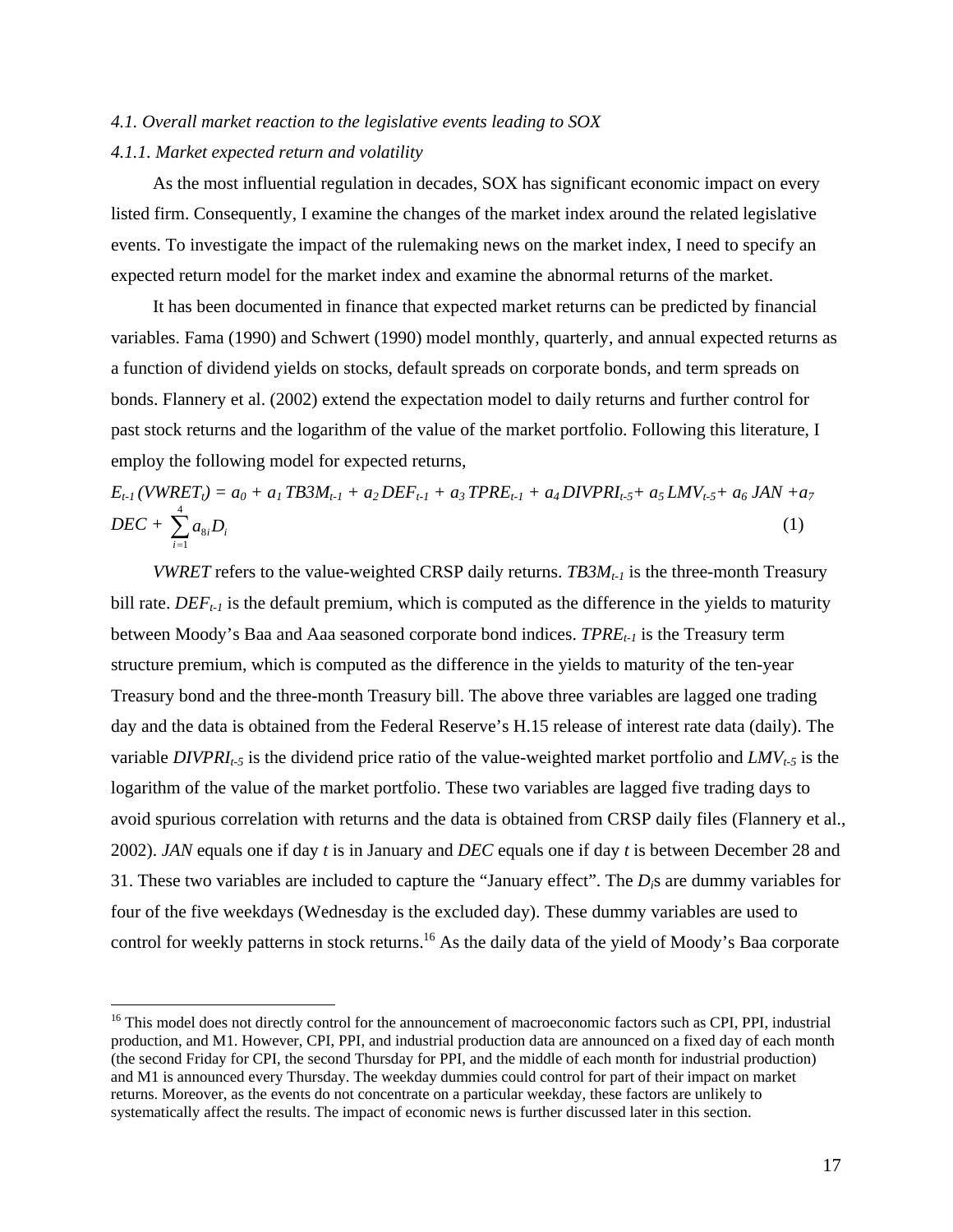bond indices became available on Federal Reserve's website after 1986, model (1) is estimated using daily data from 1986 to 2001.

The estimation results are reported in Table 1 Panel A. The coefficient estimates are roughly consistent with the estimation results of Flannery et al.  $(2002)$ .<sup>17</sup> It should be noted that the explanatory power of the regression is quite low, indicating that much of the variation in daily market returns is not captured by the model. However, it is important to control for the expected return in the test of cumulative market reactions. The expected market return over a month or an even longer period is certainly non-zero. The daily expected returns of the test period are computed using the estimated parameters. The daily abnormal returns (*AR*) are then calculated as the difference between the value-weighted returns (*VWRET*) and the estimated expected returns.

Traditional event studies use the standard deviation of prediction errors in the estimation period to test the statistical significance of abnormal returns in the event period (Brown and Warner, 1985). The maintained hypothesis is that volatility does not change over time. However, news announcements are likely to affect stock returns as well as market volatility. The implied volatility index for the S&P 500 portfolio (VIX) estimated by the Chicago Board Options Exchange (CBOE) indicates that the average VIX increased from 22% per year in January 2002 to 34% per year in July 2002. Failure to account for time-varying market volatility is likely to affect the reliability of the statistical tests of market returns. As a result, I use three proxies for volatility: (1) the standard deviation of prediction errors in the estimation period, (2) the standard deviation of prediction errors in the 30 days prior to day *t*, and (3) the closing VIX of day *t-1*. [18](#page-19-1) The historical realized volatility of the raw and abnormal value-weighted index returns are very close and are close to that of S&P 500 index returns. In the 24 years from 1980 to 2003, the realized volatility of the raw and abnormal value-weighted returns estimated using daily data in each year are on average 92% of the realized volatility of S&P 500 index returns and are lower than the latter in 22 years. This suggests that statistics based the VIX are slightly underestimated.

#### *4.1.2. Cumulative abnormal returns over the event period*

 $\overline{a}$ 

Table 1 Panel B reports the cumulative raw market returns and abnormal returns around the legislative events leading to the passage of SOX. The statistical test of the raw returns is based on the

<span id="page-19-0"></span> $17$  I also estimate the parameters of model (1) using daily data in 2001. The results of the subsequent tests are qualitatively the same. The inferences also remain intact if I include  $VWRET_{t-1}$  in the expectation model. The inclusion of *VWRET<sub>t-1</sub>* is likely to bias the estimation of cumulative abnormal returns around the events. However, the model that excludes  $VWRET_{t-1}$  fails to capture the autocorrelation of stock returns, which is likely important in estimating equal-weighted expected returns.

<span id="page-19-1"></span><sup>&</sup>lt;sup>18</sup> VIX is annualized. I scale it back to daily volatility in the statistical test by dividing it by  $\sqrt{365}$  (Schwert, 2002).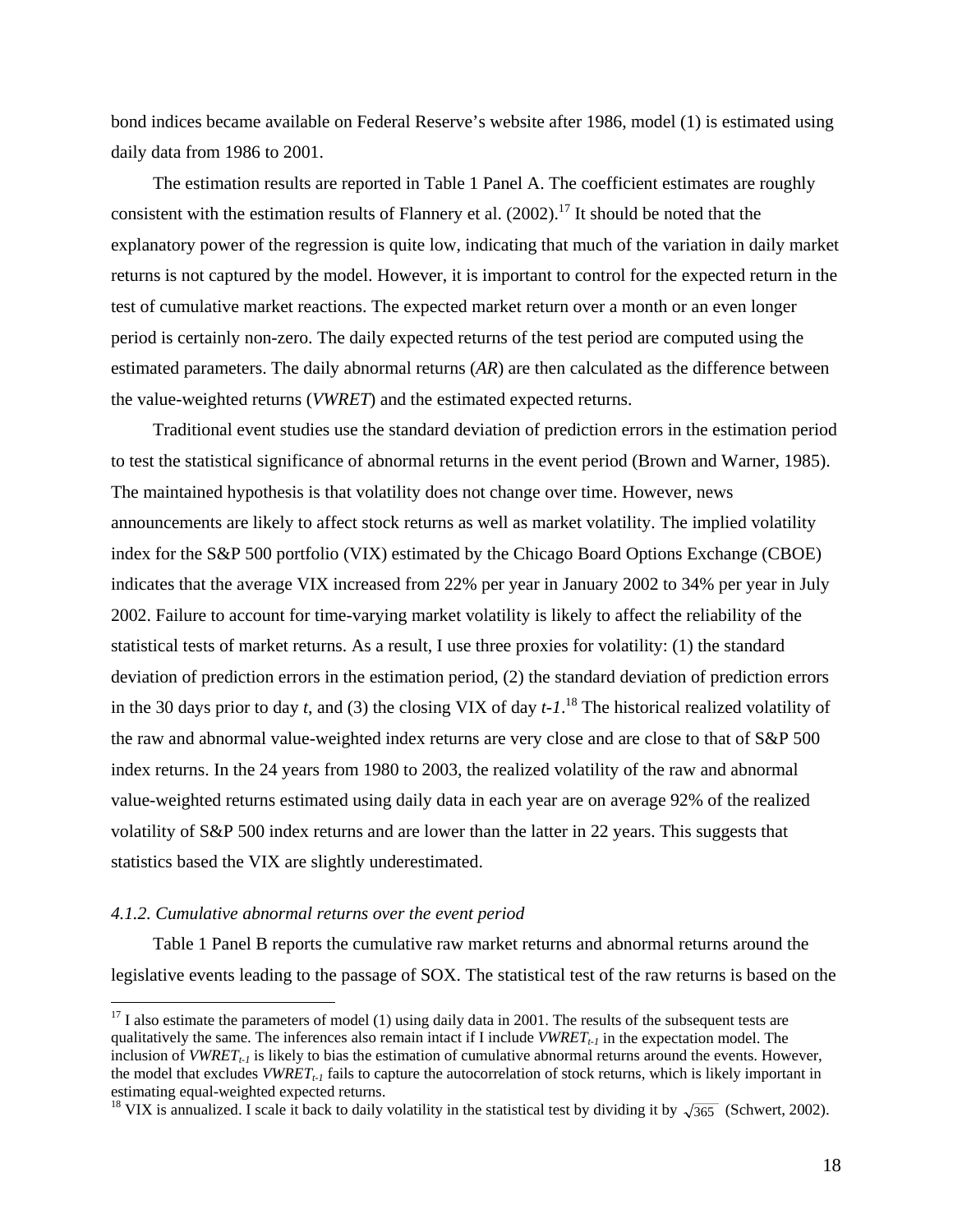standard deviation of daily raw market returns from 1986 to 2001, the standard deviation of daily raw returns in the 30 days prior to day *t*, and the closing VIX of day *t-1*.

The cumulative abnormal return around all the legislative events leading to the passage of SOX would be negative if SOX is costly for firms and/or signals bad news to the market. Table 1 shows that the cumulative abnormal return (-19.89%) is significantly negative, which is consistent with the hypothesis that investors considered the new rule and/or the information it conveyed to be bad news, assuming, for now, that the negative return is not driven by other contemporaneous news. The economic significance of the losses is discussed later in this section. Few events prior to July 2002 are associated with significant revisions of expectations. This is consistent with what news reports revealed (e.g., Cummings et al, July 10, 2002, *WSJ*): the probability of passing laws was generally considered remote before July. I also test the cumulative return around all the events that are associated with significant market reactions. The results are consistent with the test of cumulative abnormal returns around all the events.

The market reactions to individual events are consistent with the hypothesis that events increasing (reducing) the probability of passing tough rules are associated with negative (positive) returns. For example, Oxley's bill was considered proposing mild changes in a business-friendly manner (Schroeder et al., April 17, 2002, *WSJ*). It would empower the SEC to supervise the new oversight authority and to set the limits to nonaudit services (Congress, Summary of H.R.3763 as of April 24, 2002). In contrast, Sarbanes' bill endows the new oversight body greater power in standard setting, requires all CEOs and CFOs to certify financial reports, explicitly bans certain types of consulting services by the auditor, requires internal control assessment, extends the statute of limitation of security lawsuits, and promotes penalties for reckless violation of security laws (Congress, Summary of S.2673 as of July 15, 2002). The House Financial Services Committee scheduled to vote on Oxley's bill on April 11, but the vote was later postponed because of Democrats' attempts to toughen the bill. As the expected costs of the bill increased, the abnormal market return on that day was -2.16%. The negative return reversed when the bill finally passed on April 16 (2.15%) without significant changes.

The most momentous rulemaking activities occurred in July 2002 and were associated with the most significant market reactions. President Bush's speech on July 9 (event 14) was considered signaling a change of attitude in Washington and a change in the balance of power between the federal government and American corporations (Cummings et al., July 10, 2002, *WSJ*). The November congressional election, in which Democrats hoped to gain ground by charging that the Bush team had been soft on corporate misbehavior, is cited as the motivation for the change (Murray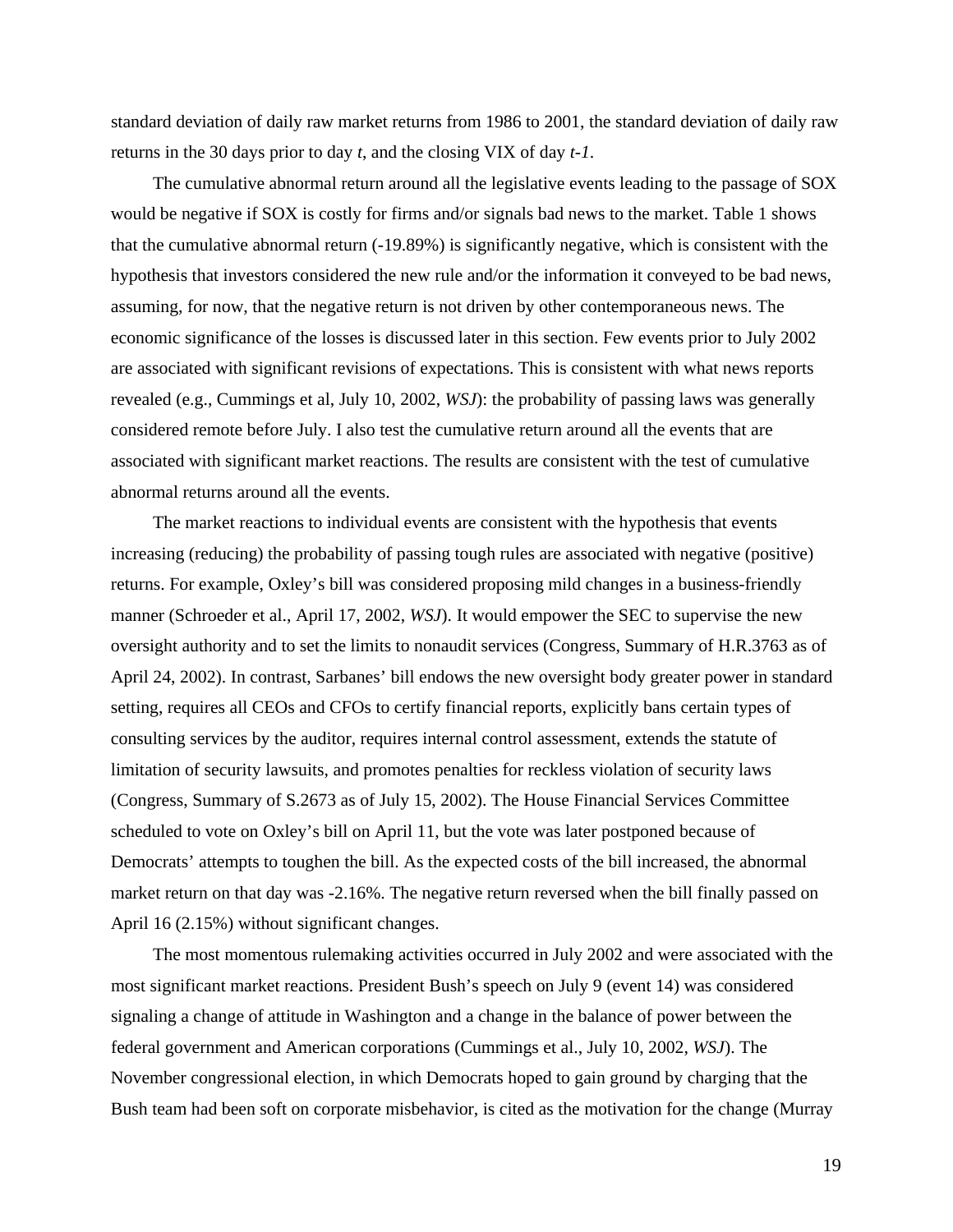et al., July 11, 2002, *WSJ*). The evolvement of laws that were considered inconceivable a few weeks before the speech became imminent after President Bush expressed his agreement with Senate Democrats on the goals of reforms (Cummings et al., July 10, 2002, *WSJ*). The market realized a significant negative abnormal return (-2.28%) on the day of the speech. The Senate started debate on Sarbanes' bill on July 8. Several amendments to add more teeth to the bill were passed on July 10. For example, the Senate Judiciary Committee Chairman's amendment to impose tougher penalties for corporate wrongdoings was passed 97 to 0 (Murray et al., July 11, 2002, *WSJ*). Consistent with the hypothesis that these tough amendments were considered costly and/or signaling bad news to the market, the abnormal return of July 10 was -3.11%.

Negative market returns were also observed when the House Republican leaders reportedly gave up efforts to water down the Senate's tough bill around July 18 (event 16). News reports explained the change as Republicans' efforts to prevent Democrats from using the issue in the fall elections (Murray, July 18, 2002, *WSJ*). The passage of a tough reform bill became increasingly likely, especially after Bush's radio address urging Congress to speed up the legislation and finish it within one week. There were concerns that the final bill would impose even greater costs than Sarbanes' proposal. Melloan (July 23, 2002, *WSJ*) commented that the unanimous passage of several proposals in the Senate were scary, as they signaled that most of the members did not care much about the contents of the bill; rather, they only wanted to show in the November election that they voted the "right" way. He argues that the "win-at-any-cost" attitudes of politicians could be at least partly responsible for the volatility in the stock market. The cumulative abnormal returns from July 18 to July 23 amounted to -12.27%.

Given these concerns prior to the final ruling, the positive return on July 24 (event 17) is not surprising. The abnormal return of July 24 was 5.07%, consistent with the explanation that the final announcement eliminated prior concerns for tougher rules. By July 23, the House and Senate negotiators still could not agree on several issues including the authority of the PCAOB, whether to prosecute executives that misstate financial reports without a criminal intent, and the extension of the statute of limitations for securities lawsuits (Murray, July 24, 2002, *WSJ*). The final rule increased the SEC's control over the PCAOB and dropped the proposal to punish unintentional misstatement, but kept the extension of the statute of litigation limitations proposed by the Senate (Murray et al., July 26, 2002, *WSJ*). Thus, business lobbyists won part of the game (Hilzenrath et al., July 28, 2002, *WP*).

The total market value of NYSE, AMEX and NADAQ as of July 31, 2002 was \$11.3 trillion and the total market value loss around the three significant events (events 14, 16 and 17) in July 2002 amounted to \$1.4 trillion. The survey of Financial Executive International (FEI) as of July 2004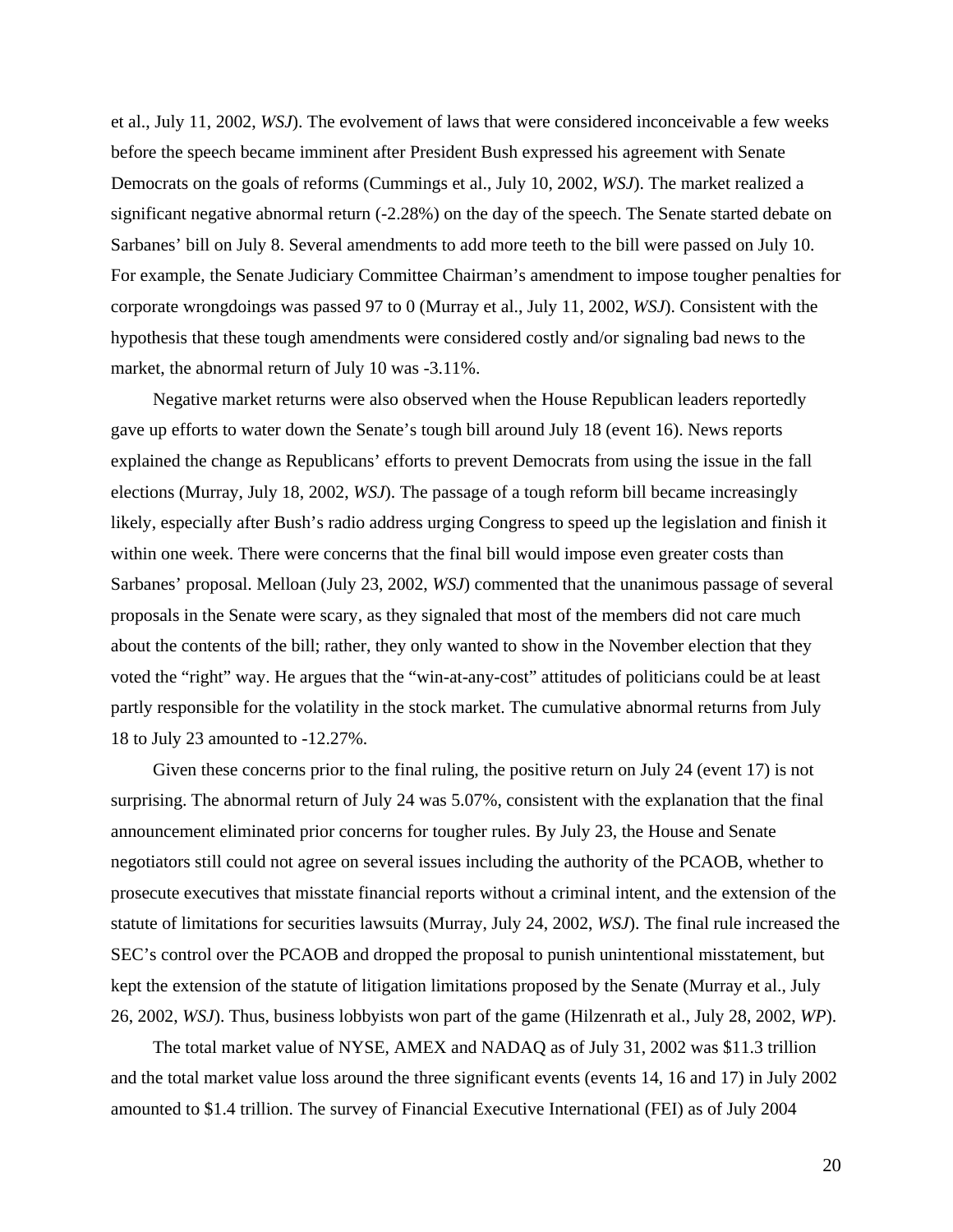indicates that the average first-year costs of complying with Section 404 of SOX are over \$3 million. If the annual compliance costs are capitalized in perpetuity at a rate of 10%, the total compliance costs are about \$30 million for an average firm in FEI's sample. As there are over 7,000 listed firms included in the market index, this suggests that the total compliance costs of Section 404 could be over \$100 billion, after taking into account the fact that FEI's sample is biased towards large firms. This is only a small part of the costs of SOX; the indirect opportunity costs are conceivably much higher. Yet, part of the losses may be attributed to expected costs beyond the scope of SOX. As Cummings et al. (July 10, 2002, *WSJ*) and Holmstrom and Kaplan (2003) suggest, SOX could signal a shift to a less business-favorable environment. The expected costs of future anti-business legislation are likely reflected in the losses estimated above.

I also conduct the above tests using equal-weighted index returns. The raw cumulative equalweighted return around the events leading to SOX is -11.38%, higher than that of the value-weighted return (-16.00%). However, after adjusting for expected returns based on model (1), which is reestimated using equal-weighted returns, the cumulative abnormal return is -22.85%, 2.96% lower than the value-weighted cumulative abnormal return (-19.89%). Small firms are expected to incur disproportionately greater compliance costs than large firms (e.g., Holmstrom and Kaplan, 2003; Friedman, 2003, *LA Times*). Yet, large firms could face greater indirect costs. Shu (2000) finds that, *ceteris paribus*, large firms are more likely to get sued than small firms. As a result, the increased litigation risks could impose greater costs on large firms. Moreover, if part of the negative return reflects expected costs related to future legislation, large firms are likely to be subject to greater political costs than small firms.

To summarize, the evidence presented in Table 1 Panel B consistently supports the hypothesis that shareholders consider SOX costly and/or the information conveyed by the passage of SOX bad news. Events 2, 14, 16, and 17 were associated with significant changes in investors' expectations of the likelihood of passing tough rules. The market responded negatively to events that signaled increases in the likelihood of passing tough rules and positively to events revealing that no further costs would be imposed.

#### *4.1.3. Confounding events and intraday returns*

One of the fundamental limitations of event studies is that the measured abnormal performance could also capture other information released at the same calendar date (Leftwich, 1981). This problem particularly stands out in this paper's setting. The market abnormal returns likely incorporate investors' reactions to news releases about other legislative activities, accounting scandals, and economic statistics.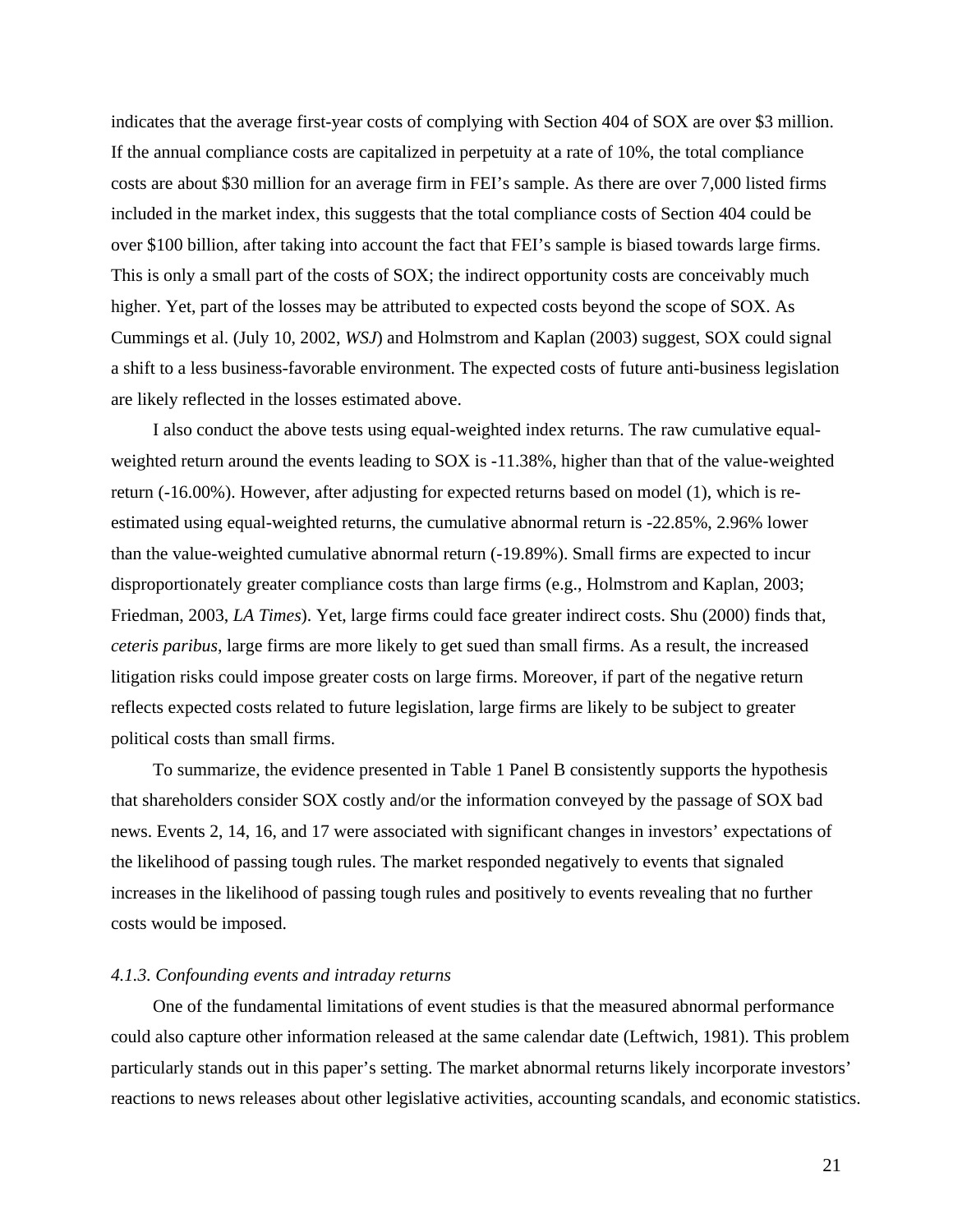To evaluate how much the abnormal returns documented in Table 1 are affected by confounding events, I search for the above-mentioned three categories of market-wide news via *ProQuest* from July 8 to July 31, 2002. First, I search the *WSJ* and *WP* for news reports with their subjects including "federal legislation" or "federal regulation." The search reveals rulemaking activities related to four major issues other than the accounting legislation in July 2002: the Trade Act of 2002, the Homeland Security bill, a proposal targeting tax shelters (H.R. 5095), and proposals related to prescription drugs and Medicare. The activities related to prescription drugs likely have a direct impact on an industry rather than the whole economy. Further, it is unclear whether the bill to allow the re-importation of prescription drugs, which was passed in the Senate on July 17, could be implemented, given the required certification of the safety of re-importation (Lueck, July 18, 2002, *WSJ*). Thus, I focus on congressional activities related to the other three issues. Reported legislative activities are presented in Table 2 Panel A column (1). The Trade Act of 2002 grants the President more authority in free trade negotiations. This act is expected to have broad benefits for the economy as a whole, though it can be harmful for certain industries or workers (Philips, July 19, 2002, *WSJ*). News reports describe its passage in the House on July 27 as a triumph for businesses and free markets at a time when corporations and deregulation are under heavy attack in Congress (Philips, July 29, 2002, *WSJ*). It is not obvious whether the Homeland Security bill is beneficial or costly for business. This bill established a new Homeland Security Department that presumably enhances the security of the country but increases government expenditure at the same time.<sup>19</sup>

In addition, to capture news about accounting scandals or economic statistics, I search the *WSJ* for news reports with their subjects including "scandals", "securities fraud", "economy", "economic conditions", or "economic statistics." News about accounting scandals and economic statistics is summarized in Table 2 Panel A columns (2) and (3) respectively. The reports on economic news in the period largely show a mixed tone, with no significant good or bad indication. As a result, economic news is unlikely the driver of the huge losses of the period.

Around event 14 (7/8-7/12/2002), major contemporaneous events include the WorldCom hearing (7/8), the debate on the Homeland Security bill in the House committees (7/10, 7/11), and the rulemaking related to tax shelters (7/9, 7/11). The House Financial Services Committee held a hearing of the WorldCom scandal starting at 1 p.m. July 8. The witnesses were former WorldCom

 $\overline{a}$ 

<span id="page-23-0"></span><sup>&</sup>lt;sup>19</sup> According to the Department of Homeland Security (DHS) Appropriations Act of 2005, the spending on security of 2005 will be higher than that of 2001 by over \$20 billion. If the incremental spending is capitalized in perpetuity at a 10% discount rate, the total additional expense is about \$200 billion. Even if all the costs are borne by public firms, if there is no benefit associated with additional security activities, and if all the expected costs are reflected in the abnormal return of July 2002, the costs are still insufficient to explain the losses in July 2002.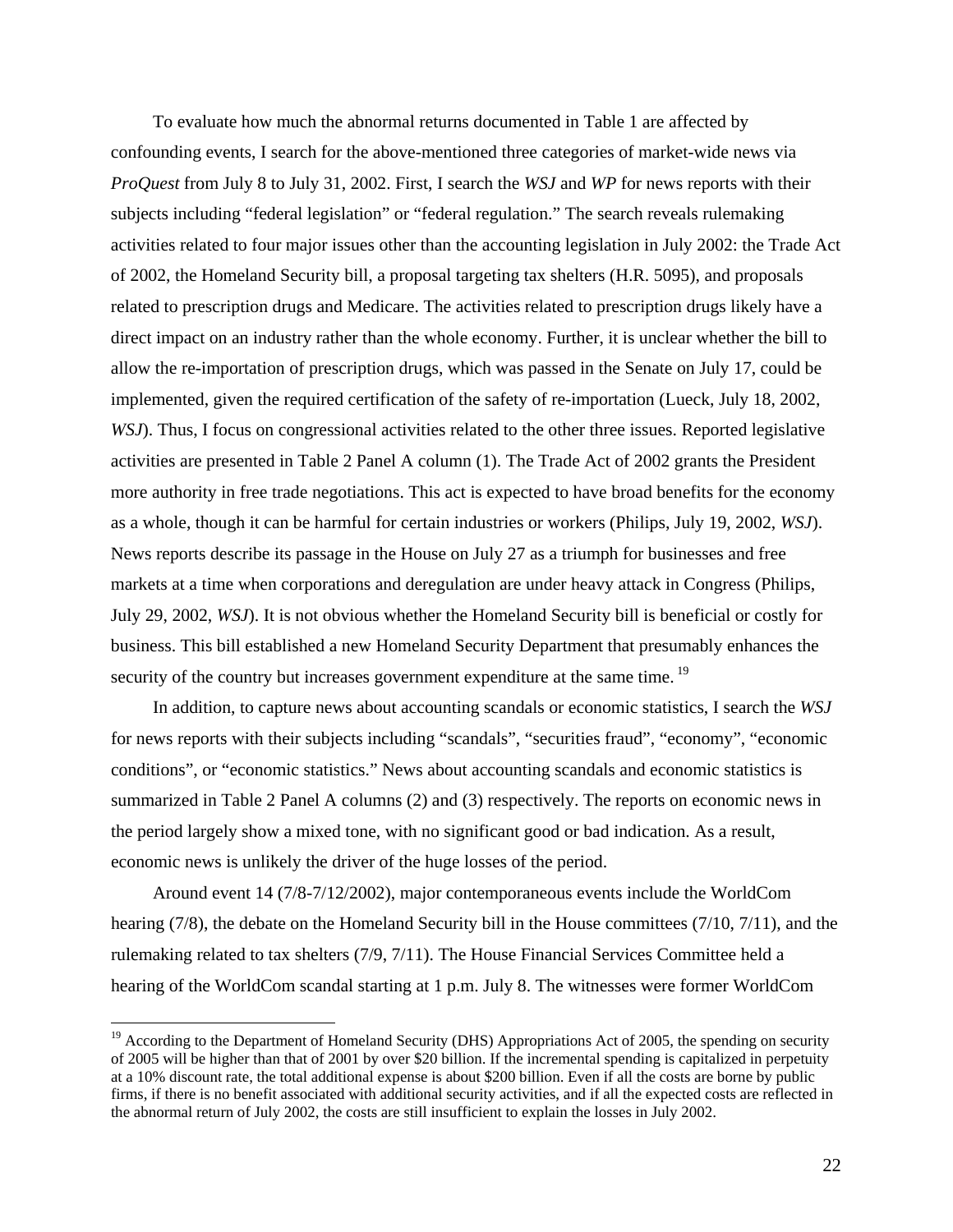executives and the Salomon Smith Barney analyst Jack Grubman. Both the ex-CEO and the ex-CFO of WorldCom invoked the Fifth Amendment and refused to answer questions. As a result, it is unclear that the hearing revealed any new information about accounting scandals to the market. On the same day, the Senate met at 2 p.m. and started debate on Sarbanes' bill soon afterwards (Congressional Record, S.6327). I examine the intraday value-weighted market return from 1 to 2 p.m. and from 2:05 to 3:05 p.m. The market return in the one hour after WorldCom's hearing started was 0.16%, while the market return in the one hour after the Senate debate started was about -0.42%. As the exact starting and ending time of the hearing and the debate was unavailable and the two events overlapped in time, no strong conclusion can be drawn from the evidence. However, it suggests that the WorldCom hearing itself likely does not explain the negative return of July 8.

The rulemaking activities related to the Homeland Security bill were very preliminary around event 14. The House committees voted against some of the President's proposals, such as merging the Secret Service (7/10) and the Federal Emergency Management Agency (7/11) into the new department. However, news reports indicated that it was unclear how important these votes were, given that a special Select Committee could override the votes and write the bill that would go to the House floor (Pincus et al., July 11, 2002, *WP*). Indeed, the bills later proposed by the Select Committee overrode some of the earlier votes (Calmes, July 18, 2002, *WSJ*). Thus, the votes around event 14 are likely to have a limited impact on stock prices. Moreover, their effect on the cumulative return of the period likely cancels out the impact of subsequent rulemaking progress.

The House Appropriations Committee voted on July 9 to deny future federal contracts to American multinationals that relocate offshore to avoid U.S. taxes (Rogers, July 10, 2002, *WSJ*). However, the provision was later removed from the appropriations bill on July 18 in the House debate (Johnston, July 19, 2002, *NYT*). Again, the overall impact of these activities on the cumulative return of the period is likely to be minimal. Rep. Thomas proposed a bill related to firms seeking foreign tax havens, but it is unclear whether the bill really attacks tax shelters, according to the news report (McKinnon, July 12, 2002, *WSJ*). Further, the bill was at a very early stage of the rulemaking process and unlikely to generate a significant impact on stock prices.

I obtain the timing of the President's speech on July 9 from the White House website and compute stock returns around the speech. The method to compute the intraday returns and to construct the statistical test is summarized in Appendix 3. The results are reported in Table 2 Panel B. Stock prices began to decline in the middle of the President's speech. The stock return in the last 10 minutes of the President's speech accounts for 18% of the negative return of the whole day. As the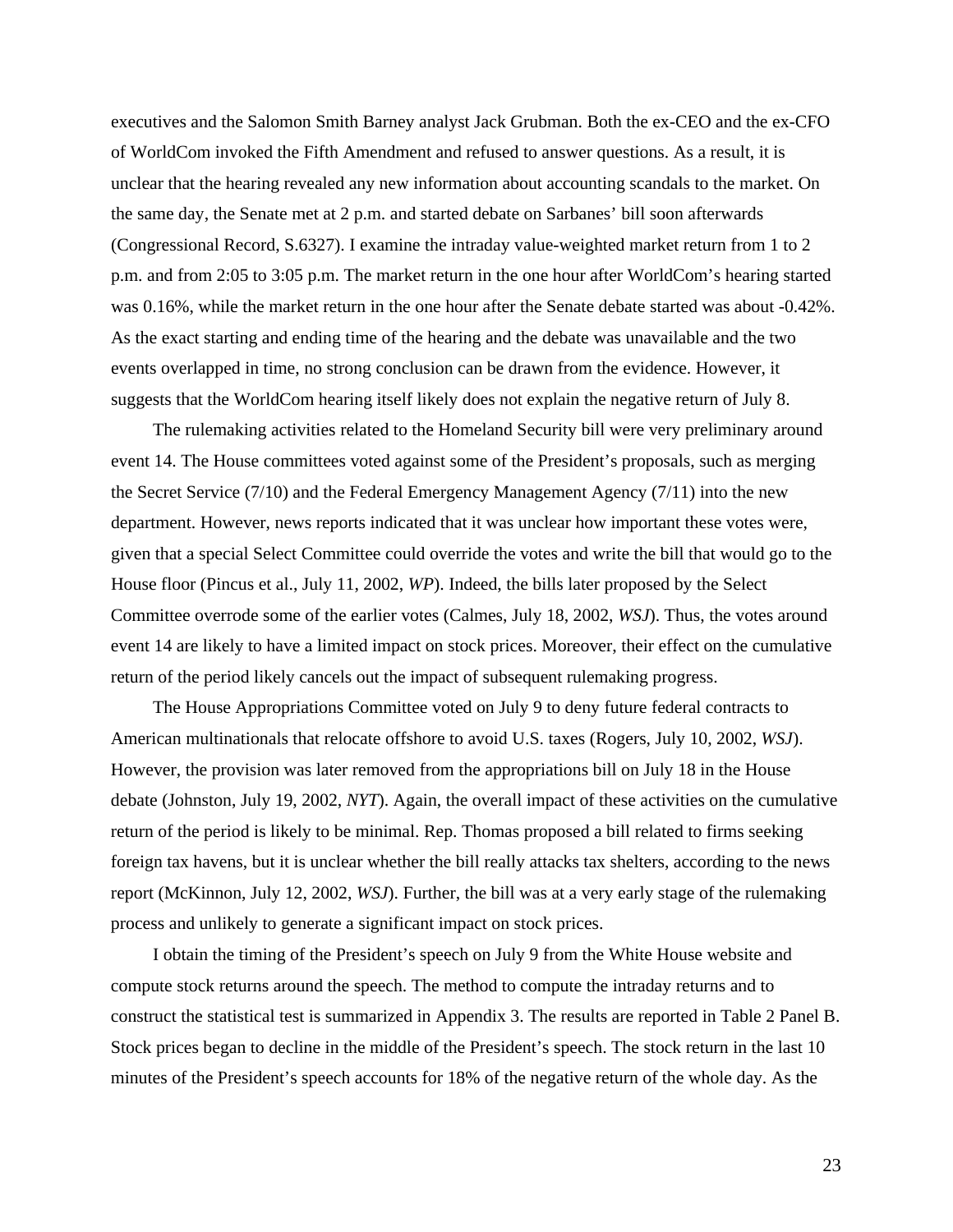event window is significantly narrowed, the documented intraday return is less likely to reflect the effect of other contemporaneous events.

Around event 16 (7/18-7/23/2002), the trade bill was first mentioned in news reports. I expect positive market reactions to the reported progress of the bill and thus this event is unlikely to explain the negative return of July 18, 2002. The negative return of July 22 could be related to the announcement of the bankruptcy of WorldCom on July 21. However, as the bankruptcy was announced during the weekend, I expect a significant negative return at the opening of the market, if the negative return of July 22 was driven by this event. The previous-close-to-open return of July 22 was -0.32%, but it was not statistically significant. Moreover, the negative return reversed within fifteen minutes after the opening of the market (unreported). The evidence shows that the bankruptcy of WorldCom is unlikely the key driver of the large negative return of the day. The pattern of intraday returns of July 22 is also plotted in Table 2 Panel C.

The major contemporaneous event around event 17 (7/24-7/26/2002) is the arrest of five Adelphia executives. Adelphia executives were arrested around 6 a.m. in the morning of July 24 (Markon et al., July 25, 2002, *WSJ*). The conference committee of the accounting bill met and reached an agreement in the morning and the content of the conference report was revealed during the day, though the exact timing is not available.<sup>20</sup> If stock returns on July 24 mainly reflect the effect of the arrest of Adelphia executives, I expect significant positive returns right after the opening of the market. However, the opening return of July 24 was negative, inconsistent with this hypothesis. The pattern of intraday returns of July 24 in Panel C also shows that positive returns were realized during the day, not at the opening of the stock market.

In summary, although there were rulemaking activities, accounting scandals and economic news reported from July 8 to July 26, 2002, the news releases are unlikely to be the key drivers of the abnormal stock performance of the period. They are also unlikely to have an overwhelming impact on the magnitude of the cumulative return over the period.

In contrast to Razaee and Jain (2003) and Li et al. (2004), I do not include the presidential approval of the Act (July 30) as a major event related to SOX. After the Act was passed in the House on July 25, the President urged the Senate to pass the bill so that he could sign it into law. He also indicated when he commended the Senate after the Act was passed that he looked forward to signing

 $\overline{a}$ 

<span id="page-25-0"></span> $20$  I could search Dow Jones Newswire and find the stamped time of the first news report to test the intraday market reactions (Barclay et al., 1988). However, I find that the stamped time of the reports is inaccurate. For example, the President gave a speech on July 29 at 11:00 a.m. However, I find a news report stamped at 10:07 a.m., talking about the speech as if it had been given. It is hard to use the inaccurate time to distinguish the impact of confounding events that occur on the same date.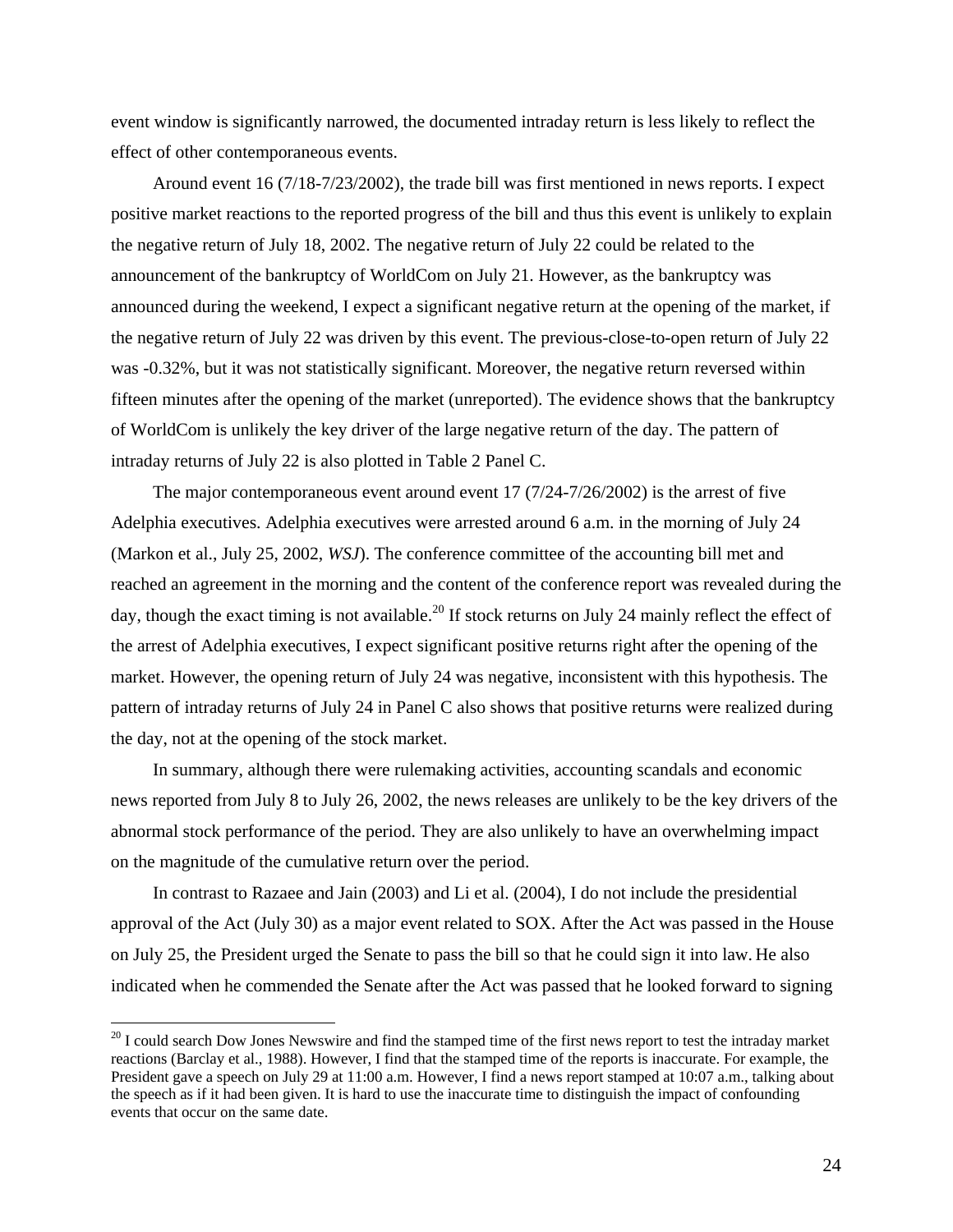the bill into law.<sup>21</sup> The President's comments revealed a strong indication that he would sign the bill and thus his approval was well expected.

However, both Razaee and Jain (2003) and Li et al. (2004) find significant positive cumulative returns around the three-day window from July 29 to July 31. The value-weighted returns for the three days are: July 29, 5.31%; July 30, 0.47%; and, July 31, 0.58%. Only the return of July 29 (Monday) is significantly different from zero. I argue that the positive return of July 29 is likely explained by the passage of the Trade Act of 2002 or the Homeland Security bill in the House after the close of the stock market on July 26 (Friday). If so, I expect to see a significant positive return at the opening of the market on July 29. Table 2 Panel B shows that the previous-close-to-open return accounted for almost 40% of the daily return of July 29. Unreported results reveal that the realized market return within one hour after the opening of the market accounted for 66% of the daily return. The findings strongly suggest that the significant positive return of July 29 was driven by news released prior to the opening of stock market on that day. I also search the Dow Jones Newswire from July 26 to July 29 for any news about President Bush. A news report on July 29 indicates that the President gave a speech regarding the welfare reform that day, in which he explicitly announced that he would sign the bill on July 30. There was no significant market movement during his speech. While the market return in the ten minutes after his speech is significantly positive, the magnitude of the return is only about one-tenth of the opening return. The positive return could also reflect the impact of other information in his speech, as the speech is not mainly about accounting reforms. Thus, most, if not all, of the significant positive return around the presidential approval was unrelated to SOX. The positive return on July 29 should not be included in the test of market reactions to the Act.

I also search for significant news announcements around event 2. On the same day as the Treasury Secretary's talk (February 2, 2002, Saturday), the Powers report was released indicating that the Chicago office of Andersen was well aware of accounting problems at Enron. The report suggested that Andersen did not function as an effective check on the disclosure reported by Enron (Chaney and Philipich, 2002). There would have been a negative market reaction to the report if it changed investors' expectation of the reliability of financial reporting and audit quality. I cannot distinguish which event gave rise to the negative return on February 4, 2002.

#### *4.2. Subsequent events*

 $\overline{a}$ 

Li et al. (2004) examine both the events leading to the passage of SOX and several events related to the implementation of SOX that occurred between August and December 2002. However,

<span id="page-26-0"></span> $21$  These comments can be found at http://www.whitehouse.gov/news/releases/2002/07/.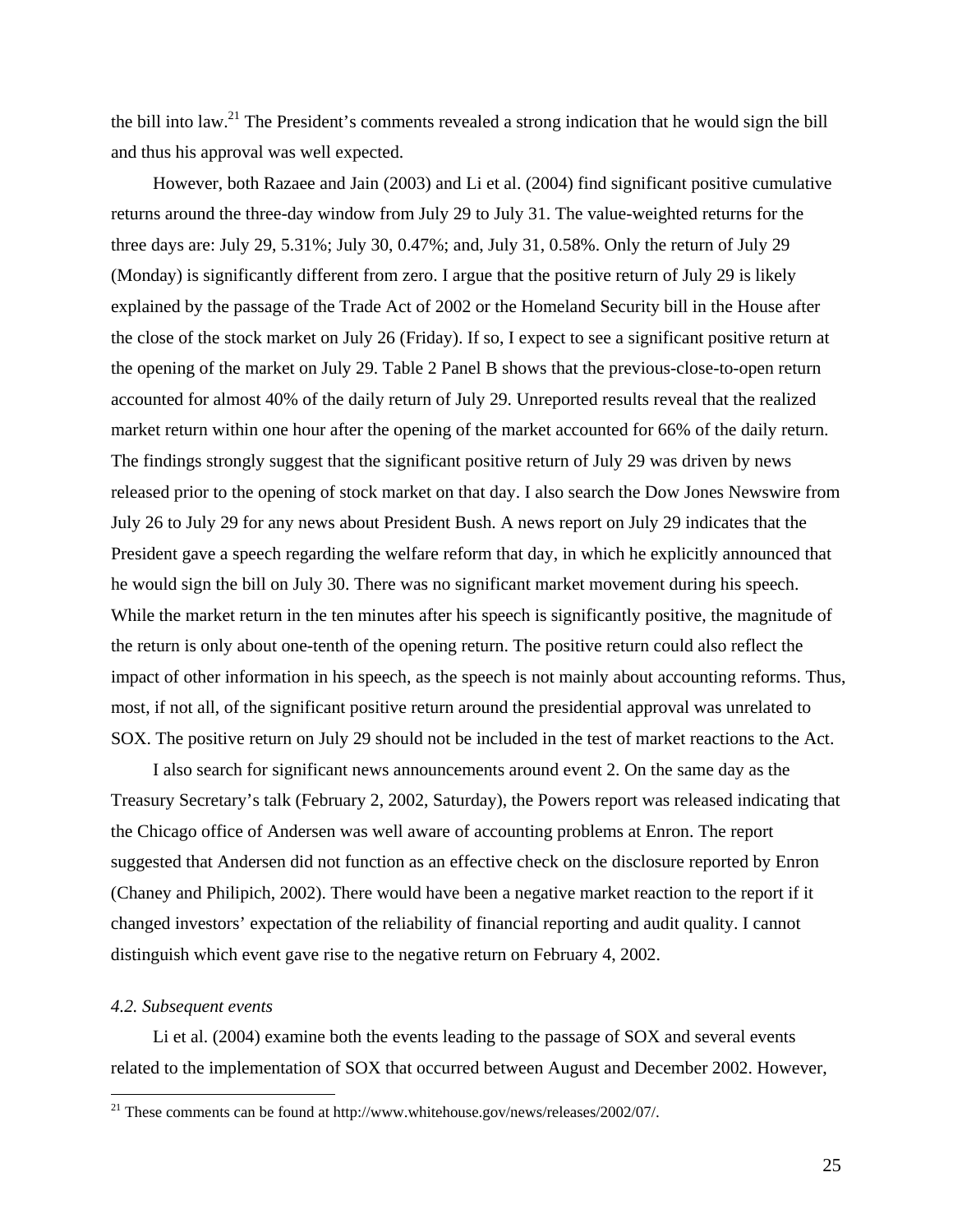they only examine a subsample of legislative events subsequent to SOX. To investigate whether the post-SOX implementation events changed the expected costs of SOX, I examine a more comprehensive set of events related to the rulemaking activities directed by SOX.

The events subsequent to SOX largely involve rulemaking activities of the SEC and the PCAOB, and are discussed in Appendix 1 Panel B. Table 3 reports the raw and abnormal market returns around these legislative events. Most of the subsequent rulemaking events are not associated with significant market reactions. It shows that the implementation of SOX did not significantly change its implications. As a result of the inclusion of many insignificant events in the test, the cumulative abnormal return around all SOX-related events is significantly negative only when historical volatility is used in the test. However, the cumulative abnormal return over all significant events is still significantly negative.

## *4.3. Cross-sectional variation in abnormal returns around the rule-making events 4.3.1. Research design, sample selection, and descriptive statistics*

The regression to test the cross-sectional implication of major provisions of  $SOX (H2 - H5)$  is specified as follows,

$$
CAR_i = \sum_j a_{0j} Ind_{ij} + a_l \text{ Nonaudit}_i + a_2 \text{ Incentive}_i + a_3 \text{ Gindex}_i + a_4 \text{ Complexity}_i + a_5 \text{ Size}_i + a_6
$$
  
\n
$$
MTB_i + a_7 \text{ROA}_i + a_8 \text{ Pre\_Ret}_i + e_i
$$
\n(2)

*CARi* is the cumulative abnormal return of firm *i*. In the subsequent tests, I investigate how abnormal returns cumulated over different horizons and abnormal returns around the events associated with significant changes in investors' expectations vary with firm characteristics. I estimate the market model for each firm using their 2001 daily return data.<sup>22</sup> Abnormal returns are then computed as the prediction errors. Cumulative abnormal returns are the sum of the prediction errors based on the estimated parameters.<sup>23</sup>

H2 examines the impact of the provision on nonaudit services. I collect the nonaudit fee data from firms' fiscal 2001 proxy statements via *Lexis/Nexis*. The variable *Nonaudit* is then constructed to capture firms' purchases of nonaudit services from their auditors. It equals a firm's nonaudit fees minus fees paid to the auditor for tax-related services, deflated by the market value of equity of the

 $\overline{a}$ 

<span id="page-27-0"></span> $22$  Both equal-weighted and value-weighted index returns are used to estimate the market model parameters and yield

<span id="page-27-1"></span>very similar results in the cross-sectional tests. Only results based on the equal-weighted index are reported.<br><sup>23</sup> The market model abnormal returns are likely to underestimate the impact of regulatory events on individu as the market as a whole is affected by these events (Lo, 2003). This problem is crucial in a test of the value implication of a regulation. However, it is less important in the cross-sectional test, as the relative, rather than the absolute magnitude, of returns matters. Lo (2003) also examines regulatory events and uses market model abnormal returns in his cross-sectional test.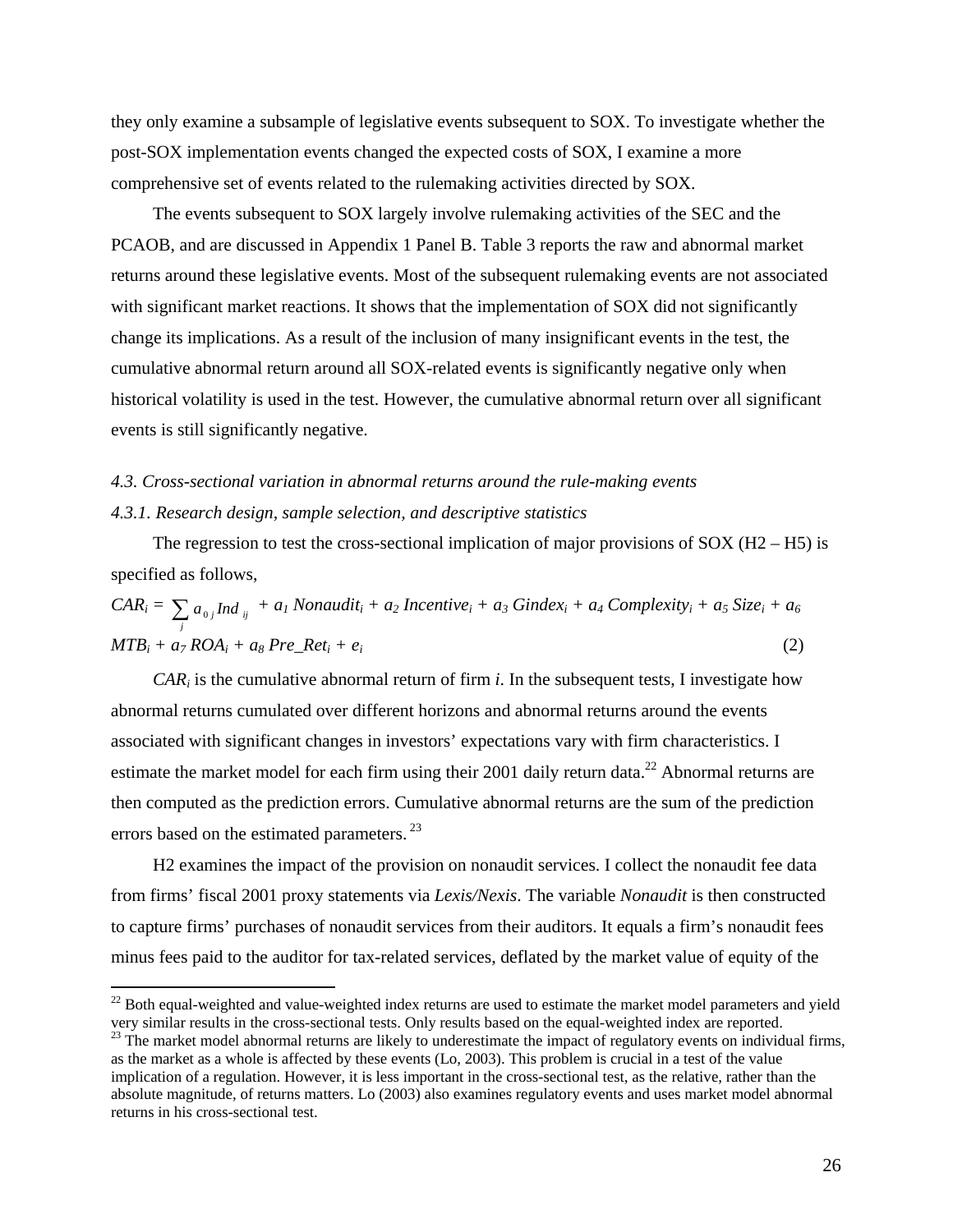firm at the end of 2001. Fees paid to the auditor for tax-related services are excluded because they are not subject to the restriction of nonaudit services and they constitute a substantial portion of nonaudit fees paid to the auditor.<sup>24</sup> If the purchase of nonaudit services is a result of cost efficiency reasons rather than an intention to buy a favorable audit opinion,  $a_1$  should be negative.

H3 examines whether firms that compensate CEOs with more incentive-based pay benefit (lose) more from SOX. The variable of interest is thus the ratio of incentive pay, including option grants, restricted stocks, bonus, and long-term incentive payouts, to the total compensation of the CEO (*Incentive*), measured at the end of 2001. Compensation data is obtained from ExecuComp. The variable *Incentive* is likely influenced by firm performance. CEOs in poorly performing firms probably lost their bonus and thus the percentage of incentive pay in their total pay would be low. I control for firm performance by adding return on assets (*ROA*) and the market-adjusted returns of 2001 (*Pre\_Ret*). If the provision on incentive pay has a negative impact on firms,  $a_2$  is expected to be negative.

Corporate governance is measured by the governance index (*Gindex*) of IRRC database as of 2002. The governance data on IRRC is only available for every other year. As the governance structure is likely sticky, I assume that the governance index of 2002 does not differ significantly from that of 2001. I also conduct the tests using governance data of 2000. The tenor of the results does not change. The higher the value of the index, presumably the weaker is the governance system. H4 predicts that  $a_3$  is negative if the provisions to enhance corporate governance are costly.

The complexity of business (*Complexity*) is measured by the number of four-digit SIC industries of each firm. The data is obtained from Compustat segment files. If a firm does not have segment data, I assume it has one segment and one industry. H5 predicts  $a_4$  to be negative.

*Size* and *MTB* are also included in the regression. *Size* is measured as the logarithm of the market value of equity of each firm at the end of 2001. Market-to-book ratio (*MTB*) is defined as the market value of equity over the book value of equity at the end of 2001. Firms' purchases of nonaudit services, compensation structures, and corporate governance are likely affected by firm size and investment opportunities. Firms with more growth options could lose more investment opportunities as a result of tight controls and higher litigation risks, which predicts a negative relation between *CAR* and growth options. There is no clear prediction for the sign of the relation between *CAR* and *Size*. Although small firms may incur disproportionately greater direct compliance costs, large firms

 $\overline{a}$ 

<span id="page-28-0"></span> $24$  Neither Sarbanes' bill nor the final act banned tax-related services. About 45% of the firms in my sample separately disclosed the amount of fees for tax-related services. For firms that did not disclose the detailed fee items, I use the total nonaudit fees in the tests. Investors could not determine whether the services would be affected by SOX if detailed fee items were not disclosed. As a result, it is reasonable to use the total fees for these firms.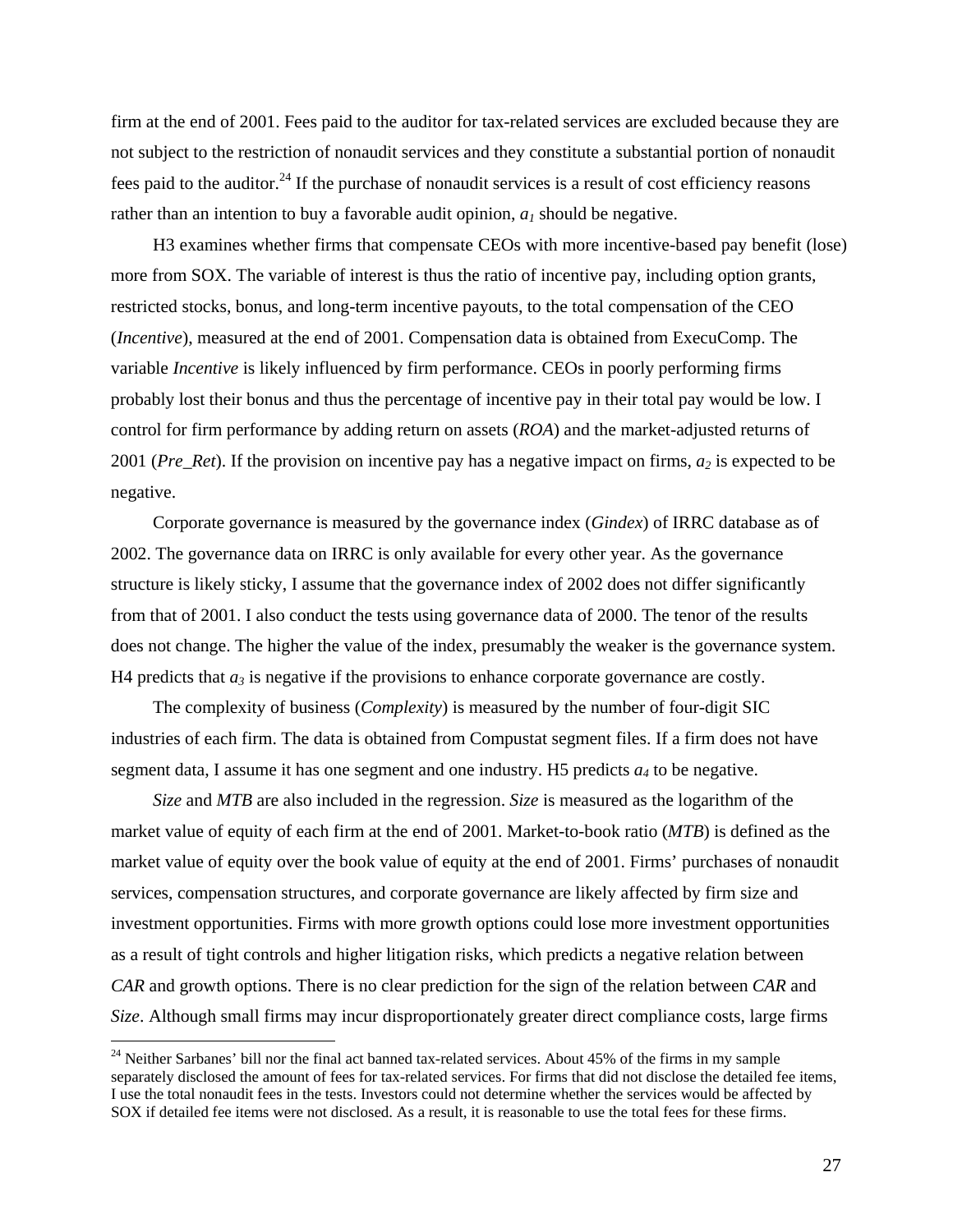could be subject to proportionately greater litigation and political costs as an indirect result of SOX or future legislation. The *Indj*s are industry dummies and are defined as in Frankel et al. (2002) and Ashbaugh et al. (2003). The exclusion of industry dummies does not affect the results.

To be included in the sample for the cross-sectional test, I require that firms have return data from CRSP, financial data from Compustat, compensation data from Execucomp, governance data from IRRC, and nonaudit fee data from proxy statements. Execucomp and the IRRC database largely cover S&P 1,500 firms. The final sample includes 1,417 observations. The extreme 1% of each continuous variable is winsorized. Descriptive statistics are reported in Table 4.

Table 4 Panel A shows the sample selection procedures. Although the number of firms only accounts for about 20% of the CRSP population, the market value of these firms constitutes over 90% of the total market capitalization of NYSE, AMEX, and NASDAQ. Panel B reports the average raw returns of the sample around the events leading to SOX. The pattern of raw returns around the events mimics that of the whole market presented in Table 1. The raw returns around events 2, 14, 16, and 17 are significant. The magnitude of the average raw returns of this sample is also comparable to that of the value-weighted raw returns of the market. Panel C presents firm characteristic variables. The average firm size in the sample is significantly larger than an average firm in the CRSP universe. Panel D reports the Pearson correlation between variables. As expected, *Incentive* is positively correlated with *ROA* and *MTB*. *Size* is significantly correlated with all the variables, while *MTB* is negatively correlated with *Nonaudit.*

Table 5 reports the results of the univariate analysis of cumulative abnormal returns. I classify firms into two groups by *Nonaudit*, *Incentive*, *Gindex*, or *Complexity*, and examine differences in cumulative abnormal returns between the two groups. The examined cumulative abnormal returns are abnormal returns cumulated over the three significant events in July (events 14, 16, and 17, *CAR\_3E*), cumulated over the four significant events (events 2, 14, 16, and 17, *CAR\_4E*), cumulated over all the events (events 1 to 17, *CAR\_ALL*), and cumulated from June 25 to July 26 (*CAR\_JJ*). Bootstrapped statistics show that firms with weaker governance and more complex business experienced lower cumulative abnormal returns, consistent with the hypothesis that the provisions on governance and internal controls are costly. The univariate results on *Nonaudit* and *Incentive* provide little support for either the cost or the benefit hypothesis.

#### *4.3.2. Regression results*

The estimation results of regression (2) are reported in Table 6. Because the event dates are clustered, cross-sectional correlation of returns may result in biased standard errors and potentially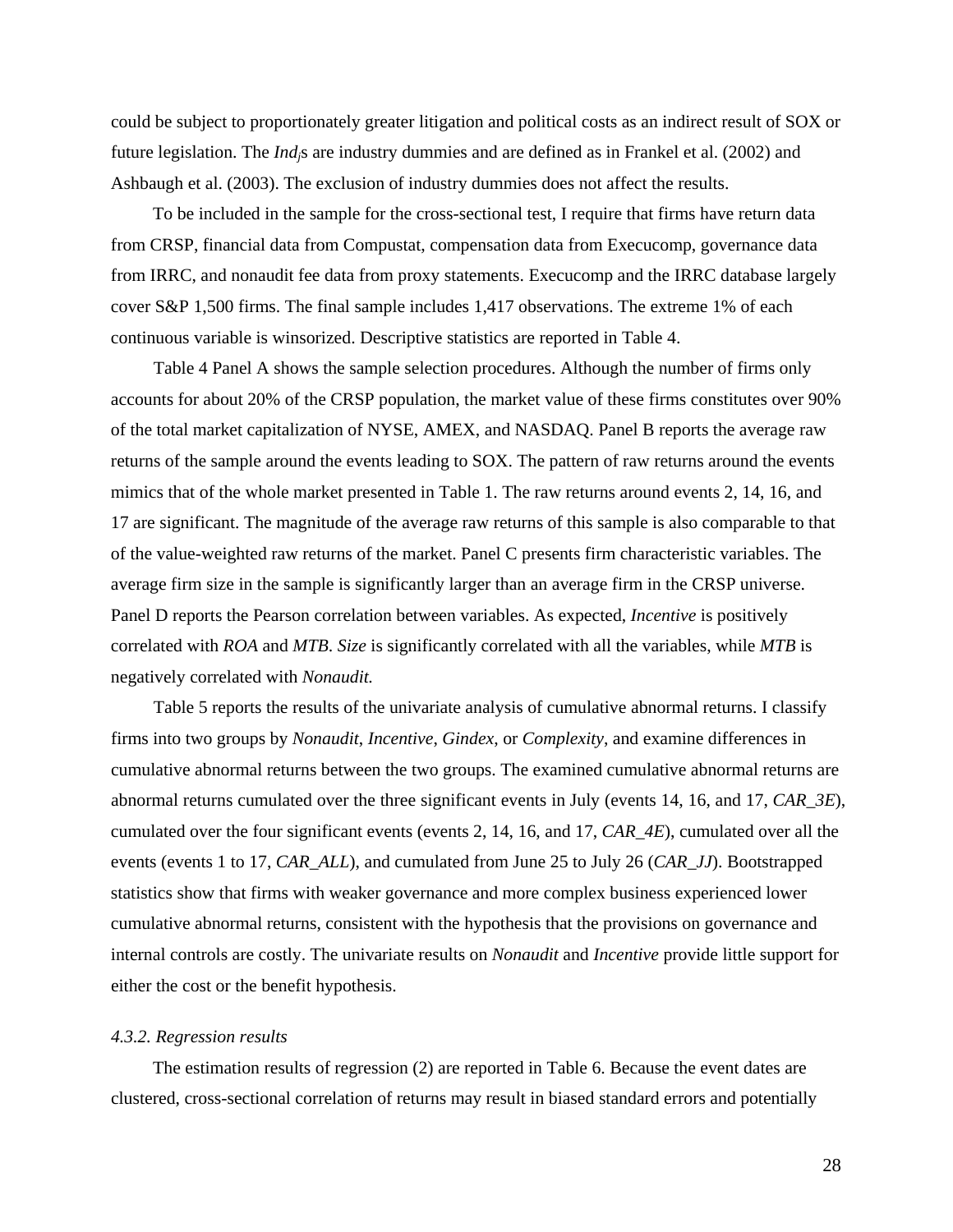incorrect inferences (Sefcik and Thompson, 1986; Bernard, 1987). Moreover, the association between abnormal returns and firm characteristics could be explained by other documented regularities. For example, a negative correlation between abnormal returns and the governance index could be driven by the regularities found by Gompers et al. (2003). As a consequence, I compute both bootstrapped pvalues and the asymptotic p-values of the OLS regression.<sup>25</sup>

Table 6 Panel A shows the estimation results of regression (2) with *CAR* as the dependent variable. Both the OLS two-tailed p-values and bootstrapped one-tailed p-values are reported and show similar inferences. The coefficient on *Nonaudit* is significantly negative, suggesting that the restriction of nonaudit services is value decreasing for firms. This is consistent with the hypothesis that employing the auditor as a consultant more likely reflects cost-efficiency than an intention to buy favorable audit opinions.

The coefficient on *Incentive* is insignificant. Although Cohen et al. (2004b) document a significant decline both in the ratio of incentive pay to salary and in the level of investments after SOX, the return test in this paper does not find a significant association between incentive pay and firms' abnormal returns.

Probably the most startling finding is that firms' abnormal returns decrease with the governance index, which contradicts the conventional wisdom that stronger governance increases firm value. It suggests that the requirement to tighten corporate governance is generally value decreasing for firms. Given that SOX is primarily characterized as an act to enhance corporate governance, the result casts substantial doubt on the value of the rules, assuming *Gindex* at least partly captures the strength of corporate governance.

The coefficient on *Complexity* is significantly negative, consistent with the hypothesis that the costs of complying with Section 404 are significant. The more business lines a firm has, the greater decline there is in firm value. The coefficient on *MTB* is largely insignificant; *MTB* is likely correlated with other firm characteristics and measures investment opportunities with noise. The coefficient on *Size* is positive but insignificant. The coefficient on *ROA* is significantly negative. It could be that investors expect firms with higher accounting earnings to have manipulated accounting

 $\overline{a}$ 

<span id="page-30-0"></span> $^{25}$  Based on Lo (2003)'s method, the bootstrapped p-values are calculated as follows: One-tailed p-values are the percentage of 1,000 repetitions that generate coefficients greater than the OLS coefficients in the table (less than the OLS coefficient if it is negative). For the cumulative return regression (e.g., *CAR* over event 14, 16 and 17), each repetition uses sample firms' abnormal returns from 12 random nonevent days selected from 2002 or 2003. If the event days are consecutive, I select consecutive nonevent days similarly. I then cumulate each firm's abnormal returns to obtain *CAR*. For regressions with abnormal returns around individual events as the dependent variable, the procedure is similar. Consecutive nonevent days are selected and the number of days selected equals the number of days in the event window of each event.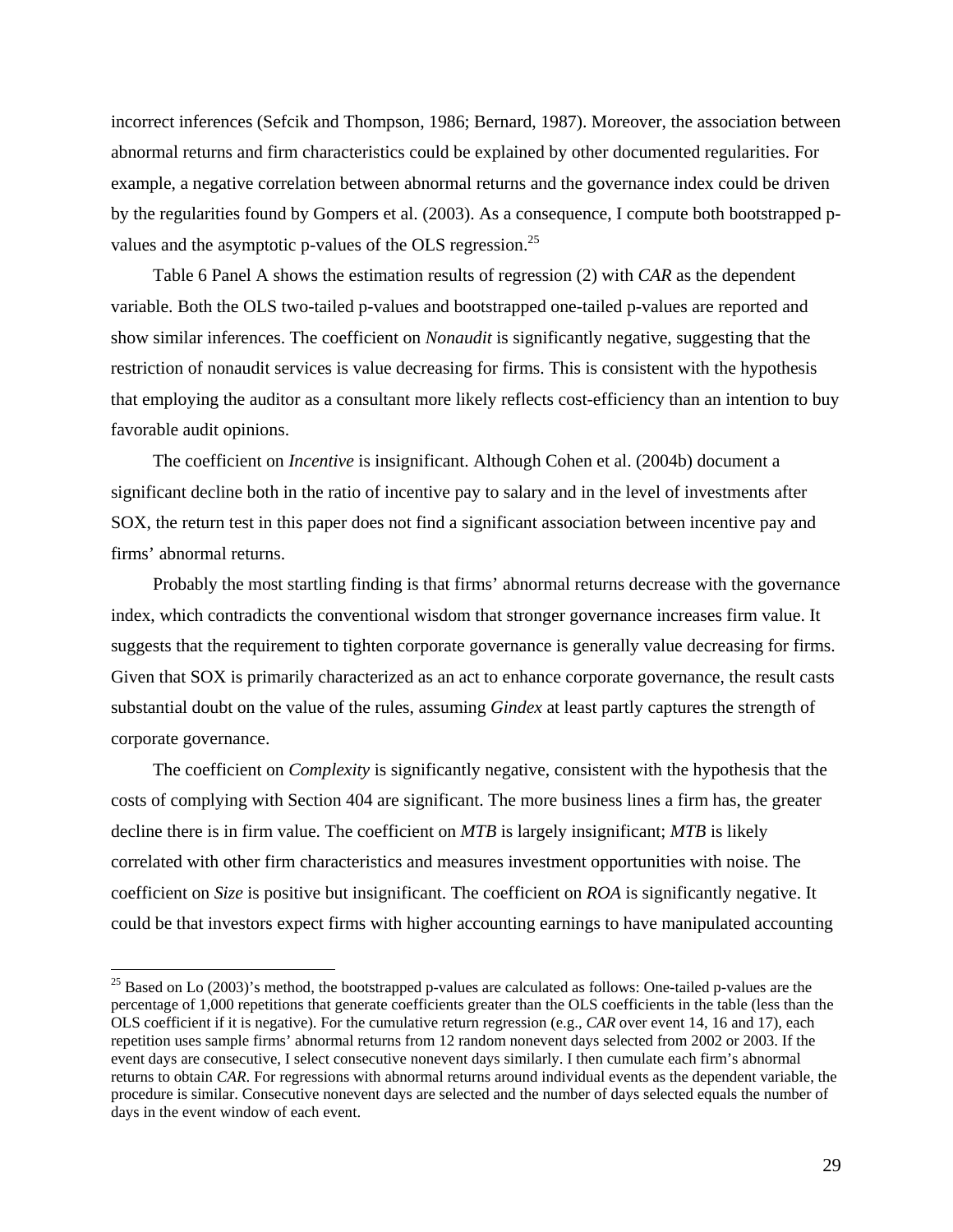numbers or that investors expect them to face greater litigation risks. Consistent with this explanation, after firms' accruals and other proxies for litigation risks are added to the regression in the sensitivity analysis (see Table 7), the coefficient on *ROA* largely ceases to be significant.

Table 6 Panel B reports the estimation results of regression (2) with *CAR\*S* as the dependent variable, where *CAR* is firms' abnormal returns around the key events that revised investors' expectations, and *S* is an indicator variable that equals one for events 2, 14, and 16 (the events with negative market abnormal returns) and minus one for event 17 (the event with a positive return). Hypotheses 2-5 predict that the sign of the coefficients in regression (2) depends on the crosssectional implication of SOX and the direction in which each event revised investors' expectations. The results in Table 1 suggest that event 17 was associated with a reduction in expected costs of SOX. Consequently, in the cross-sectional tests, the sign of *CAR* for this event is reversed so that the estimated coefficients have the same signs as predicted by H2-H5 (Leftwich, 1981). Regression (2) is estimated separately for the four significant events.

Little cross-sectional variation is found for event 2. This is not surprising. The Treasury Secretary's talk sent a signal to the market that new regulations were on the way, but there was no clear indication how the laws would be written. The coefficient on *Gindex* is significant with the sign predicted by the cost hypothesis in the regressions for events 14, 16, and 17. When the likelihood of passing tough rules increased, firms with weak governance were struck harder and experienced greater losses. In contrast, when it was revealed that tougher requirements would not be imposed, firms with weak governance experienced higher abnormal returns. The coefficient on *Complexity* is also significant with the expected sign in the three regressions. The results of *Nonaudit* are weaker; the coefficient on *Nonaudit* is insignificant in the regression for event 14.<sup>26</sup> The sign of the coefficient on *Nonaudit* is inconsistent with the cost hypothesis in the regression for event 17. The sign of the coefficient on *Incentive* is significantly positive in two regressions, though in Panel A, the coefficient is always insignificant. One potential explanation is that the direction of changes in investors' expectations concerning one specific provision could differ from the direction of changes in investors' overall expectations of the Act. As the Act primarily targets corporate governance, changes in investors' expectations regarding governance are consistent with changes in investors' overall

 $\overline{a}$ 

<span id="page-31-0"></span><sup>&</sup>lt;sup>26</sup> There could be several explanations for the weaker results on *Nonaudit*. First, the variable contains measurement errors. Although the calculation of *Nonaudit* excludes fees for tax-related services that are not affected by SOX, fees paid for other unrestricted services such as statutory audit are not excluded. Firms usually report such fees in the audit-related nonaudit services category. However, audit-related nonaudit fees likely include other items such as fees for assistance in internal audit. As a result, it is hard to separate these fee items. Second, the restriction of nonaudit services likely affects all firms, since it eliminates the choice of employing the auditor as a consultant.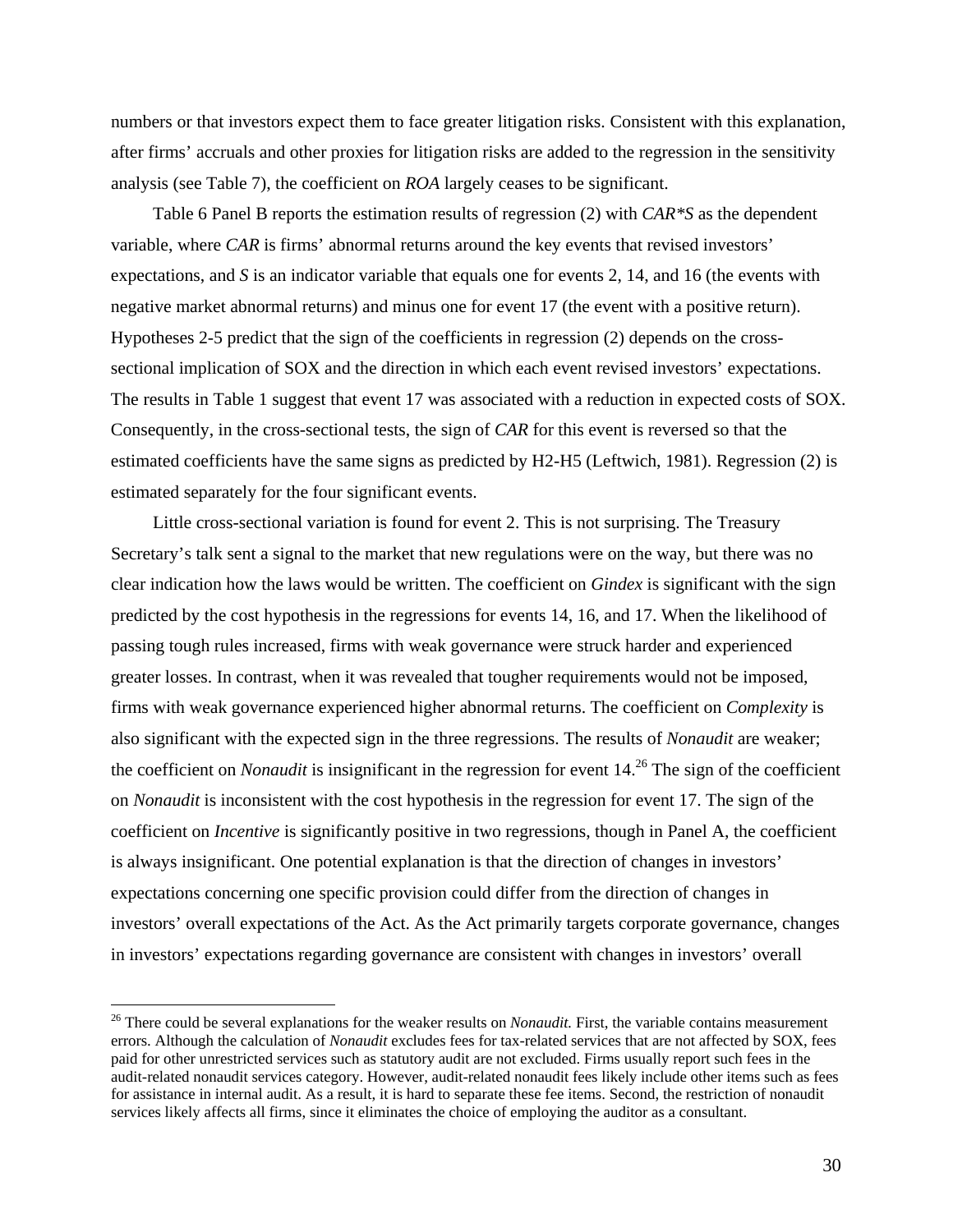expectation of the Act. Accordingly, the results on *Gindex* are more consistent in the regressions. Overall, most of the results support the hypothesis that major provisions of SOX are costly.

It is possible that there is a fixed component of private benefits or costs that does not vary with firm characteristics. The fixed private benefits can be interpreted as one type of positive externality, such as restoring investor confidence in the stock market. However, as the overall cumulative market reaction to the rulemaking is negative, there is no evidence that this kind of positive externality is sufficient to offset the private costs of SOX on firms. Note, however, social benefits or externalities of SOX could manifest themselves in other forms and the evaluation of all the social costs and benefits goes beyond the scope of this paper.

In summary, the results of the cross-sectional return test differ substantially from those documented in related working papers. Three out of the four major provisions tested are demonstrated to have significant negative economic consequences. The cross-sectional test provides further support for the hypothesis that SOX is likely costly.

#### *4.3.3. Market reactions to the announcement of postponing the compliance dates of Section 404*

Table 7 Panel A summarizes the predictions of H6. H6a predicts that investors consider the postponement to be bad news and thus early adopters would experience higher abnormal returns. In contrast, H6b predicts that the postponement is good news and therefore late adopters would experience higher abnormal returns.

If a firm has a market capitalization less than \$75 million by the end of 2002, I classify it as a nonaccelerated filer. Note that some of the nonaccelerated filers could be misclassified as accelerated filers, if their total market value of equity is greater than \$75 million but the market value of equity excluding shares held by insiders is less than \$75 million or they do not satisfy other criteria for an accelerated filer (see footnote 5 on page 6 for the definition of an accelerated filer). Foreign firms and banks are excluded, as the expected compliance costs of foreign firms and banks prior to the announcement of the final rule were likely different from those of the other firms. For example, since large banks had been required to file an internal control report to the FDIC before SOX, banks were lobbying for a waiver of compliance with Section 404. The final rule of the SEC allows large banks to file one report both to the FDIC and to comply with Section 404. The inclusion of these firms does not affect the tenor of the results.

I employ the following regression to examine the cross-sectional variation in market reactions to the announcement,

$$
CAR_i = a_0 + a_1 \text{Non\_Acc}_i + a_2 \text{ Late\_Non}_i + a_3 \text{ Late\_Acc}_i + a_4 \text{MTB}_i + a_5 \text{Size}_i + e_i \tag{3}
$$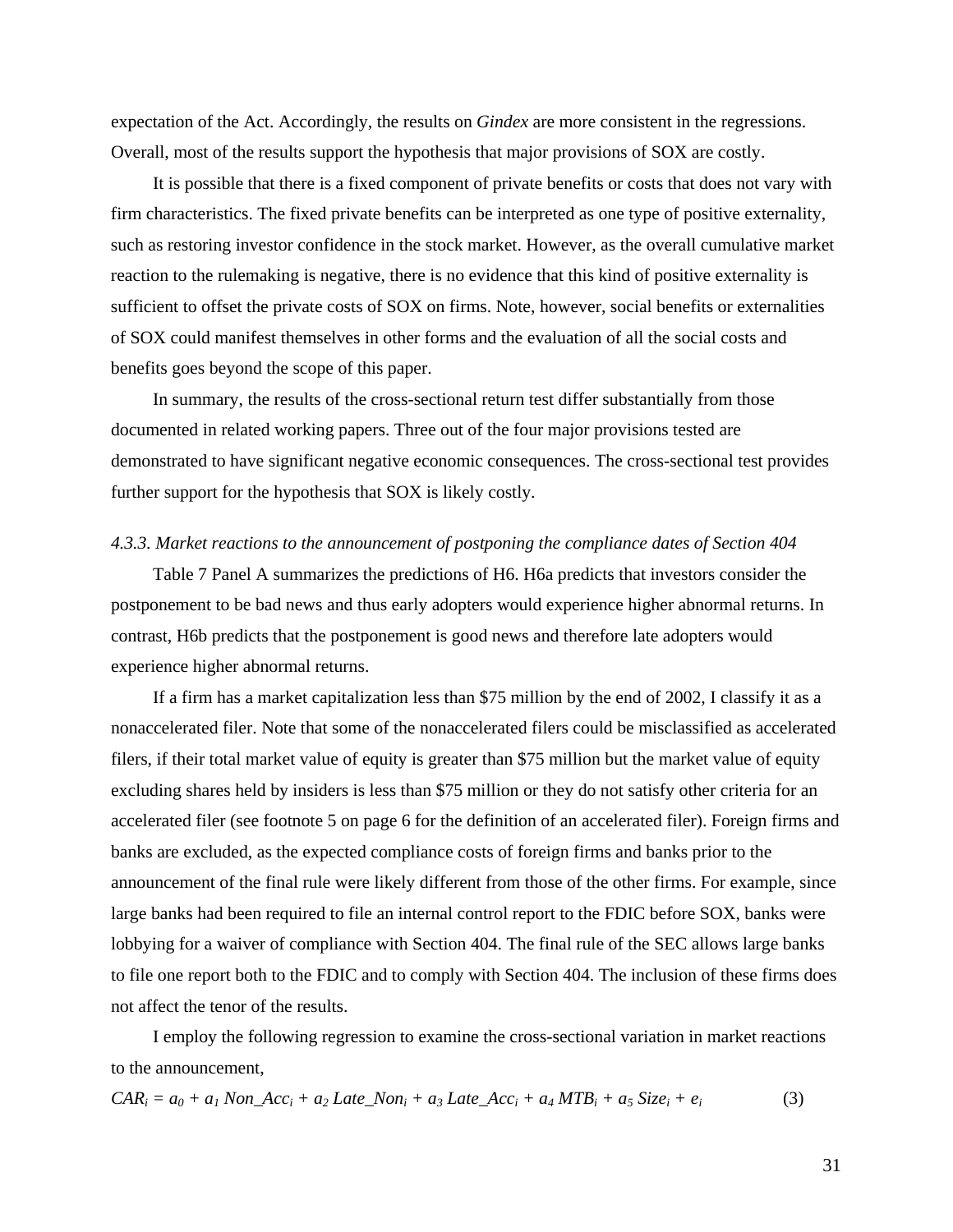where *Late* Non equals one for nonaccelerated filers that obtain two years of extension and zero otherwise, and *Late\_Acc* equals one for accelerated filers that obtain one year of extension and zero otherwise. The variable *Non\_Acc* equals one for nonaccelerated filers and zero for accelerated filers. H6a (H6b) predicts  $a_2$  and  $a_3$  to be negative (positive). As nonaccelerated filers are significantly smaller than accelerated filers and small firms are likely to incur greater compliance costs as a percentage of their market value, the sign of  $a<sub>l</sub>$  is indeterminate.

The estimation results are reported in Table 7 Panel B. The dependent variable is abnormal returns cumulated over  $(-1, 1)$ ,  $(-3, 1)$ , and  $(-5, 1)$  around the announcement day respectively. The regression with *CAR* (-1, 1) as the dependent variable does not provide support for either H6a or H6b. However, the regressions with *CAR* (-3, 1) and *CAR* (-5, 1) as the dependent variable show that nonaccelerated filers that obtained two years of extension realized significantly higher abnormal returns than nonaccelerated filers that obtained one year of extension, consistent with H6b. Unreported results based on *CAR* (-4, 1) and *CAR* (-6, 1) show similar inferences. The findings suggest that there could be news leakage prior to the release of the final rule. It is not surprising that the difference between the early and late adopters in the accelerated filers group is insignificant. The cost savings as a percentage of the market value of large firms likely are less evident than those of small firms.

Table 7 Panel B shows that the cost savings of delaying compliance for one more year are about 1.4% of the market value of an average firm in the nonaccelerated filers group. The average market capitalization of a nonaccelerated filer is \$28 million, which suggests that the estimated cost savings are about \$0.4 million. The average annual revenue of the nonaccelerated filers is \$91 million. The FEI January 2004 survey indicates that the direct initial compliance costs for a firm with an annual revenue between \$25 and \$99 million are about \$0.74 million and the opportunity costs are likely to be even greater. Compared with FEI's cost estimates, the magnitude of the cost savings of delaying compliance for one year appears reasonable.

In summary, the results in Table 7 provide support for H6b. The compliance costs of Section 404 are particularly significant for small firms and delaying compliance is beneficial for them.

#### *4.4. Alternative explanations and sensitivity analyses*

#### *4.4.1. Alternative explanations*

It is not completely clear that all the abnormal market returns around the event days can be attributed to the effect of SOX. First, both SOX and the message conveyed by SOX about future legislation affected stock prices and their impact cannot be tested separately. Although the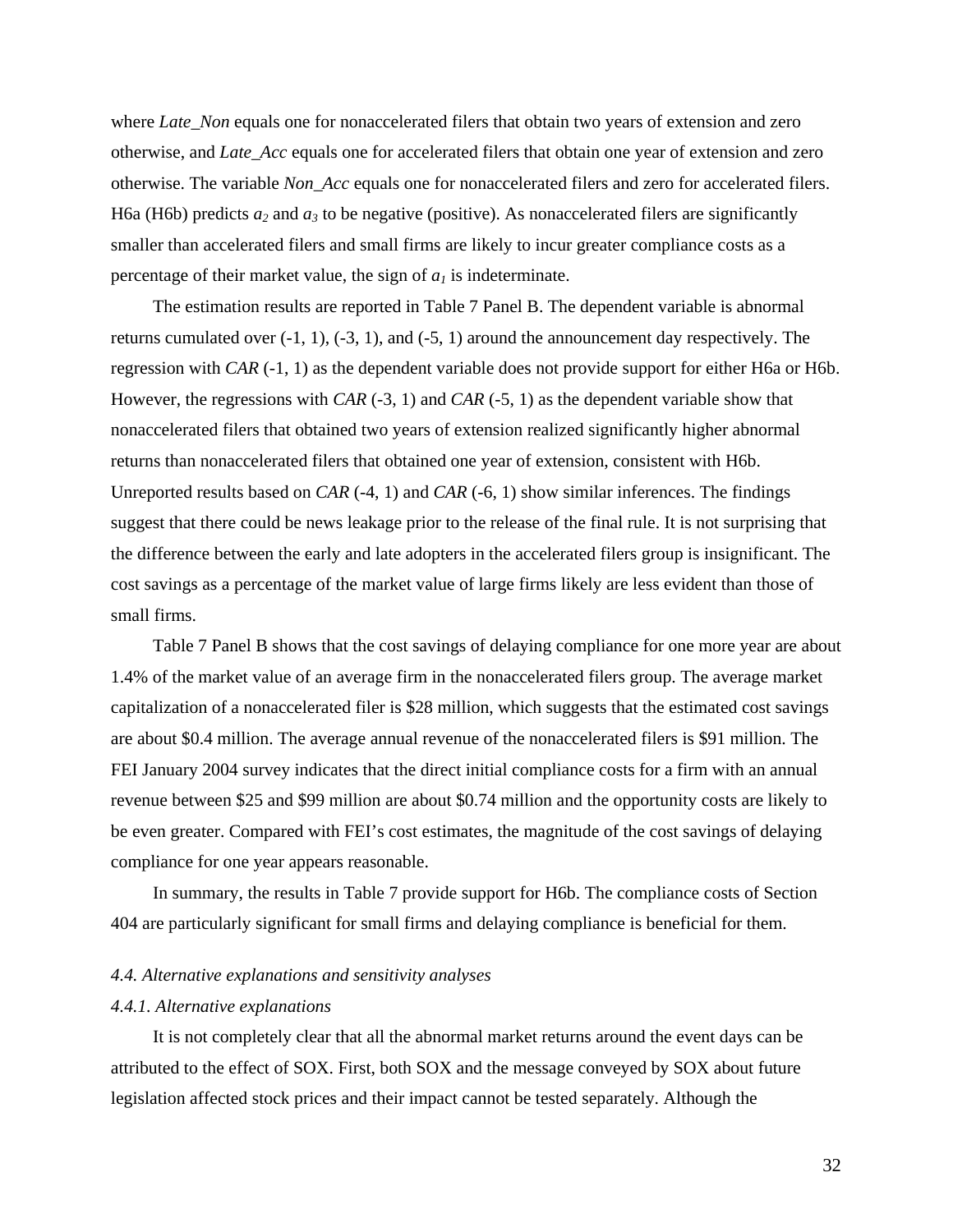cumulative abnormal return in the legislative period is negative, I cannot decisively conclude that SOX itself is costly. Yet, it is likely that the signal conveyed by the passage of SOX goes in the same direction as the impact of SOX. If SOX were beneficial, it is more plausible that investors would expect the government to write similar beneficial legislation in the future. Moreover, the crosssectional test of the paper provides additional support for the conjecture that SOX is costly. It is not very clear why the expected costs of future anti-business legislation should vary systematically with firms' purchases of nonaudit services, corporate governance, and the complexity of firms' business. One possible explanation is that since SOX imposes costs on firms with more flexible corporate governance, investors expect future legislation to continue scrutinizing these firms and impose greater costs. The explanation itself supports the hypothesis that the examined provisions impose net private costs on firms.

Further, the documented cumulative abnormal returns likely incorporate market reactions to contemporaneous news announcements. However, the cross-sectional test provides supporting evidence for the connection between SOX-related legislative activities and abnormal returns. If most of the market reactions reflected economic news unrelated to the rulemaking movements, firms' abnormal returns would not vary as predicted. The examination of contemporary news around the legislative events in July 2002 also shows that SOX is likely the driver of the negative cumulative abnormal return in that period. I will further investigate the impact of confounding events around other SOX-related events in future research.

In addition, as the market expectation of the government reaction to accounting scandals is unobservable, I cannot completely rule out the hypothesis that SOX was beneficial but investors had expected really tough rules to correct the market failures and were dissatisfied with SOX. For example, investors could have expected strict legislation when the WorldCom scandal was exposed but were disappointed that President Bush was not tough enough in his speech on July 9. As a result, there would have been a negative market reaction around his speech. However, in order for SOX to be beneficial under this hypothesis, one must assume that if there were no government intervention, the expected losses after the revelation of the accounting scandals would have amounted to at least 15% (the cumulative abnormal return around events 14, 16, and 17) of the total market value. It is highly arguable whether this is plausible.

Moreover, although it is difficult to evaluate changes in investors' expectation of the toughness of the overall bill, their expectations regarding specific amendments are likely easier to track. For example, in the Senate debate on July 10, 2002, Sen. Leahy proposed an amendment to extend the statute of limitations for securities fraud, to require a review of sentencing guidelines, and to create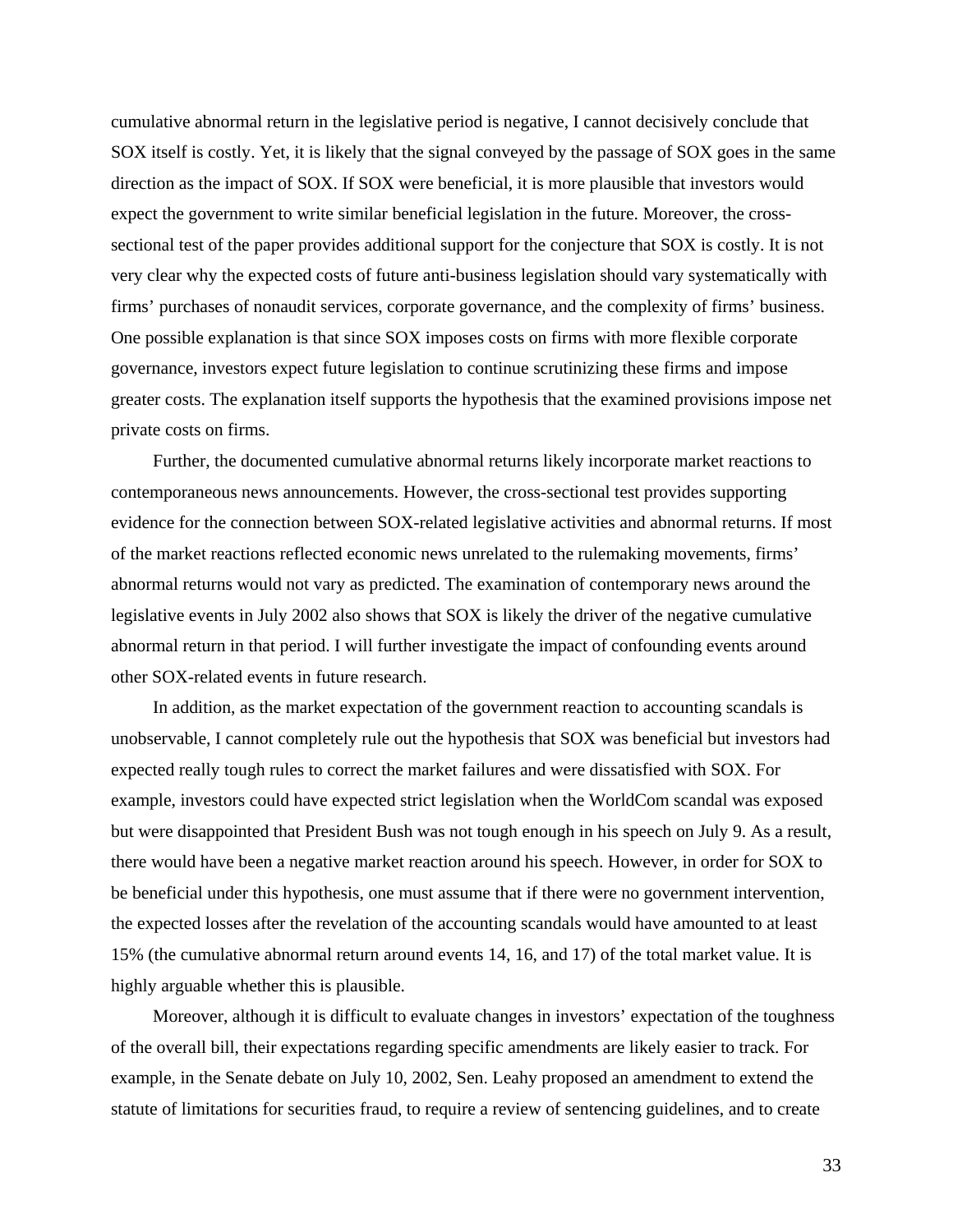criminal penalties for altering documents. The amendment became a significant part of SOX and apparently added teeth to Sarbanes' proposal. It is unclear why investors should have expected this amendment or a more significant amendment to be proposed. The amendment was voted at 3:15 p.m. on July 10. The market return in the interval  $3:05 - 3:14$  p.m. was  $-0.32\%$  and in the interval  $3:15 -$ 3:24 p.m. was -0.30%, both of which are statistically significant.<sup>27</sup> In the House debate of Oxley's bill on April 24, House Democrats also made an attempt to strengthen the bill but failed.<sup>28</sup> Before the vote of Oxley's bill, Rep. LaFalce offered a motion to recommit with instructions, in which he proposed stiff disgorgement requirements, required executive certification of financial statements, and required annual internal control assessments (Congressional Record, H1589-H1590).<sup>29</sup> There was a significant negative return (-0.18%) in the ten minutes before the motion to recommit was voted and a positive though insignificant return (0.08%) in the ten minutes after the motion was voted down. If investors had expected tougher amendments, there would have been a significant negative return when the amendments were voted down. The evidence is more consistent with the cost hypothesis of this paper than the alternative hypothesis.

The key variables in the cross-sectional regression, such as *Nonaudit*, *Incentive*, and *Gindex*, are not exogenous. Although regression (2) controls for firm size, investment opportunities, and firm performance, these variables could be correlated with other firm characteristics. For example, distressed firms are likely to purchase more consulting services to improve business operations. They are also more likely to become the targets of lawsuits. SOX increases the litigation costs of firms and executives and thus firms' abnormal returns around the legislative events are likely decreasing with their litigation risks. To mitigate the omitted correlated variables problem, I include additional controls for litigation risks in regression (2).

Lys and Watts (1994) find that the probability of lawsuit is a function of the likelihood of bankruptcy, the likelihood of acquisition, firms' accruals, and whether a qualified audit opinion is issued. Since only one firm in my sample received a qualified audit opinion in 2001, I use proxies for the other three factors to control for litigation risks. I estimate the likelihood of bankruptcy (*Bankrupt*) following Shumway (2001)'s model. The variable *Acquisition* equals one if a firm is subsequently

 $\overline{a}$ 

<span id="page-35-0"></span> $27$  There were three amendments voted in the Senate during trading hours (see Congress bill summary and status, S.2673). The other two are about attorney conduct rule or the certification of financial statements by labor organizations and I do not expect them to have a significant impact on firms.

<span id="page-35-1"></span><sup>&</sup>lt;sup>28</sup> There were three amendments voted down in the House debate during trading hours. The other two amendments are a proposal to create the Federal Bureau of Audits to conduct an annual audit of the financial statements of public firms and a proposal to explicitly ban nonaudit services and require executive certification of financial statements etc. The first one was voted down overwhelmingly and thus was not examined. The motion to recommit was proposed immediately after the vote of the second one, so the impact of the vote cannot be investigated.

<span id="page-35-2"></span> $^{29}$  A motion to recommit is the final chance of the Minority to make a germane change in a bill before it is passed.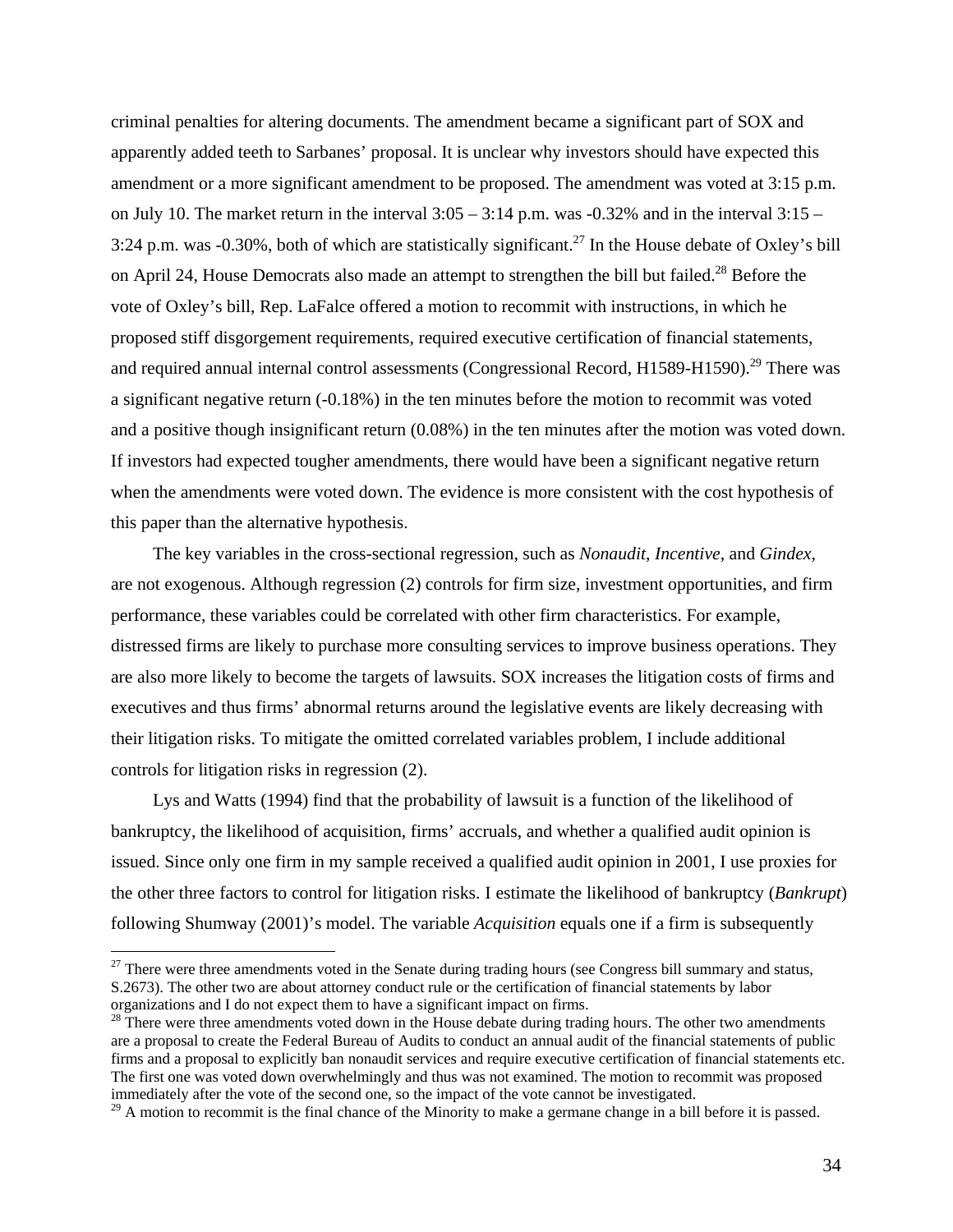acquired and delisted in 2003. The variable *Accrual* is defined as firms' total accruals deflated by total assets. Table 7 reports the estimation results. The addition of these proxies for litigation risks does not change the main results of Table 6. I also estimate an aggregate measure for litigation risks, which is calculated based on Shu (2000, Table 3)'s model to predict the likelihood of lawsuits (not reported). Again, the inclusion of the aggregate measure does not affect the main results of Table 6.

#### *4.4.2. Sensitivity tests*

To test the impact of the disclosure requirement of SOX, I examine whether *CAR* varies with firms' disclosure practices. I use the S&P financial disclosure rating to proxy for disclosure quality and add it to regression (2). Because the rating is only available for S&P 500 firms, the introduction of this variable reduces the sample to 421 firms. The financial disclosure rating is not significantly associated with *CAR*. The coefficient *Gindex* is still significantly negative. The coefficient on *Nonaudit* is insignificant, but the change is likely due to the reduction of sample firms rather than the inclusion of new variables.

I also estimate regression (2) using alternative definitions of variables. I use the three-year average of *Incentive* instead the value of this variable in 2001 and all inferences remain intact. I also redefine *Nonaudit* as the logarithm of total nonaudit fees minus fees for tax related services, or the ratio of nonaudit fees over audit fees. Ferguson et al. (2004) and Ashbaugh et al. (2003) use the logarithm of nonaudit fees without deflation to examine the impact of nonaudit services on audit independence. The use of this variable does not change the inferences. However, the coefficient on *Nonaudit* becomes insignificant when the fee ratio is used. Although prior research (e.g., Frankel et al., 2002) employs this variable to test the implication of nonaudit services, the measure is criticized for not capturing the economic significance of the services to the firm or to the auditor (Ferguson et al., 2004; Frankel et al., 2002), which is important in the return test. As a result, I do not rely on the results based on this measure.

In the cross-sectional tests, I estimate the market model for individual firms using data prior to the first event to obtain the parameters and I calculate *AR* as the prediction error. Alternatively, following Schipper and Thompson (1983), I estimate the market model using data prior to and during the event period, allowing the intercept to shift around the event days. The coefficients on event-day dummies are then aggregated to compute *CAR*. I re-estimate regression (2) with *CAR* computed in this way as the dependent variable. All inferences remain intact.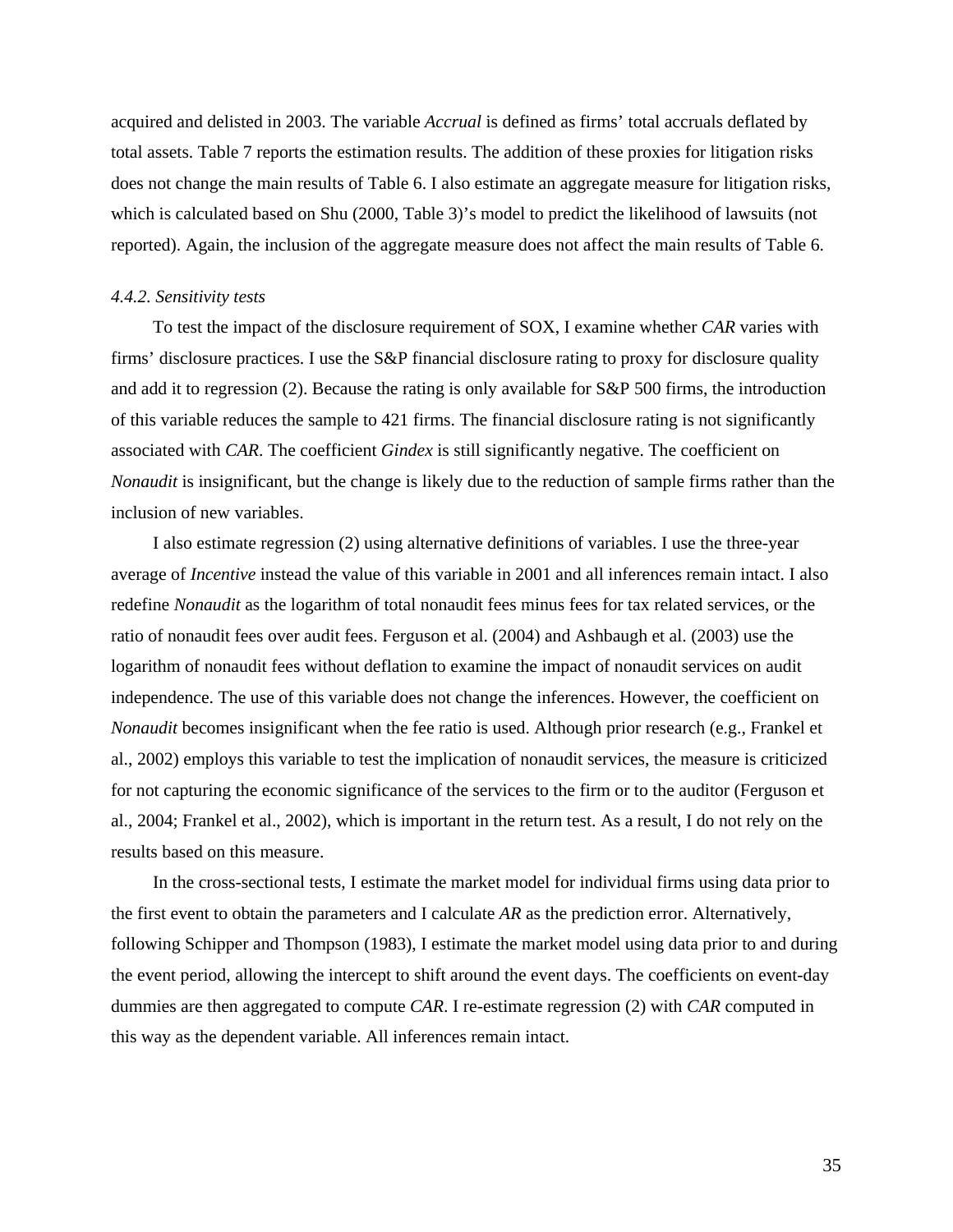#### **5. Conclusion and future research**

This paper investigates the economic consequences of the Sarbanes-Oxley Act through a study of market reactions around the legislative events prior and subsequent to the passage of SOX. I find that the cumulative abnormal return around the legislative events leading to SOX is significantly negative. The abnormal returns are largely insignificant around the events related to the implementation of SOX. The evidence reveals that investors consider the Act to be costly and/or the information conveyed by the passage of the Act to be bad news for business. The loss in market value around the most significant rulemaking events amounts to \$1.4 trillion, which likely reflects direct compliance costs, indirect costs and expected costs of future anti-business legislation. The impact of other contemporaneous news announcements is also incorporated into the abnormal return, but a further examination of intraday returns shows that such announcements are unlikely the key driver of the negative returns in July 2002.

Further, I investigate the sources of costs by looking into the cross-sectional implication of major provisions of SOX. I find that firms' cumulative abnormal returns are decreasing with their purchases of nonaudit services and the complexity of their business. These findings suggest that the restriction of nonaudit services and the new requirement of the internal control tests are costly. The test of market reactions to the announcement of postponing compliance with Section 404 shows that the postponement is particularly beneficial for small firms. Most significantly, I find that firms with perceived weak governance experience lower abnormal returns around the events that increase the likelihood of passing tough governance rules. The results show that these firms do not benefit from enhanced governance as commonly expected, but actually lose more as a result of SOX. This finding significantly challenges the value of SOX, as it is primarily characterized as legislation "improving" corporate governance and increasing shareholder value.

This study could be extended in several ways. First, I will further examine news releases around SOX-related events that are not associated with significant market reactions, as it is still unclear in this draft whether the insignificant results are driven by confounding events that have different influences on stock prices.

In addition, the statistical tests of abnormal returns could be further improved. The current tests all assume normality of abnormal returns. If the abnormal returns are skewed, the test statistics are likely biased. I could use bootstrapping methods to obtain the empirical distribution of abnormal returns and conduct a nonparametric test. The bootstrapping test of intraday returns could also be improved by taking into account the weekly pattern in returns and the variation in market volatility.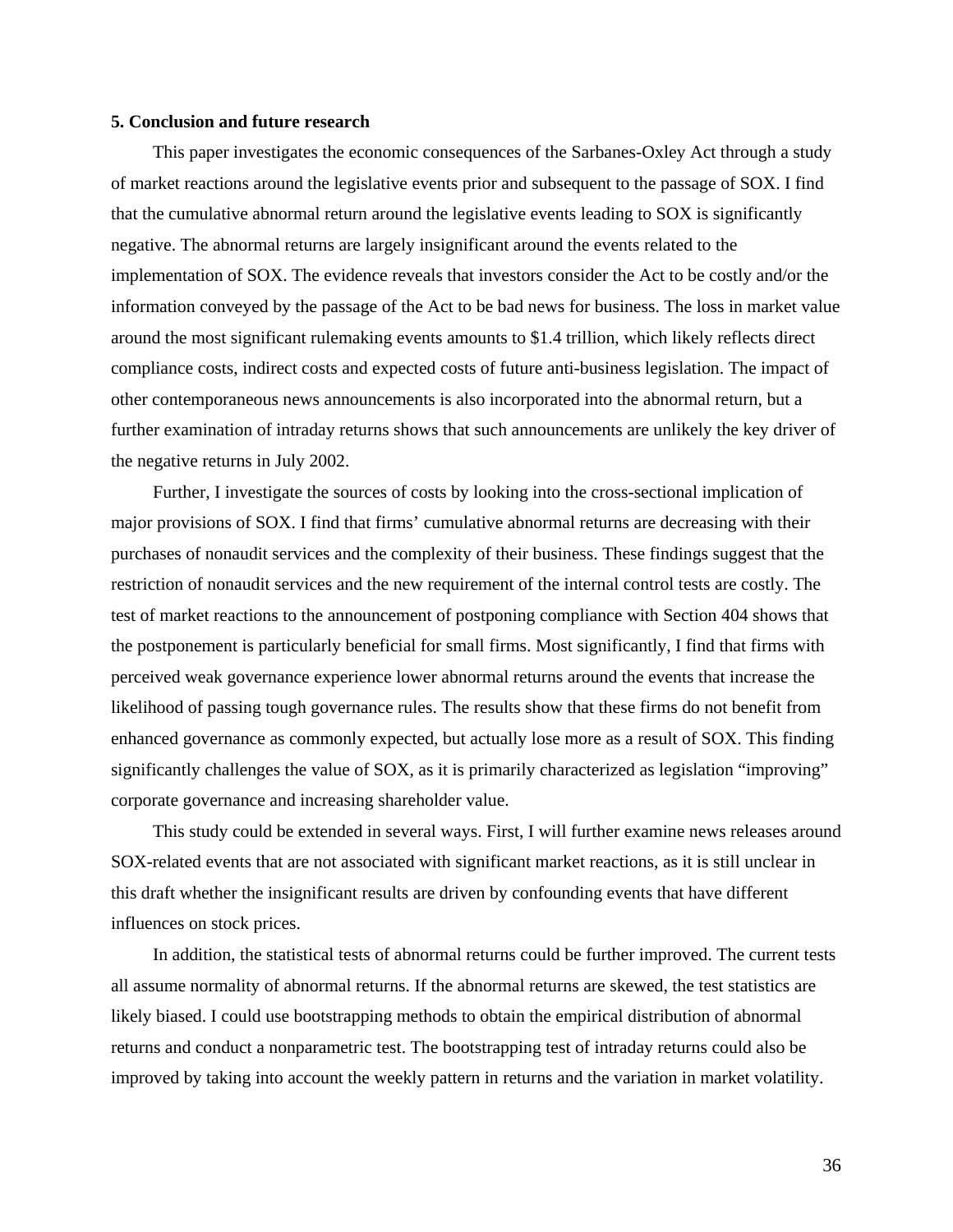## **Appendix 1: Description of the legislative events related to the Sarbanes-Oxley Act**

The following tables summarize legislative events related to the Sarbanes-Oxley Act. The Date column shows the date when each event took place. The Event column lists descriptions of the events. The *WSJ* column presents the date when the *Wall Street Journal* first revealed information about the event, the major content of a speech, a legislative proposal or a new rule, or the result of a vote. The *WP* column shows the reporting date for each event of the *Washington Post*. The events are numbered and overlapping events are grouped together into one event.

| Event<br>Number | Date      | Event                                                                                                                                            | <b>WSJ</b>             | WP                     |
|-----------------|-----------|--------------------------------------------------------------------------------------------------------------------------------------------------|------------------------|------------------------|
| $\mathbf{1}$    | 1/17/2002 | SEC Chairman proposed an accounting overhaul plan                                                                                                | 1/17/2002<br>1/18/2002 | 1/16/2002<br>1/18/2002 |
| $\overline{2}$  | 2/2/2002  | Treasury Secretary called for changes in rules<br>governing corporations                                                                         | 2/4/2002               |                        |
| 3               | 2/13/2002 | Oxley introduced his accounting reform bill in the<br><b>House Financial Services Committee</b>                                                  | 2/12/2002<br>2/14/2002 | 2/12/2002<br>2/14/2002 |
| 4               | 2/28/2002 | House Democrats introduced legislation that would<br>impose more restrictions than Oxley's proposal                                              |                        | 3/1/2002               |
| 5               | 3/7/2002  | Bush's first response to accounting scandals unveiled;<br>Senate reportedly drafted tough reform bills                                           | 3/7/2002               | 3/7/2002               |
| 6               | 3/26/2002 | Greenspan warned against too much regulation                                                                                                     | 3/27/2002              |                        |
| 7               | 4/11/2002 | House Financial Services Committee scheduled to<br>vote on Oxley's bill, but the vote was postponed<br>because of Democrats' proposed amendments | 4/11/2002<br>4/12/2002 | 4/11/2002<br>4/12/2002 |
| 8               | 4/16/2002 | Oxley's bill passed in the Committee                                                                                                             | 4/17/2002              | 4/17/2002              |
| 9               | 4/24/2002 | Oxley's bill passed in the House                                                                                                                 | 4/25/2002              | 4/25/2002              |
|                 | 4/25/2002 | Senate Judiciary Committee approved legislation<br>bolstering corporate frauds laws                                                              | 4/26/2002              | 4/26/2002              |
| 10              | 5/8/2002  | Sarbanes circulated his reform bill in the Senate<br><b>Banking Committee</b>                                                                    | 5/9/2002               | 5/8/2002<br>5/9/2002   |
| 11              | 6/11/2002 | The WSJ reported that Democrats in the Senate<br>Banking Committee united behind Sarbanes' bill                                                  | 6/11/2002              |                        |
|                 | 6/12/2002 | SEC proposed rules to require CEOs and CFOs of the<br>largest 1000 firms to certify financial reports                                            | 6/12/2002              | 6/13/2002              |
| 12              | 6/18/2002 | Senate Banking Committee passed Sarbanes' bill                                                                                                   | 6/19/2002              | 6/19/2002              |
| 13              | 6/25/2002 | WorldCom admitted that they understated expenses by<br>\$3.8 billion                                                                             | 6/26/2002<br>6/27/2002 | 6/26/2002              |

#### **Panel A: Events prior to the passage of Sarbanes-Oxley Act**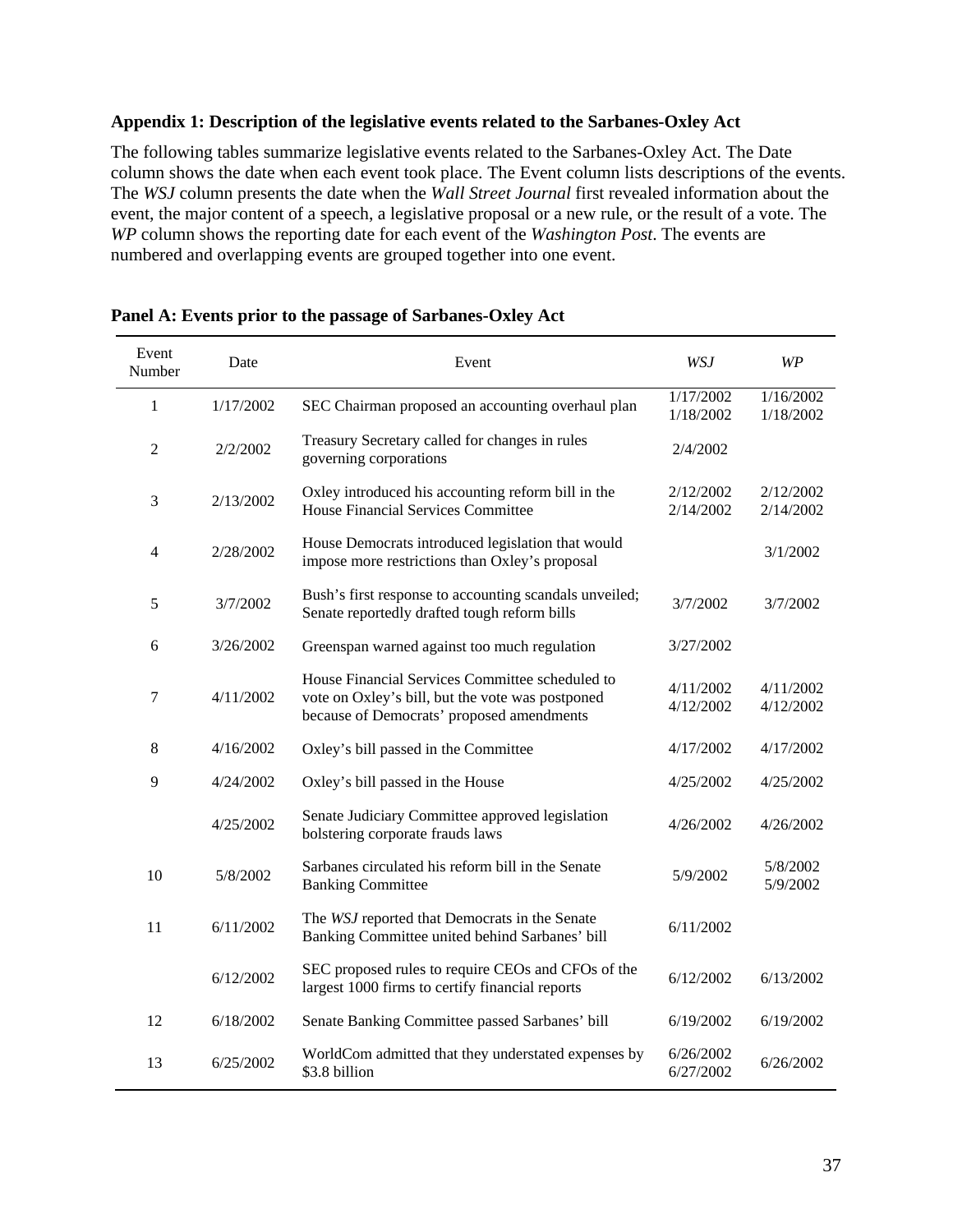Continued

| Event<br>Number | Date         | Event                                                                                                                                          | WSJ                  | <b>WP</b>              |
|-----------------|--------------|------------------------------------------------------------------------------------------------------------------------------------------------|----------------------|------------------------|
| 14              | $7/8 - 7/12$ | Senate debated on Sarbanes' bill                                                                                                               | 7/8/2002<br>7/9/2002 | 7/8/2002<br>7/9/2002   |
|                 | 7/9/2002     | Bush delivered a speech on corporate reforms; news<br>reports indicated the passage of Sarbanes' bill likely                                   | 7/9/2002             | 7/10/2002              |
|                 | 7/10/2002    | Senate passed the Judiciary Committee's proposal to<br>strengthen criminal penalties 97 to 0                                                   | 7/11/2002            | 7/11/2002              |
| 15              | 7/15/2002    | Senate passed Sarbanes' bill 97 to 0                                                                                                           | 7/16/2002            | 7/16/2002              |
|                 | 7/16/2002    | House passed a bill to strengthen criminal penalties                                                                                           | 7/17/2002            | 7/17/2002              |
| 16              | 7/18/2002    | House republican leaders reportedly retreated efforts<br>to dilute the Senate's tough bill                                                     | 7/18/2002            | 7/18/2002              |
|                 | 7/19/2002    | Conference committee started negotiations to merge<br>bills and Sarbanes' bill became the framework;<br>negotiation continued over the weekend |                      | 7/20/2002<br>7/21/2002 |
|                 | 7/20/2002    | Bush pushed to speed up rulemaking in a radio<br>address                                                                                       | 7/22/2002            | 7/21/2002              |
|                 | 7/23/2002    | Lobbyists reportedly lost their influence                                                                                                      |                      | 7/23/2002              |
| 17              | 7/24/2002    | Senate and House agreed on the final rule                                                                                                      | 7/24/2002            | 7/24/2002              |
|                 | 7/25/2002    | Senate and House passed the Sarbanes-Oxley Act                                                                                                 | 7/26/2002            | 7/26/2002              |

## **Panel B: Events subsequent to the passage of Sarbanes-Oxley's Act**

| Event<br>Number | Date       | Event                                                                                                                                           | WSJ        | WP         |
|-----------------|------------|-------------------------------------------------------------------------------------------------------------------------------------------------|------------|------------|
| 18              | 8/14/2002  | Deadline for CEOs and CFOs of the 947 largest<br>firms to certify their financial reports                                                       | 8/15/2002  | 8/15/2002  |
| 19              | 8/27/2002  | SEC adopted rules to require CEOs and CFOs of all<br>public firms to certify their financial reports and to<br>accelerate filings of statements | 8/28/2002  | 8/28/2002  |
| 20              | 10/16/2002 | SEC proposed rules concerning internal control<br>assessment and disclosure of financial experts                                                | 10/17/2002 | 10/17/2002 |
|                 | 10/18/2002 | SEC budget shortage                                                                                                                             | 10/21/2002 | 10/22/2002 |
| 21              | 10/22/2002 | Bush promised to increase the funding of the SEC                                                                                                | 10/23/2002 |            |
| 22              | 10/25/2002 | Webster named Chairman of the PCAOB                                                                                                             | 10/25/2002 | 10/26/2002 |
| 23              | 10/30/2002 | SEC proposed new disclosure requirement of off-<br>balance sheet transactions and pro forma information                                         | 10/30/2002 |            |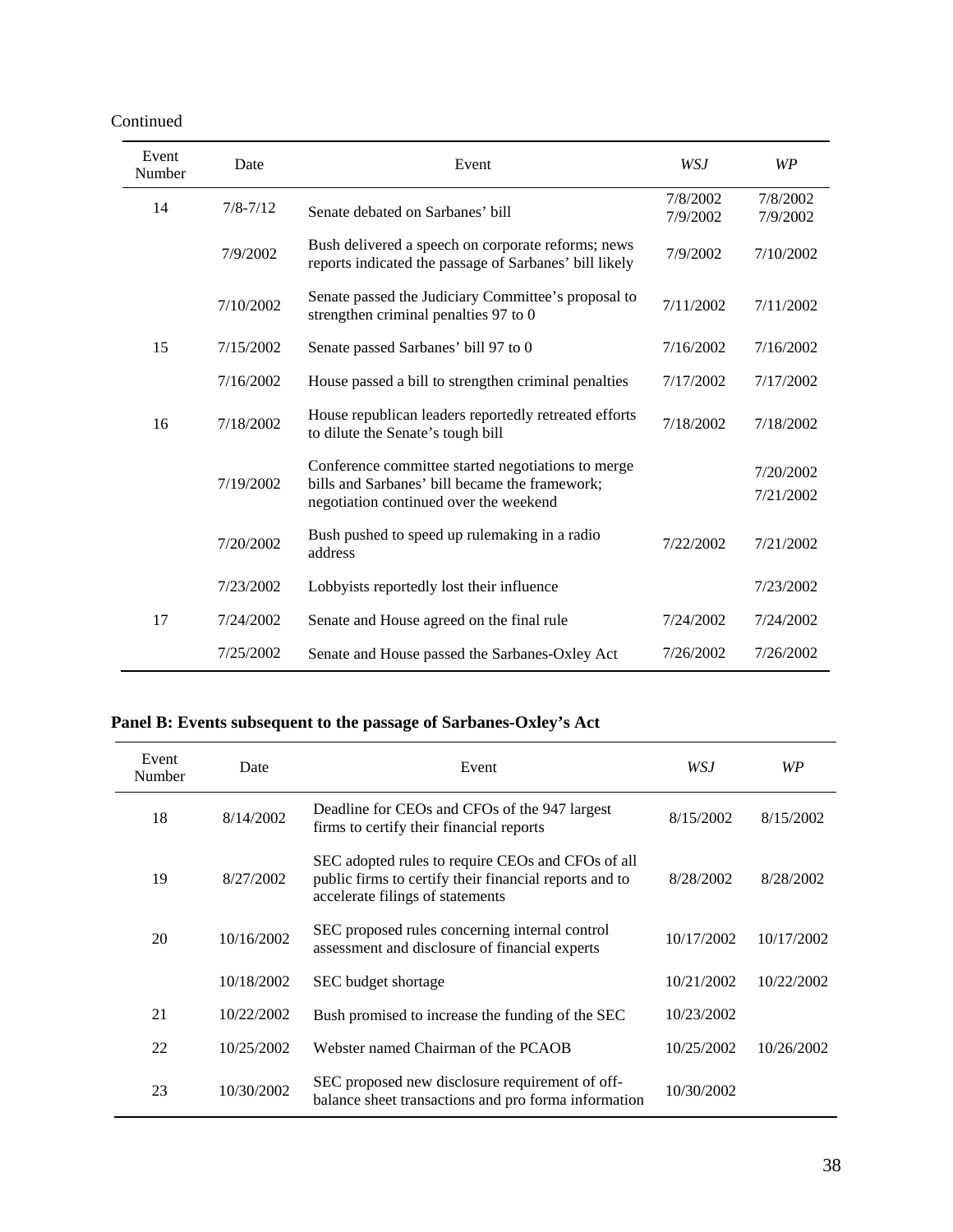| Event<br>Number | Date       | Event                                                                                                                                              | WSJ        | WP         |
|-----------------|------------|----------------------------------------------------------------------------------------------------------------------------------------------------|------------|------------|
| 24              | 11/5/2002  | SEC Chairman Pitt resigned                                                                                                                         | 11/6/2002  | 11/6/2002  |
|                 | 11/6/2002  | SEC proposed new attorney conduct rule                                                                                                             | 11/7/2002  |            |
| 25              | 11/12/2002 | PCAOB Chairman Webster resigned                                                                                                                    | 11/12/2002 | 11/13/2002 |
| 26              | 11/19/2002 | SEC proposed auditor independence rule                                                                                                             | 11/19/2002 | 11/19/2002 |
| 27              | 1/8/2003   | SEC proposed listing standards rules                                                                                                               | 1/9/2003   | 1/9/2003   |
| 28              | 1/15/2003  | SEC adopted rules regarding the pro forma<br>earnings report, trading during blackout periods,<br>and audit committee financial expert requirement | 1/16/2003  | 1/16/2003  |
| 29              | 1/22/2003  | SEC adopted rules on auditor independence and<br>disclosure of off-balance-sheet transactions                                                      | 1/23/2003  | 1/23/2002  |
|                 | 1/23/2003  | SEC adopted attorney conduct rule                                                                                                                  | 1/24/2003  | 1/24/2003  |
| 30              | 5/21/2003  | McDonough named Chairman of the PCAOB                                                                                                              | 5/22/2003  | 5/22/2003  |
| 31              | 5/27/2003  | SEC adopted rules concerning management's<br>report on internal controls and postponed the<br>compliance date                                      | 5/28/2003  | 5/28/2003  |
| 32              | 7/28/2003  | PCAOB roundtable meeting; works of PCAOB<br>revealed                                                                                               | 7/29/2003  | 7/29/2003  |
| 33              | 10/7/2003  | PCAOB proposed rules related to Section 404                                                                                                        | 10/8/2003  |            |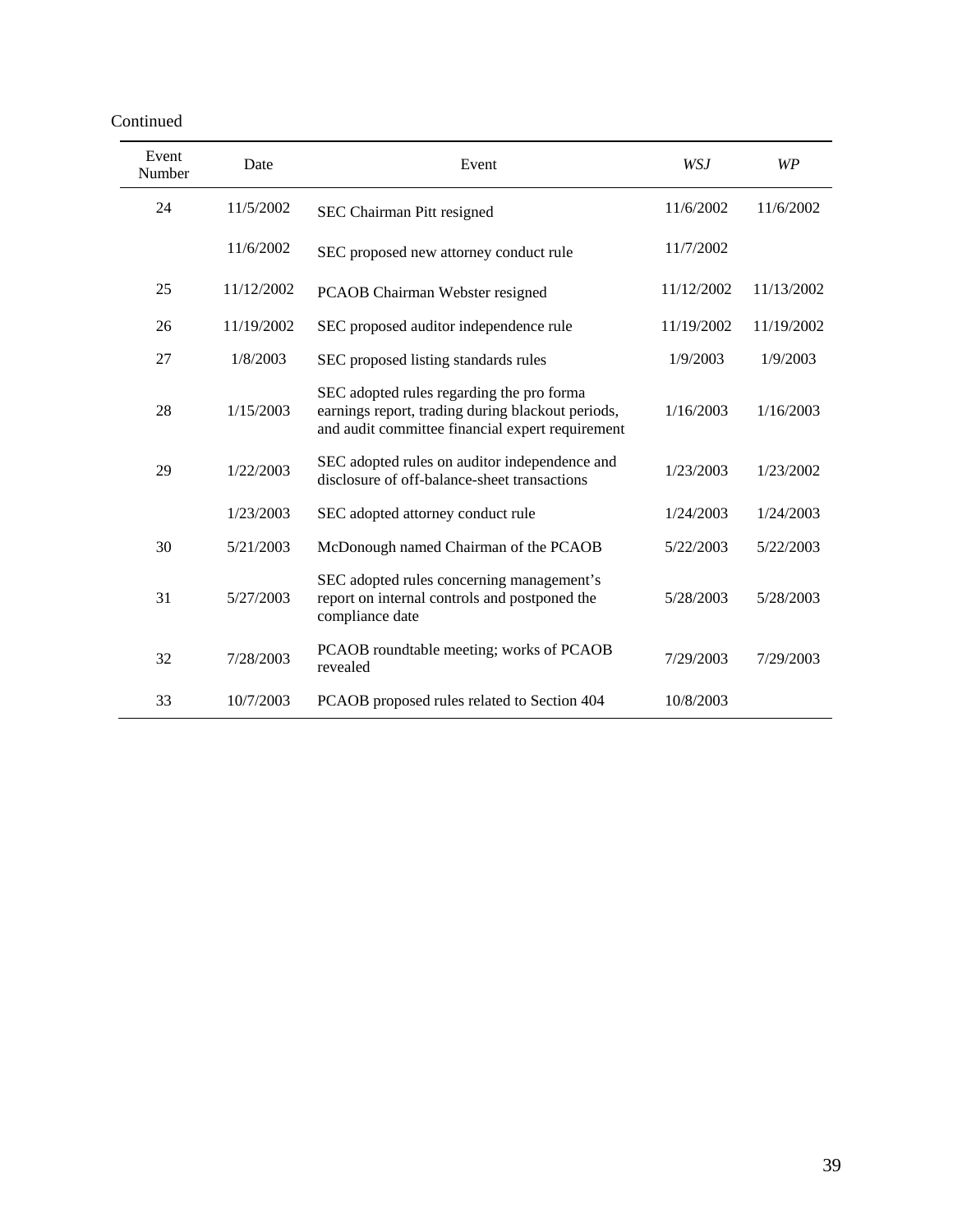#### **Appendix 2: A list of working/published papers on the Sarbanes-Oxley Act (from SSRN)**

Aguilera, [R.V., 2005.](http://papers.ssrn.com/sol3/cf_dev/AbsByAuth.cfm?per_id=260870) [Corporate Governance and Director Accountability: An Institutional Comparative](http://papers.ssrn.com/sol3/papers.cfm?abstract_id=611001)  [Perspective.](http://papers.ssrn.com/sol3/papers.cfm?abstract_id=611001) Forthcoming, British Journal of Management, March 2005.

Ascioglu, N. A., S. Hegde, and J. B. McDermott, 2004. Does Auditor Compensation Lower Market Liquidity? Working paper, Bryant College and University of Connecticut.

Asthana, S., S. Balsam, and S. Kim, 2004. The effect of Enron, Andersen and Sarbanes-Oxley on the Market for Audit Services. Working paper, Temple University and the State University of New Jersey.

Bhattacharya, U., P. Groznik, and B. Haslem, 2003. Is CEO Certification Credible? Regulation, Vol. 26, No. 3, 8-10.

[Block, S. B., 2004.](http://papers.ssrn.com/sol3/cf_dev/AbsByAuth.cfm?per_id=219803) [The Latest Movement to Going Private: An Empirical Study](http://papers.ssrn.com/sol3/papers.cfm?abstract_id=561004)**.** Journal of Applied Finance, Vol. 14, No. 1, Spring/Summer 2004.

Bryan, D. M., C. Liu, and S.L. Tiras, 2004. The Influence of Independent and Effective Audit Committees on Earnings Quality. Working paper, SUNY at Buffalo.

[Cardwell,](http://papers.ssrn.com/sol3/cf_dev/AbsByAuth.cfm?per_id=362635) P. M., [L. L. Poulson, a](http://papers.ssrn.com/sol3/cf_dev/AbsByAuth.cfm?per_id=362649)nd [J. T. Sennetti, 2004.](http://papers.ssrn.com/sol3/cf_dev/AbsByAuth.cfm?per_id=362650) [The Characteristics of Independence after the](http://papers.ssrn.com/sol3/papers.cfm?abstract_id=488987)  [Sarbanes-Oxley Act of 2002 for Audit Committees in a Financially Stressed Industry: A Small Sample](http://papers.ssrn.com/sol3/papers.cfm?abstract_id=488987)  [Study.](http://papers.ssrn.com/sol3/papers.cfm?abstract_id=488987) Working paper, Elon University and Nova Southeastern University.

Cohen, D. A., A. Dey, and T. Lys, 2004a. Trends in Earnings Management and Informativeness of Earnings Announcements in the Pre- and Post-Sarbanes Oxley Periods. Working paper, Northwestern University and University of Southern California.

Cohen, D. A., A. Dey, and T. Lys, 2004b. The Sarbanes Oxley Act of 2002: Implications for Compensation Structure and Risk-Taking Incentives of CEOs. Working paper, Northwestern University and University of Southern California.

Datar, S. and M. Alles, 2004. How Do you Stop the Books from Being Cooked? A Management Control Perspective on Financial Accounting Standard Setting and the Section 404 Requirement of the Sarbanes-Oxley Act. International Journal of Disclosure & Governance, Vol. 1, No. 2, 119-137.

DeFond, M., R. N. Hann, and X. Hu, 2004. Does the Market Value Financial Expertise on Audit Committees of Boards of Directors? Working paper, University of Southern California.

Engel, E., R. M. Hayes, and X. Wang, 2004. The Sarbanes-Oxley Act and Firms' Going-Private Decisions. Working paper, University of Chicago.

Ge, W. and S. McVay, 2004. On the Disclosure of Material Weaknesses in Internal Control after the Sarbanes-Oxley Act. Working paper, University of Michigan and New York University.

Glover, J.C., Y. Ijiri, C. B. Levine, and Liang, P. J., 2002. CEO/CFO Certification and Emerging Needs to Separate Facts and Forecasts: Exploring 'Intertemporal Financial Statements' with Two Time-Phases. Working paper, Carnegie Mellon University.

Gordon, E. A., E. Henry, and D. Palia, 2004. Related Party Transactions: Associations with Corporate Governance and Firm Value. Working paper, the State University of New Jersey.

Heflin, F. and C. Hsu, 2004. The Impact of the Sarbanes-Oxley Act of 2002 on the Use of Non-GAAP Earnings Measures. Working paper, Purdue University.

Heier, J. R., M. T. Dugan, and D. L. Sayers, 2004. Sarbanes-Oxley and the Culmination of Internal Control Development: A Study of Reactive Evolution. Working paper, Auburn University.

Holmstrom, B. R. and S. N. Kaplan, 2003. The State of U.S. Corporate Governance: What's Right and What's Wrong? Journal of Applied Corporate Finance 15, 8-20.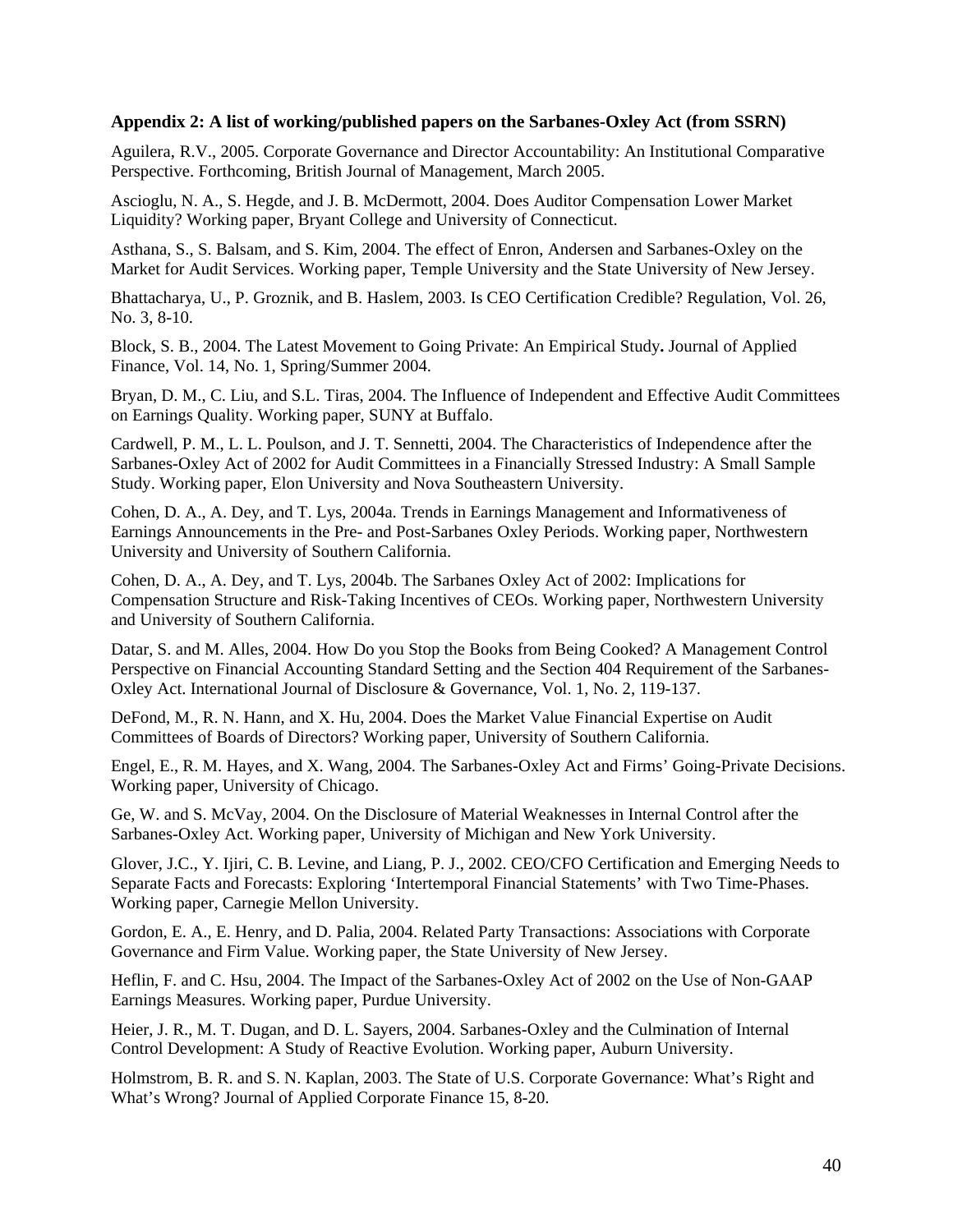Jain, P., J. Kim, and Z. Rezaee, 2004. The Effect of the Sarbanes-Oxley Act of 2002 on Market Liquidity. Working paper, University of Memphis and North Dakota State University.

Jain, P. and Z. Rezaee, 2004. The Sarbanes-Oxley Act of 2002 and Accounting Conservatism. Working paper, University of Memphis.

Kane, E. J., 2003. Continuing Dangers of Disinformation in Corporate Accounting Reports. NBER Working Paper, Boston College – Department of Finance.

Kohlbeck, M. J. and B.W. Mayhew, 2004. Related Party Transactions. Working paper, University of Wisconsin – Madison.

Lai, K.W. 2003. The Sarbanes-Oxley Act and Auditor Independence: Preliminary Evidence from Audit Opinion and Discretionary Accruals. Working paper, City University of Hong Kong.

Leuz, C., A.J. Triantis, and T. Wang, 2004. Why do Firms go Dark? Causes and Economic Consequences of Voluntary SEC Deregistrations. Working paper, University of Pennsylvania.

Li, H., M. P. Pincus, and S.O. Rego, 2004. Market Reaction to Events Surrounding the Sarbanes-Oxley Act of 2002. Working paper, University of Iowa.

Marks. E., 2004. [The Sarbanes-Oxley Act: Costs and Trade offs Relating to International Application and](http://papers.ssrn.com/sol3/papers.cfm?abstract_id=499403)  [Convergence.](http://papers.ssrn.com/sol3/papers.cfm?abstract_id=499403) Research in Accounting Regulation, Vol. 17, 2004.

Marosi, A. and N. Massoud, 2004. Why Do Firms Go Dark? Working paper, University of Alberta.

[Peek,](http://papers.ssrn.com/sol3/cf_dev/AbsByAuth.cfm?per_id=362551) L. E., [H. Blanco, a](http://papers.ssrn.com/sol3/cf_dev/AbsByAuth.cfm?per_id=359160)nd [M. Roxas, 2004.](http://papers.ssrn.com/sol3/cf_dev/AbsByAuth.cfm?per_id=362558) [Sarbanes-Oxley Act of 2002: Corporate Governance and](http://papers.ssrn.com/sol3/papers.cfm?abstract_id=489046)  [Public Accounting Firms Oversight in NAFTA Countries.](http://papers.ssrn.com/sol3/papers.cfm?abstract_id=489046) Working paper, Western Illinois University, Laurentian University and Central Connecticut State University.

Griffin, [P. A. a](http://papers.ssrn.com/sol3/cf_dev/AbsByAuth.cfm?per_id=252316)nd [D. H. Lont, 2005.](http://papers.ssrn.com/sol3/cf_dev/AbsByAuth.cfm?per_id=11269) [Taking the Oath: Investor Response to SEC Certification Under](http://papers.ssrn.com/sol3/papers.cfm?abstract_id=604761)  [Sarbanes-Oxley.](http://papers.ssrn.com/sol3/papers.cfm?abstract_id=604761) Asia-Pacific Journal of Accounting & Economics, June 2005.

Rezaee, Z. and P. Jain, 2003. The Sarbanes-Oxley Act of 2002 and Security Market Behavior: Early Evidence. Working paper, University of Memphis.

[Rezaee, Z., 2004.](http://papers.ssrn.com/sol3/cf_dev/AbsByAuth.cfm?per_id=62971) [Corporate Governance Role in Financial Reporting](http://papers.ssrn.com/sol3/papers.cfm?abstract_id=499343)**.** Research in Accounting Regulation, Vol. 17, 2004.

Smith, R. C., 2003. Making Corporate Governance Work. Working paper, New York University.

Turnbull, S., 2003. A New Way to Govern: Because 'World Best Practices' are the Problem Not the Solution. Working paper, Macquarie University.

Turnbull, S., 2003. Corporate Accountability – An Impact on Community Expectations. Corporate Ownership & Control, Vol. 1, No. 1, 26-34.

Vinod, H. D., 2002. Divest Investment Banking from Financial Institutions. Working paper, Fordham University.

Wojcik, D., G.L. Clarkand, and R. Bauer, 2004. Corporate Governance and Cross-Listing: Evidence from European Companies. Working paper, University of Oxford.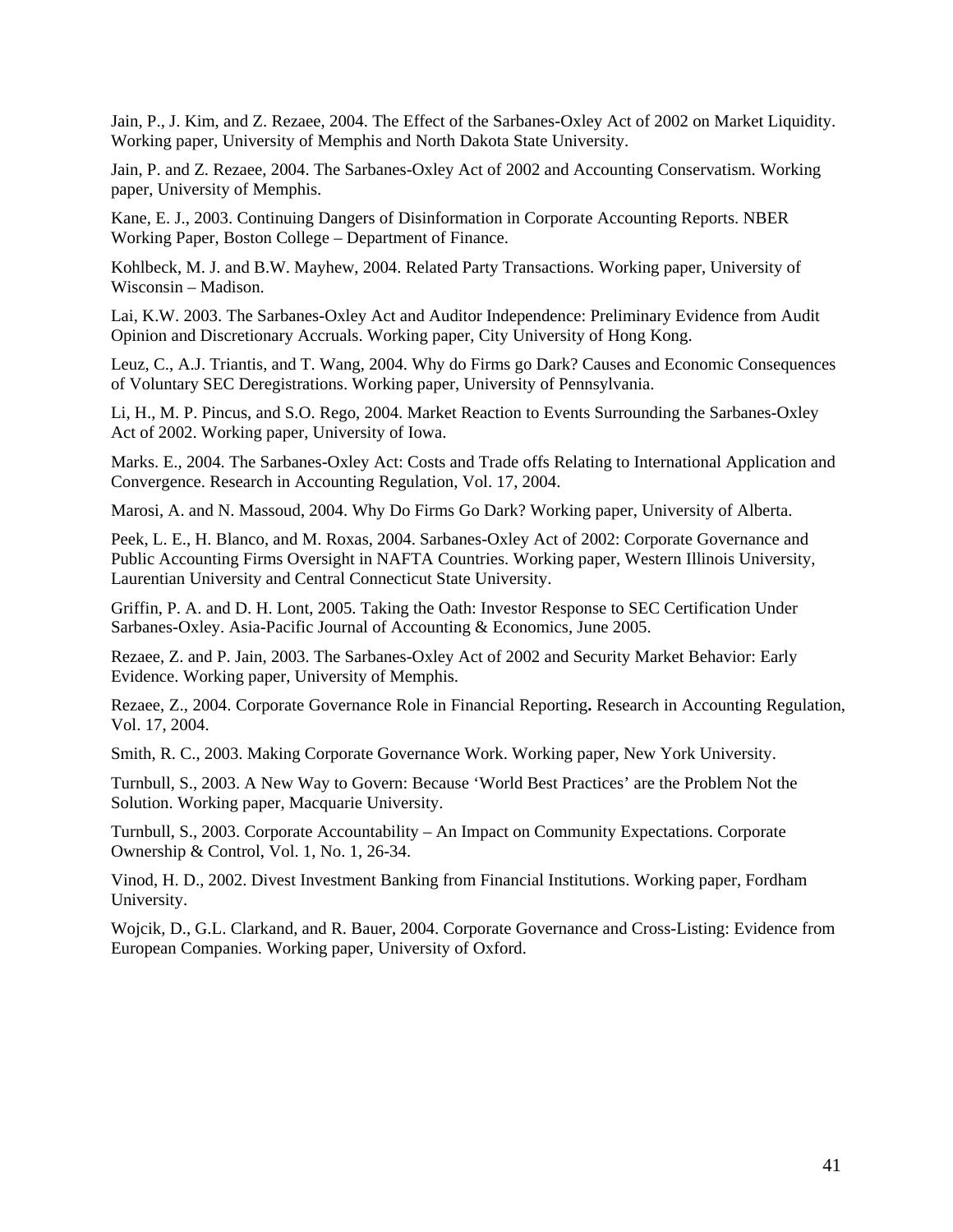#### **Appendix 3: The computation and statistical test of intraday returns**

#### a. Computation of intraday returns

Intraday security price data is obtained from NYSE TAQ database. If a security trades in consecutive intervals, *t-1* and *t*, the return during interval *t* is estimated by  $R_{it} = (P_{it} - P_{it-1})/P_{it-1}$ , where  $P_{it}$  is the last transaction price in interval *t* (Barclay and Litzenberger, 1988). The previous-close-to-open return is calculated using the previous close price, the last transaction price within 10 minutes before the close of the market, and the open price, the first transaction price within 10 minutes after the opening of the market. I compute the value-weighted market return for the interval to facilitate a comparison with the results in Table 1. The value-weighted market return is,

$$
R_t = \sum_{i=1}^N P_{it-1} * Shrout_i * R_{it} / \sum_{i=1}^N p_{it-1} * Shrout_i ,
$$

where *Shrout* denotes the number of shares outstanding. If a security does not trade in consecutive intervals, the observation is excluded.

#### b. Statistical tests

Since intraday returns are not normally distributed (Busse and Green, 2002), I use nonparametric bootstrapping tests to determine the statistical significance of intraday returns. Specifically, to test whether  $R_t$  differs significantly from zero, I employ the following algorithm:

(1) The intraday returns for the same time interval on nonevent days in 2001 and 2002 are computed (Sample A);

(2) A sample (B) of 1000 intraday returns is drawn with replacement from sample A;

(3) The bootstrapped one-tailed p-value is computed as:

 $p =$  Number of observations in sample B with values greater than  $R_t$  / 1000, if  $R_t$  > 0; Number of observations in sample B with values lower than  $R_t$  / 1000, if  $R_t$  < 0.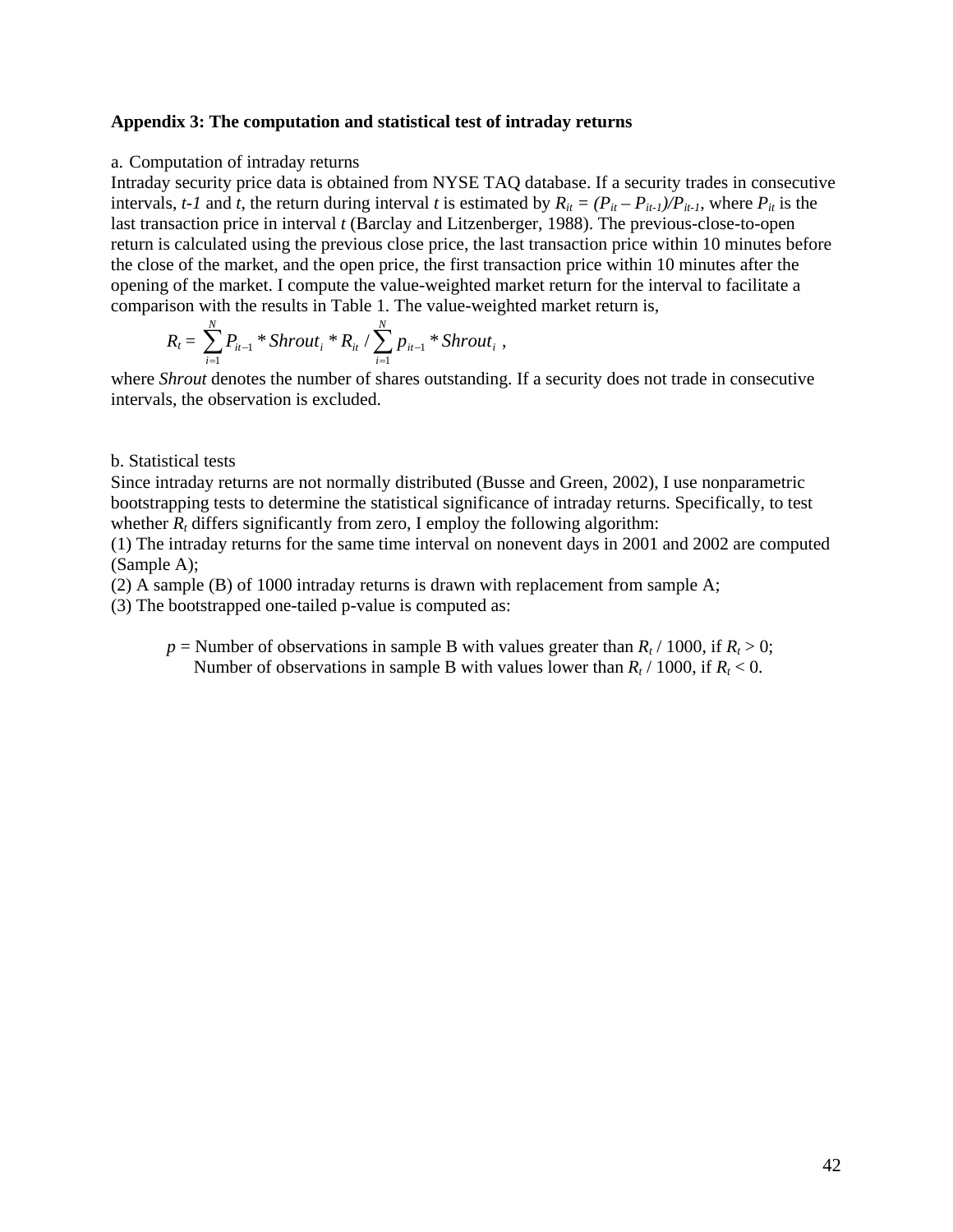|  |  |  |  | <b>Appendix 4: Definition of variables</b> |  |  |
|--|--|--|--|--------------------------------------------|--|--|
|--|--|--|--|--------------------------------------------|--|--|

| <b>Variable</b>  | <b>Description</b>                                                                                                                                                                                                                                                                                                                                                                                                                                                                                                                                                                                                                                                                                                                                                           |
|------------------|------------------------------------------------------------------------------------------------------------------------------------------------------------------------------------------------------------------------------------------------------------------------------------------------------------------------------------------------------------------------------------------------------------------------------------------------------------------------------------------------------------------------------------------------------------------------------------------------------------------------------------------------------------------------------------------------------------------------------------------------------------------------------|
| CAR              | In the test of overall value implication of SOX, CAR is the cumulative abnormal market<br>returns. Daily abnormal returns $(AR)$ are computed as the difference between the raw value-<br>weighted returns and the expected market returns calculated based on the following model,<br>$E_{t-1}(VWRET_t) = a_0 + a_1 TBSM_{t-1} + a_2 DEF_{t-1} + a_3 TPRE_{t-1} + a_4 DIVPRI_{t-5} + a_5 LMV_{t-5} + a_6$                                                                                                                                                                                                                                                                                                                                                                   |
|                  | $JAN + a_7DEC + \sum_{i=1}^{4} a_{8i}D_i$                                                                                                                                                                                                                                                                                                                                                                                                                                                                                                                                                                                                                                                                                                                                    |
|                  | TB3M is the three-month Treasury bill rate. DEF is the default premium, which is computed as<br>the difference in the yields to maturity between Moody's Baa and Aaa seasoned corporate<br>bond indices. TPRE is the Treasury term structure premium, which is computed as the<br>difference in the yields to maturity of the ten-year Treasury bond and the three-month Treasury<br>bill. DIVPRI is the dividend price ratio. LMV is the logarithm of the value of the market<br>portfolio. JAN equals one if day t is in January and DEC equals one if day t is between<br>December 28 and 31. $D_i$ s are dummy variables for four of the five weekdays (Wednesday is the<br>excluded day). The parameters of the model are estimated using daily data from 1986 to 2001. |
|                  | In the cross-sectional test, I estimate the market model for each firm using their return data of<br>2001 and the daily abnormal return is computed as the prediction error. Cumulative abnormal<br>returns are the sum of the prediction errors. CAR_3E is cumulative abnormal returns around<br>events 14, 16, and 17. $CAR\_4E$ is cumulative abnormal returns around events 2, 14, 16, and 17.<br>CAR_ALL is cumulative abnormal returns around events 1 to 17. CAR_JJ is cumulative<br>abnormal returns from June 25 to July 26, 2002. Abnormal returns around individual events are<br>denoted CAR. S is an indicator variable which equals one for events 2, 14, and 16, and minus                                                                                    |
|                  | one for event 17.                                                                                                                                                                                                                                                                                                                                                                                                                                                                                                                                                                                                                                                                                                                                                            |
| Nonaudit         | (Nonaudit fees - Fees for tax-related services) / Market value of equity at the end of 2001                                                                                                                                                                                                                                                                                                                                                                                                                                                                                                                                                                                                                                                                                  |
| Complexity       | Number of four-digit SIC industries of each firm in 2001                                                                                                                                                                                                                                                                                                                                                                                                                                                                                                                                                                                                                                                                                                                     |
| <b>Incentive</b> | (Bonus + Option Grants (Black-Scholes value) + Restricted Stocks Grants + Long-term<br>Incentive Payouts) / Total Compensation, evaluated as of 2001                                                                                                                                                                                                                                                                                                                                                                                                                                                                                                                                                                                                                         |
| Gindex           | Governance index of Gompers et al. (2003)                                                                                                                                                                                                                                                                                                                                                                                                                                                                                                                                                                                                                                                                                                                                    |
| <b>MTB</b>       | Market value of equity / book value of equity, evaluated at the end of 2001                                                                                                                                                                                                                                                                                                                                                                                                                                                                                                                                                                                                                                                                                                  |
| Size             | Logarithm of the market value of equity, evaluated at the end of 2001                                                                                                                                                                                                                                                                                                                                                                                                                                                                                                                                                                                                                                                                                                        |
| <b>ROA</b>       | Earnings before extraordinary items / Average total assets, evaluated at the end of 2001                                                                                                                                                                                                                                                                                                                                                                                                                                                                                                                                                                                                                                                                                     |
| Late_Acc         | Equals one if a firm is an accelerated filer and obtained one year of extension, zero otherwise                                                                                                                                                                                                                                                                                                                                                                                                                                                                                                                                                                                                                                                                              |
| Late_Non         | Equals one if a firm is a nonaccelerated filer and obtained two years of extension, zero<br>otherwise                                                                                                                                                                                                                                                                                                                                                                                                                                                                                                                                                                                                                                                                        |
| Non_Acc          | Equals one if a firm is a nonaccelerated filer, zero otherwise                                                                                                                                                                                                                                                                                                                                                                                                                                                                                                                                                                                                                                                                                                               |
| Litigation       | Probability of lawsuit, which equals $1 - 1/(1 + \exp(-10.049 + 0.276*)\log(T \text{total Assets}) +$<br>$1.153*(Inventory/Total Assets) + 2.075*(Receivables/Total Assets) + 1.251*ROA -$<br>$0.088*(Current Ratio) + 1.501*Leverage + 0.301*Sales Growth - 0.371*Return - 2.309$<br>*Stock Volatility + $0.235$ *Beta + $1.464$ *Stock Turnover + $1.060$ *Delist Dummy +<br>$0.928*$ Technology Dummy + $0.463*$ Qualified Opinion Dummy)). All variables are defined<br>following Shu (2000).                                                                                                                                                                                                                                                                            |
| Bankrupt         | Probability of bankruptcy, calculated as $1 - 1/(1 + \exp(-7.811 - 6.307)$ *(Net Income /Total<br>Assets) + $4.068*(Total Liabilities/Total Assets) - 0.158*(Current Ratio) + 0.307*log(Age))$ (see<br>Shumway, 2001).                                                                                                                                                                                                                                                                                                                                                                                                                                                                                                                                                       |
| Acquisition      | Equals one if a firm is acquired and delisted in 2003, zero otherwise                                                                                                                                                                                                                                                                                                                                                                                                                                                                                                                                                                                                                                                                                                        |
| Accrual          | (Net Income - Cash Flow from Operations) / Total Assets, evaluated at the end of 2001                                                                                                                                                                                                                                                                                                                                                                                                                                                                                                                                                                                                                                                                                        |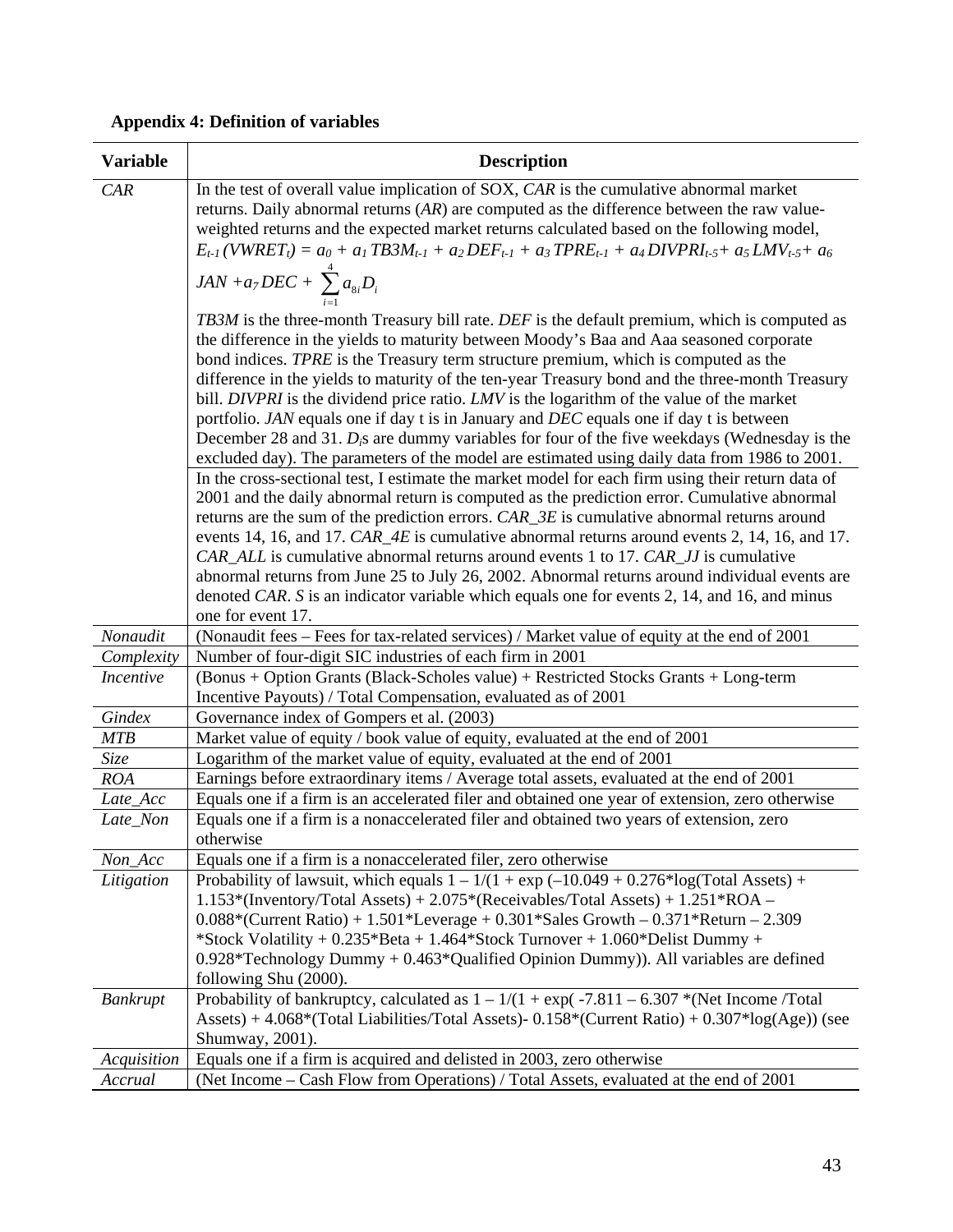## **References**

Ashbaugh, H., R. Lafond, and B.W. Mayhew, 2003. Do nonaudit services compromise auditor independence? Further evidence. Accounting Review, Vol. 78, 611-639.

Barclay, M. and R.H. Litzenberger, 1988. Announcement effects of new equity issues and the use of intraday price data. Journal of Financial Economics 21, 71-99.

Bernard, V.L., 1987. Cross-sectional dependence and problems in inference in market-based accounting research. Journal of Accounting Research, Vol. 25, 1-48.

Bhattacharya, N., E.L. Black, T.E. Christensen, and R.D. Mergenthaler, 2004. Empirical evidence on recent trends in pro forma reporting. Accounting Horizons, Vol. 18, 27-43.

Brown, S.J. and J.B. Warner, 1985. Using daily stock returns: the case of event studies. Journal of Financial Economics 14, 3-31.

Bushee, B.J. and C. Leuz, 2004. Economic consequences of SEC disclosure regulation: Evidence from the OTC bulletin board. Forthcoming, Journal of Accounting and Economics.

Busse, J.A. and T.C. Green, 2002. Market efficiency in real time. Journal of Financial Economics 65, 415- 437.

Chaney, P.K. and K.L. Philipich, 2002. Shredded reputation: The cost of audit failure. Journal of Accounting Research 40, 1221-1245.

Cohen, D.A., A. Dey, and T.Z. Lys, 2004a. Trends in earnings management and informativeness of earnings announcements in the pre- and post-Sarbanes Oxley periods. Working paper, Northwestern University and University of Southern California.

Cohen, D. A., A. Dey, and T. Lys, 2004b. The Sarbanes Oxley Act of 2002: Implications for Compensation Structure and Risk-Taking Incentives of CEOs. Working paper, Northwestern University and University of Southern California.

Collins, P., 2003. Senior Executives Divided on Cost of Complying with Sarbanes-Oxley Act. PricewaterhouseCoopers Management Barometer, July 2, 2003.

Congress, 2002. The Sarbanes-Oxley Act of 2002.

Congress, 2002. Summary of H.R.3763 as of April 24, 2002.

Congress, 2002. Summary of S.2673 as of July 15, 2002.

Cunningham, L.A., 2002. The Sarbanes-Oxley yawn: Heavy rhetoric, light reform (and it might just work). University of Connecticut Law Review, Vol. 36.

Engel, E., R.M. Hayes, and X. Wang, 2004. The Sarbanes-Oxley Act and firms' going-private decisions. Working paper, University of Chicago.

Fama, E.F., 1990. Stock returns, expected returns and real activity. Journal of Finance, Vol. 45, 1089- 1108.

Fama, E.F., 1991. Efficient capital markets: II. Journal of Finance 46, 1575-1617.

Ferguson, M.J., G. Seow, and D. Young, 2004. Nonaudit services and earnings management: U.K. evidence. Contemporary Accounting Research 21 (4).

Financial Executive International (FEI), 2004. Section 404 costs survey.

Flannery, M.J. and A.A. Protopapadakis, 2002. Macroeconomic factors do influence aggregate stock returns. Review of Financial Studies, Vol. 15, No. 3, 751-781.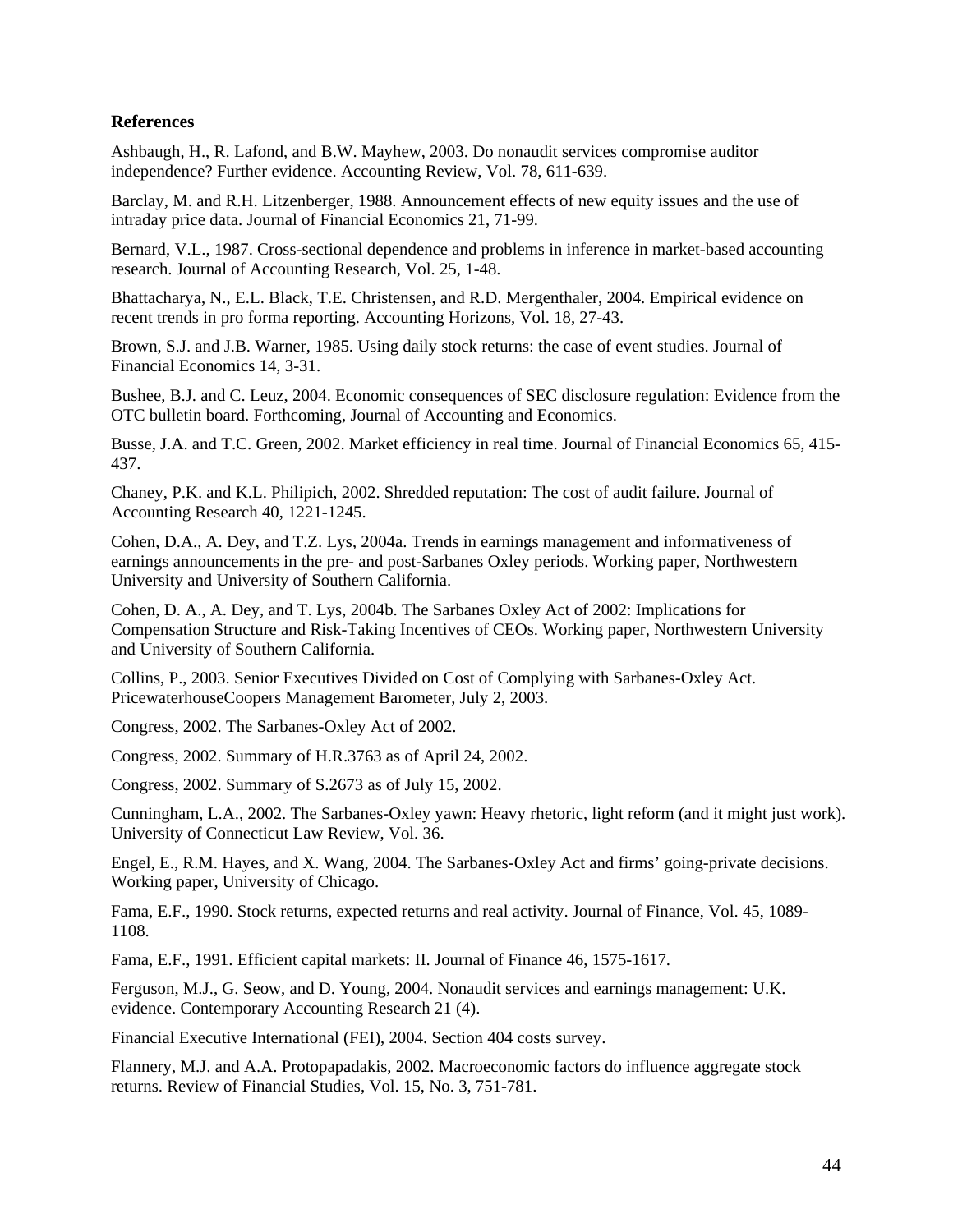Frankel, R.M., M.F. Johnson, and K.K. Nelson, 2002. The relation between auditors' fees for nonaudit services and earnings management. Accounting Review, Vol. 77, 71-105.

Heflin, F. and C. Hsu, 2004. The impact of the Sarbanes-Oxley Act of 2002 on the use of non-GAAP earnings measures. Working paper, Purdue University.

Holmstrom, B. and S. Kaplan, 2003. The state of U.S. Corporate governance: What's right and what's wrong? Journal of Applied Corporate Finance 15, 8-20.

Gompers, P.A., J.L. Ishii, and A. Metrick, 2003. Corporate governance and equity prices. Quarterly Journal of Economics 118 (1), 107-155.

Gonedes, N. and N. Dopuch, 1974. Capital market equilibrium, information production and selecting accounting techniques: theoretical framework and review of empirical work. Journal of Accounting Research 14, 89-137.

Klein, A., 2002. Economic determinants of audit committee independence. Accounting Review, Vol. 77, No. 2, 435-452.

Klein, A., 2003. Likely effects of stock exchange governance proposals and Sarbanes-Oxley on corporate boards and financial reporting. Accounting Horizons, Vol. 17 No. 4, 343-255.

KPMG LLP, 2004. Sarbanes-Oxley Section 404: An overview of the PCAOB's requirements.

Leftwich, R., 1981. Evidence of the impact of mandatory changes in accounting principles on corporate loan agreements. Journal of Accounting and Economics 3, 3-36.

Li, H., M. Pincus, and S. Rego, 2004. Market reaction to events surrounding the Sarbanes-Oxley Act of 2002. Working paper, University of Iowa.

Lo, K., 2003. Economic consequences of regulated changes in disclosure: the case of executive compensation. Journal of Accounting and Economics 35, 285-314.

Lys, T. and R.L. Watts, 1994. Lawsuits against auditors. Journal of Accounting Research 32, 65-93.

Rezaee, Z. and P. Jain, 2003. The Sarbanes-Oxley act of 2002 and security market behavior: early evidence. Working paper, University of Memphis.

Ribstein, L.E., 2002. Market vs. regulatory responses to corporate fraud: a critique of the Sarbanes-Oxley Act of 2002. Journal of Corporation Law, Vol. 28, No. 1.

Romano, R., 2004. The Sarbanes-Oxley Act and the making of quack corporate governance. Working paper, Yale University, NBER and ECGI.

Schipper, K. and R. Thompson, 1983. The impact of merger-related regulations on the shareholders of acquiring firms. Journal of Accounting Research 21, 184-221.

Sefcik, S.E. and R. Thompson, 1986. An approach to statistical inference in cross-sectional models with security abnormal returns as dependent variable. Journal of Accounting Research 24, 316-334.

Schwert, G.W., 1990. Stock returns and real activity: A century of evidence. Journal of Finance, Vol. 45, No. 4, 1237-1257.

Schwert, G.W., 2002. Stock volatility in the new millennium: how wacky is Nasdaq? Journal of Monetary Economics 49, 3-26.

Shu, S.Z., 2000. Auditor resignations: clientele effects and legal liability. Journal of Accounting and Economics 29, 173-205.

Shumway, T. G., 2001. Forecasting Bankruptcy More Accurately: A Simple Hazard Model. Journal of Business, Vol. 74, No. 1, 101-124.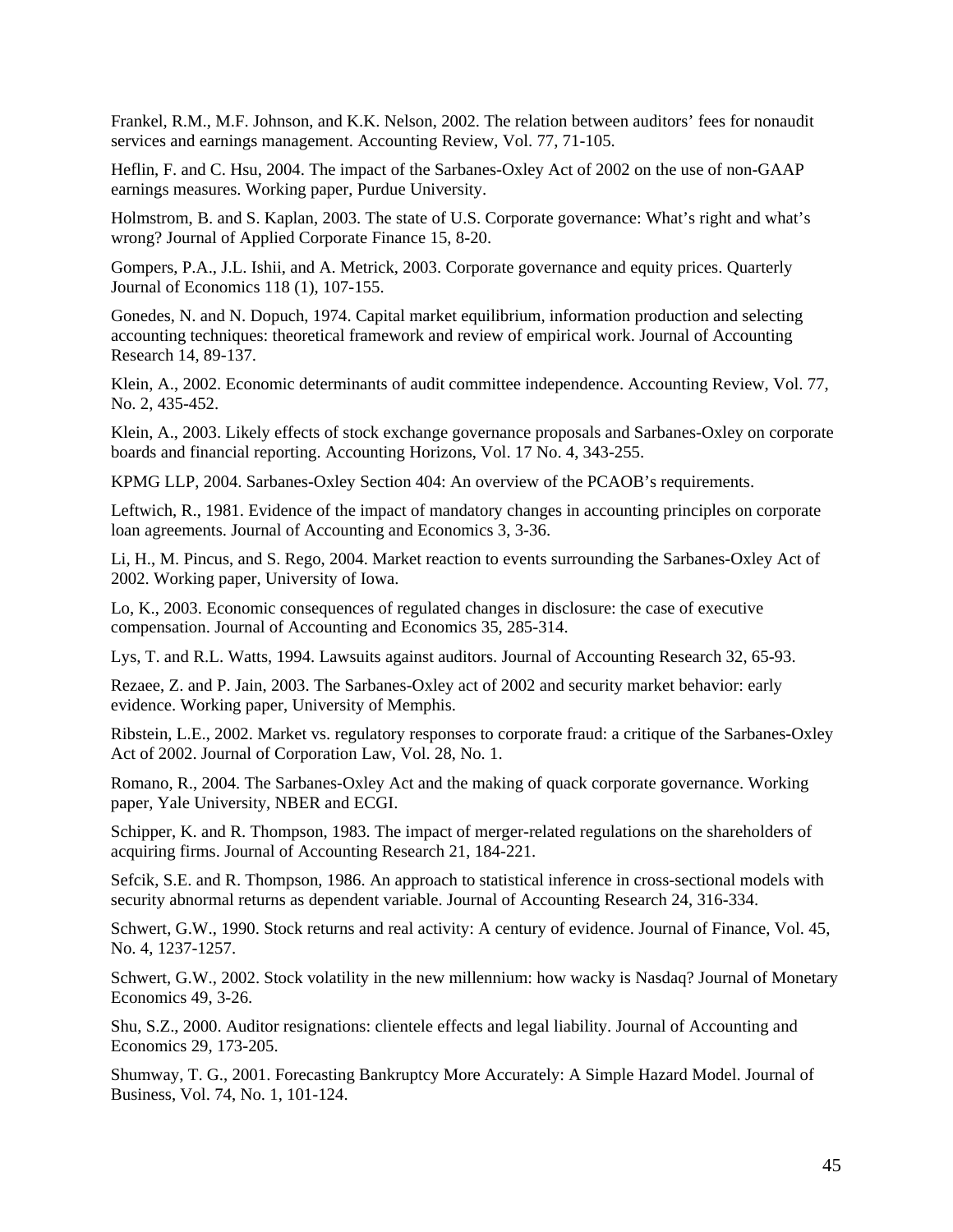Skinner, D., 1994. Why firms voluntarily disclose bad news. Journal of Accounting Research 32, 38-60.

Smith, C.W. and R.L. Watts, 1992. The investment opportunity set and corporate financing, dividend and compensation policies. Journal of Financial Economics 32, 263-292.

Watts, R.L. and J.L. Zimmerman, 1986. Positive Accounting Theory. Prentice Hall, Upper Saddle River, New Jersey.

#### *Articles from The Wall Street Journal or The Washington Post to identify the legislative events*

Anderson, M.H., 2002. Senate Panel Votes to Bolster Fraud, Record-keeping Laws. Wall Street Journal, April 26, 2002.

Brown, K., 2002. Questioning the Books – Heard on the Street: Accounting Industry Fights Calls for 'Audit Only' Rules – Certain Proposals Harken to 1970s, But Is That Good? Wall Street Journal, March 7, 2002.

Burns, J., 2003. Accounting Panel Provides Insights Into Its Workings. Wall Street Journal, July 29, 2003.

Burns, J. and M. Schroeder, 2002. SEC Proposes Rules to Tighten Companies' Financial Controls. Wall Street Journal, October 17, 2002.

Calmes, J., 2002. Two Bills Put Coast Guard, FEMA in Security Agency. Wall Street Journal, July 18, 2002.

Cummings, J., 2002. Bush to Seek Tougher Penalties in Assault on Corporate Fraud. Wall Street Journal, July 9, 2002.

Cummings, J., J. M. Schlesinger, and M. Schroeder, 2002. Securities Threat: Bush Crackdown on Business Fraud Signals New Era. Wall Street Journal, July 10, 2002.

Davis, B., 2002. O'Neill Wants Stiffer Penalties for CEOs – Under Proposal, Executive Who Mislead Holders Couldn't Use Insurance. Wall Street Journal, February 4, 2002.

Day, K. and A.B. Crenshaw, 2002. SEC, Accounting Firms Redrafting Audit Rules; Agency Chairman Draws Fire for Role in Effort. The Washington Post, January 16, 2002.

Day, K. and K. Williams, 2002. CEO Deadline Brings Some Restatements; Accounting Certifications Overload SEC Staff. The Washington Post, August 15, 2002.

Freeman, J., 2002. Who Will Audit the Regulators? Wall Street Journal, July 8, 2002.

Hamburger, T., 2002. House Committee Postpones Vote on Oversight of Auditors. Wall Street Journal, April 12, 2002.

Hilzenrath, D.S., 2001. Pitt Seeks Closer Watch on Auditors: SEC Chief Wants Improvements in Accounting's Self-regulation. The Washington Post, December 12, 2001.

Hilzenrath, D.S., 2002. SEC Seeks Reform of Auditor Controls; Battered Enron Fires Accounting Firm. The Washington Post, January 18, 2002.

Hilzenrath, D.S., 2002. Bill Would Tighten Curbs on Auditors; Oxley's Measure is Similar to Proposals Backed by Accounting Industry. The Washington Post, February 14, 2002.

Hilzenrath, D.S., 2002. Accounting Bill Advances; Senate Panel Backs Broad Measure With GOP Help. The Washington Post, June 19, 2002.

Hilzenrath, D.S., 2002. Accounting Bill Draws Scrutiny; Reform Advocates Fear Loopholes Will Undermine Efforts. The Washington Post, July 10, 2002.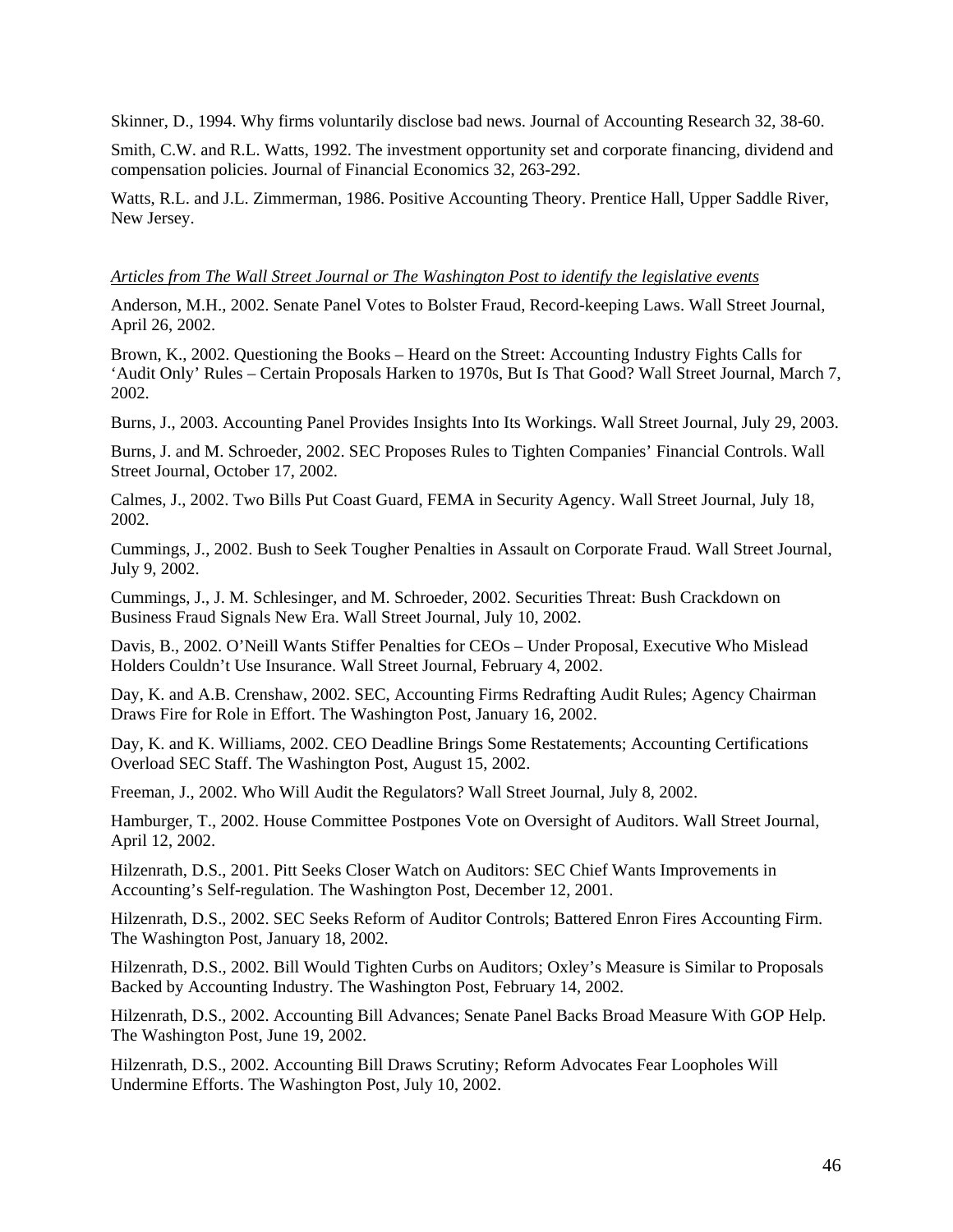Hilzenrath, D.S., 2002. Hill Begins Search for Compromise on Accounting Rules. The Washington Post, July 20, 2002.

Hilzenrath, D.S., 2002. Webster to Lead Auditing Oversight; SEC Votes 3-2 Over Democratic Objections. The Washington Post, October 26, 2002.

Hilzenrath, D.S. and H. Dewar, 2002. Key Senators See Audit Bill Passing as Debate Starts. The Washington Post, July 9, 2002.

Hilzenrath, D.S. and H. Dewar, 2002. United Senate Passes Anti-fraud Measures. The Washington Post, July 11, 2002.

Hilzenrath, D.S. and K. Day, 2002. Webster Leaving Audit Job; Resignation May Hinder Cleanup. The Washington Post, November 13, 2002.

Hilzenrath, D.S. and H. Dewar, 2002. Senate Votes 97-0 TO Rein In Firms; Bill Targets Auditors and Executives. The Washington Post, July 16, 2002.

Hilzenrath, D.S., J. Weisman, and J. Vandehei, 2002. How Congress Rode a 'Storm' to Corporate Reform. The Washington Post, July 28, 2002.

Hilzenrath, D.S. and J. Vandehei, 2002. Negotiators Nearing Deal on Accounting Bill. The Washington Post, July 24, 2002.

Hitt, Gregg, 2002. Democrats in Senate Unite on Accounting-Overhaul Bill. Wall Street Journal, June 11, 2002.

Hsu, S.S. and K. Day, 2002. Senate Vote Spotlights Audit Reform and Sarbanes. The Washington Post, July 15, 2002.

Ip, G., 2002. Greenspan Warns Against Too Much Regulation. Wall Street Journal, March 27, 2002.

Johnston, D.C., 2002. House Takes Up, but Drops, Bermuda Corporation Issue. The New York Times, July 19, 2002.

Kessler, G., 2002. Bush Plan Puts CEOs on Notice; New Accountability for Accounting. The Washington Post, March 7, 2002.

Kristof, K.M. and J. Flanigan, 2002. Crisis in Corporate America; Stock Options Lavished on Executives Come Under Fire. Los Angeles Times, July 12, 2002.

McKinnon, J. D., 2002. GOP Plan Takes Shot at Tax Shelters – Thomas Bill Gives Weapons To IRS, Sets Moratorium On Paper Moves to Bermuda. Wall Street Journal, July 12, 2002.

Melloan, G., 2002. Can Capitalism Survive Election Year Politics? Wall Street Journal, July 23, 2002.

Murray, S., 2002. GOP Senators Are Likely to Back Democrats in Accounting Overhaul. Wall Street Journal, July 9, 2002.

Murray, S., 2002. House Clears Accounting Bill that Boosts Criminal Penalties. Wall Street Journal, July 17, 2002.

Murray, S., 2002. Leading the News: House GOP Moves on Oversight Bill, With Few Changes. Wall Street Journal, July 18, 2002.

Murray, S. and J.D. Mckinnon, 2002. Senate Passes Tough Fraud Bill in Unanimous Vote. Wall Street Journal, July 11, 2002.

Murray, S. and M. Schroeder, 2002. Goverance Bill Has Major Consequences for Many. Wall Street Journal, July 26, 2002.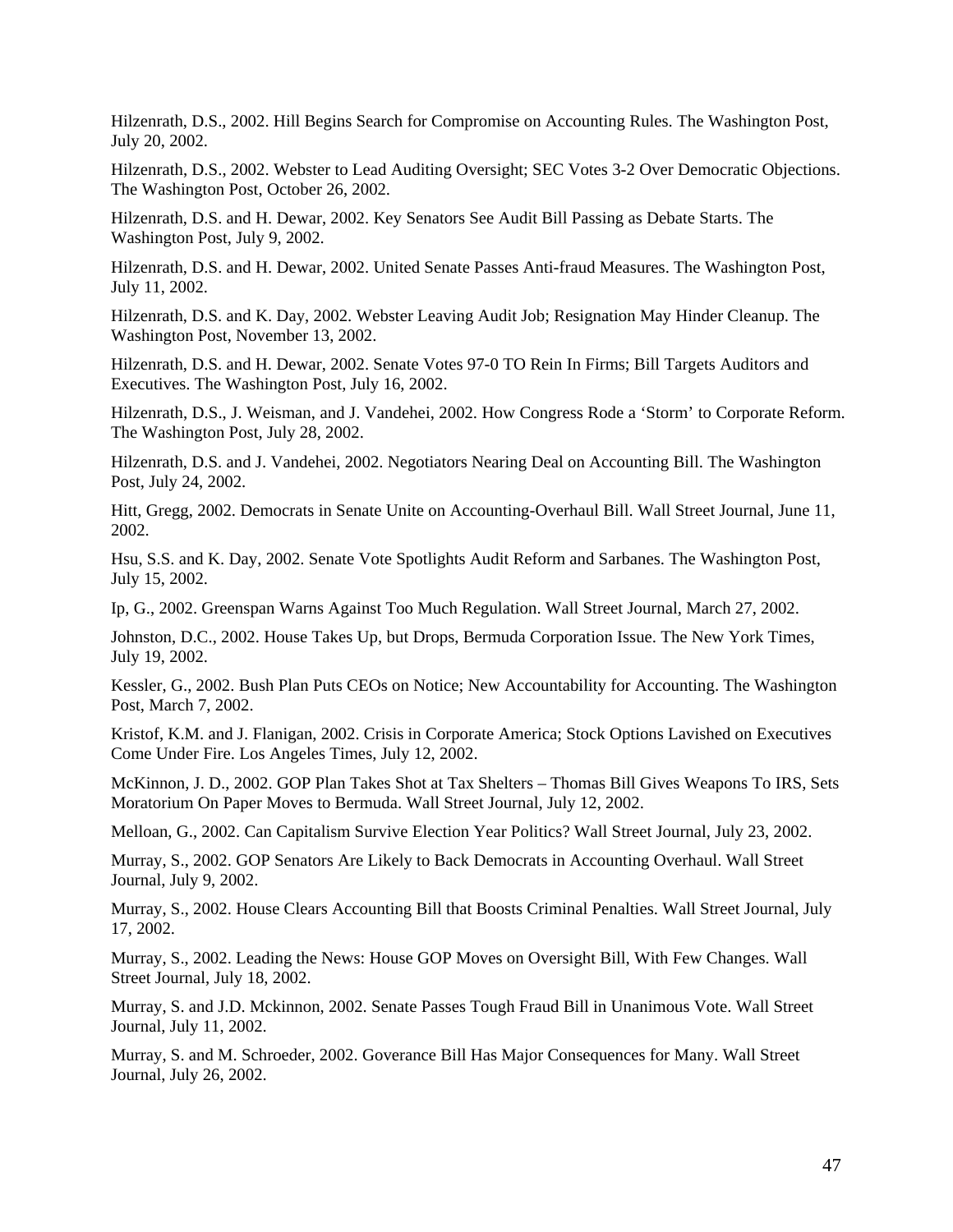Norris, F., 2004. Too Much Regulation? Corporate Bosses Sing the Sarbanes-Oxley Blues. New York Times, January 23, 2004.

Oppel, R. A., 2002. Little Progress on Corporate Governance Bill. New York Times, July 22, 2002.

Orwall, B., 2002. Disney Investors Reject Proposal to Split Auditing and Consulting. Wall Street Journal, February 20, 2002.

Philips, M.M., 2002. Bush Steps In to Break Logjam Stalling 'Fast Track" Trade Bill. Wall Street Journal, July 19, 2002.

Philips, M.M., 2002. Wall Street Journal, July 29, 2002.

Pincus, W., J. Eilperin, and B. Miller, 2002. Details of Homeland Plan Assailed; House Panels Vote to Block Transfers of Some Agencies. The Washington Post, July 11, 2002.

Porter, E., 2002. Taking the Pledge: Certification Deadline Reveals Common Errors. Wall Street Journal, August 15, 2002.

Pulliam, S., D. Solomon, and R. Smith, 2002. WorldCom is Denounced at Hearing – Congressmen Say Executives Mismanaged Company; Grubman Draws Criticism. Wall Street Journal, July 9, 2002.

Rogers, D., 2002. Bill Gains to Ban U.S. Contracts To Firms Moving to Tax Havens. Wall Street Journal, July 10, 2002.

Scannell, K., 2003. Corporate Reforms: The First Year: Where is That Flood of Lawsuits? Wall Street Journal, July 24, 2003.

Schlesinger, J.M. and M. Schroeder, 2002. Bush to unveil Post-Enron Plan for Disclosures. Wall Street Journal, March 7, 2002.

Schroeder, M., 2002. SEC Proposes Accounting Disciplinary Body. Wall Street Journal, January 17, 2002.

Schroeder, M., 2002. Lawmakers Plan More Financial Oversight – Accounting Industry Faces Stepped-up Regulation and Limits on Services. Wall Street Journal, February 12, 2002.

Schroeder, M., 2002. Senate Panel Seeks Sweeping Change for Auditors. Wall Street Journal, March 7, 2002.

Schroeder, M., 2002. The Economy: Congress Seeks Harsher Penalties For Violations of Accounting Laws. Wall Street Journal, April 23, 2002.

Schroeder, M., 2002. The Economy: House, in Bipartisan Vote, Backs Moderate Accounting Overhaul. Wall Street Journal, April 25, 2002.

Schroeder, M., 2002. SEC Gives Broad Interpretation of Rules for Accounting Statute. Wall Street Journal, August 28, 2002.

Schroeder, M., 2002. Under Pressure from Democrats, Bush Offers to Increase SEC Budget. Wall Street Journal, October 23, 2002.

Schroeder, M., 2002. New SEC Oversight Panel Awaits Budget Resolution. Wall Street Journal, October 21, 2002.

Schroeder, M., 2002. SEC to Propose New Financial-Disclosure Rules. Wall Street Journal, October 30, 2002.

Schroeder, M., 2002. Regulator Under Fire: As Pitt Launches SEC Probe of Himself, Criticism Mounts. Wall Street Journal, November 1, 2002.

Schroeder, M., 2002. Webster Makes It Official and Quits Accounting Board. Wall Street Journal, November 13, 2002.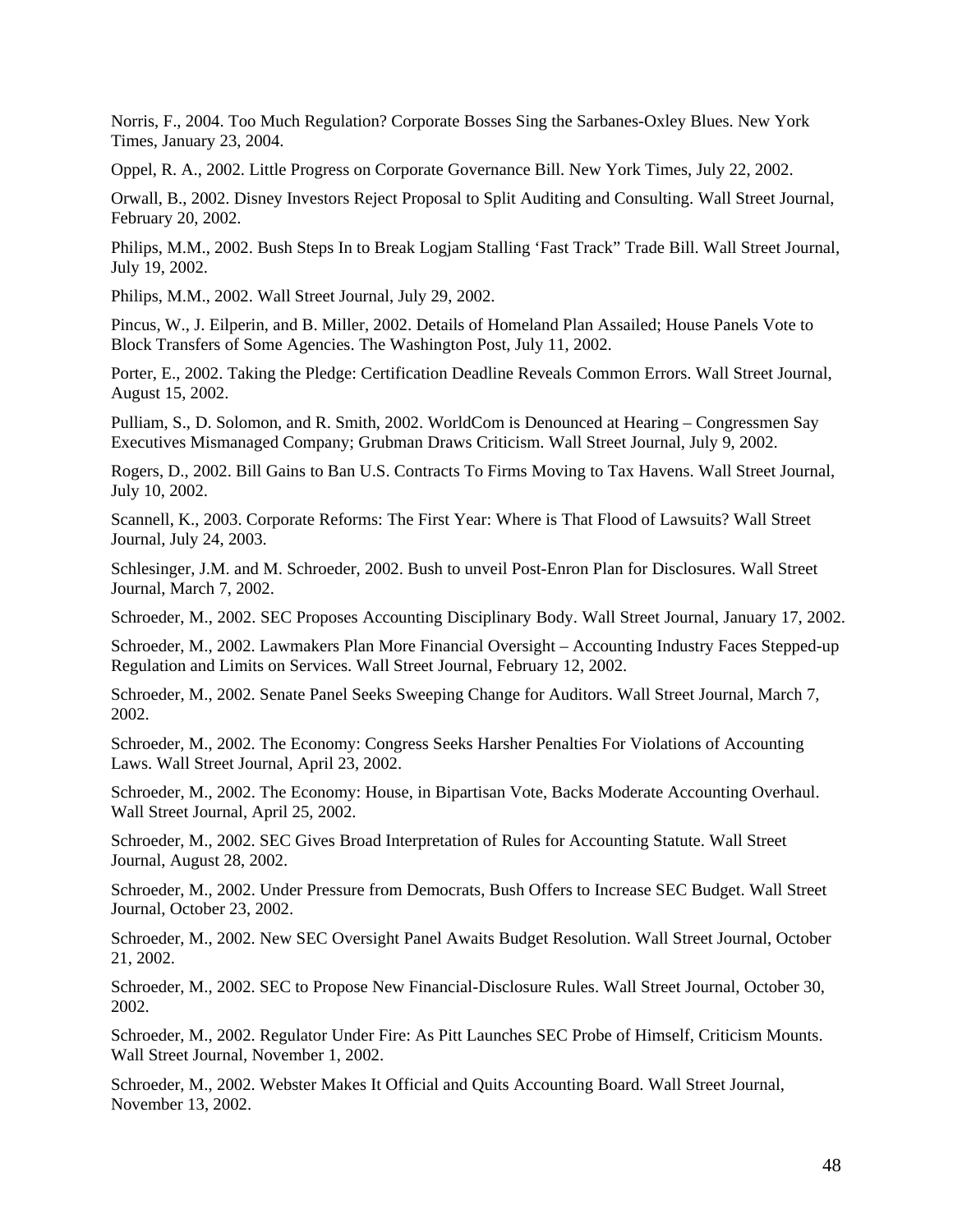Schroeder, M., 2002. SEC to Mull New Audit-firm Rules. Wall Street Journal, November 19, 2002.

Schroeder, M., 2003. SEC proposes Rules to Strengthen Boards. Wall Street Journal, January 9, 2002.

Schroeder, M., 2003. SEC proposes Orders New Disclosures on Company Earnings. Wall Street Journal, January 16, 2002.

Schroeder, M., 2003. SEC Clears Rules Limiting Auditors From Offering Consulting Services. Wall Street Journal, January 23, 2002.

Schroeder, M. and T. Hamburger, 2002. Accounting Reform Is Left in SEC's Lap – Oxley Proposal Would Place Pitt in an Awkward Position. Wall Street Journal, April 17, 2002.

Schroeder, M. and T. Hamburger, 2002. Accounting Reform Gets Big Lift As Senate Panel Backs New Board. Wall Street Journal, June 19, 2002.

Smith, R. and M. Schroeder, 2002. Accounting for Enron: Pitt's SEC Plan for Self-Regulation of Accountants May Have Pitfalls. Wall Street Journal, January 18, 2002.

Solomon, D., 2003. Fraud Detector: SEC Sets a New Rule Aimed at Companies' Internal Controls. Wall Street Journal, May 28, 2003.

Solomon, D. and C. Bryan-Low, 2004. Companies complain about cost of corporate-governance rules. Wall Street Journal, Feb. 10, 2004.

Spinner, J., 2002. New Audit Rules Taking Form; Proposals Also Would Require Faster Financial Reporting. The Washington Post, April 11, 2002.

Spinner, J., 2002. Committee Passes Auditor Bill. The Washington Post, April 17, 2002.

VandeHei, J., 2002. House GOP's Leaders Fight Audit Plan; Lawmakers Seek to Dilute Some Senate-Passed Reforms. The Washington Post, July 17, 2002.

VandeHei, J., 2002. Conferees to Haggle With Eye on Nov.; Political Stakes High in Corporate Reform. The Washington Post, July 21, 2002.

VandeHei, J. and D.S., Hilzenrath, 2002. Hill Leaders Agree on Corporate Curbs; Attack on Fraud Includes Auditing Control and Jail Terms. The Washington Post, July 25, 2002.

Wallison, P., 2003. Blame Sarbanes-Oxley. Wall Street Journal, September 3, 2003.

Weisman, J., 2002. Lobbyists Lose Clout; Business Groups Find Their Influence on Audit Reform Legislation Shrinking. The Washington Post, July 23, 2002.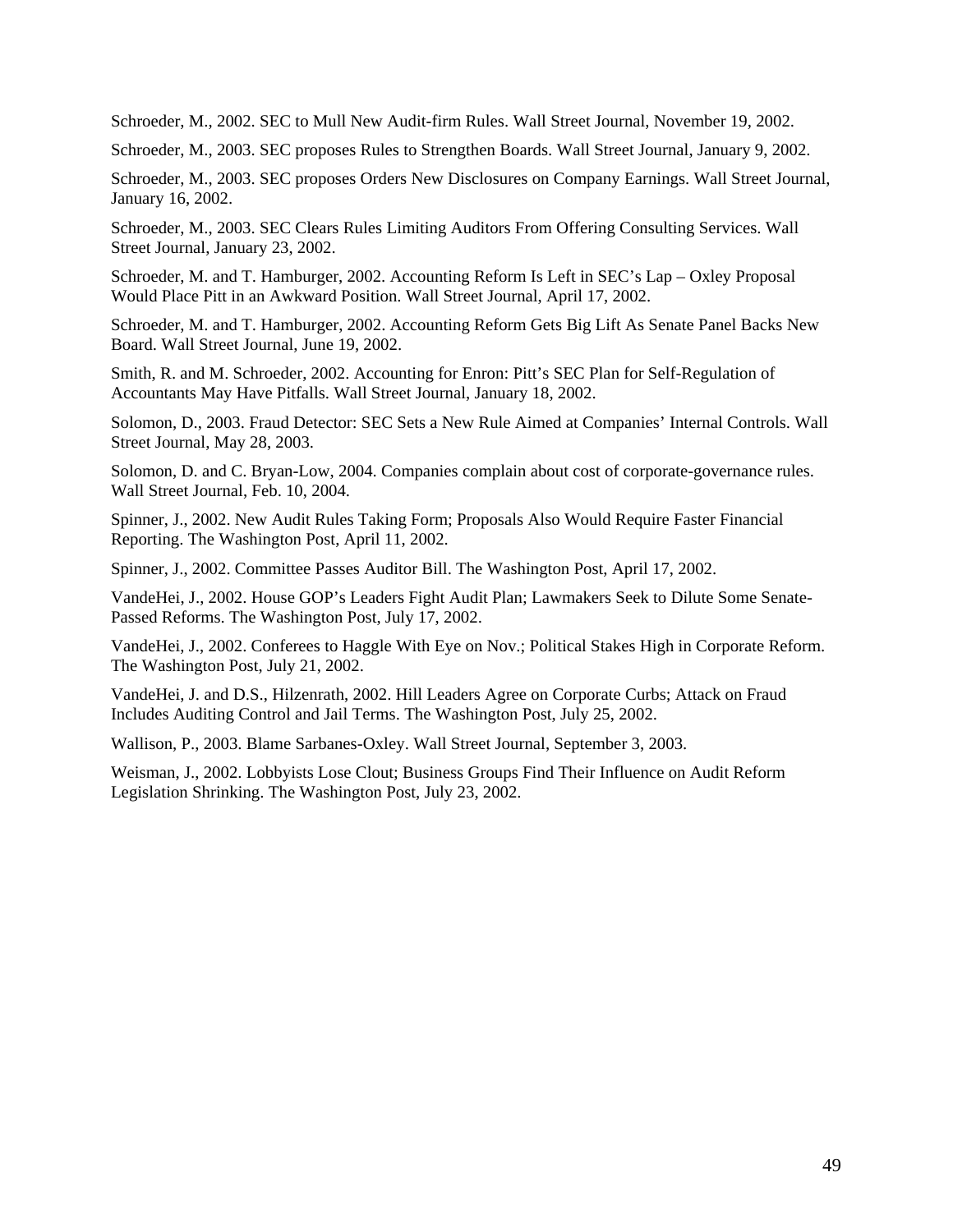#### **Table 1: Raw and abnormal market returns around the events leading to the passage of the Sarbanes-Oxley Act**

This table reports the value-weighted raw returns and abnormal returns around legislative events leading to the passage of SOX. For each event, the event window is determined using the following procedure: (1) For events related to speeches, if a news report that covered major contents of the speech appeared in the *WSJ* or *WP* on or before the date the speech was delivered, the event window covers one day before the news report to one day after the speech; if a news report appeared in the *WSJ* or *WP* after a speech, the event window covers one day before the speech to one day after the speech. (2) For events related to legislative votes prior to the passage of SOX, as there is some uncertainty about the vote result, the event window covers the voting day and one day after the date. For the subsequent events related to the vote of the SEC, since there is little uncertainty as to the vote result, the event window is set to be one day before the event to one day after it.

#### **Panel A: Estimation of the expected return model**

The following model is employed to predict expected returns,

$$
E_{t-1}(VWRET_t) = a_0 + a_1 TBSM_{t-1} + a_2 DEF_{t-1} + a_3 TPRE_{t-1} + a_4 DIVPRI_{t-5} + a_5 LMV_{t-5} + a_6 JAN + a_7 DEC + \sum_{i=1}^{4} a_{8i}D_i
$$
 (1)

Variable definitions are presented in Appendix 2. The parameters of the model are estimated using daily data from 1986 to 2001.

|              | Intercept  | $TB3M_{t-1}$ | $DEF_{t-1}$ | $TPRE_{t-1}$ | $DIVPRI_{t-5}$ | $LMV_{t-5}$ | JAN    | DEC    | $\mathbf{D}_1$ | $D_{2}$   | D.        | $D_4$     |
|--------------|------------|--------------|-------------|--------------|----------------|-------------|--------|--------|----------------|-----------|-----------|-----------|
| Estimate     | $0.0261**$ | $-0.0005**$  | 0.0005      | $-0.0007**$  | 0.7173         | $-0.0010*$  | 0.0008 | 0.0009 | $-0.0008*$     | $-0.0002$ | $-0.0005$ | $-0.0003$ |
| t-stat       | 2.00       | $-2.28$      | 0.60        | $-2.15$      | 0.53           | $-1.92$     | 1.37   | 0.62   | $-1.65$        | $-0.40$   | $-0.93$   | $-0.68$   |
| Number of    |            | 3993         |             |              |                |             |        |        |                |           |           |           |
| observations |            |              |             |              |                |             |        |        |                |           |           |           |
| Durbin-      |            | 1.99         |             |              |                |             |        |        |                |           |           |           |
| Watson Stat  |            |              |             |              |                |             |        |        |                |           |           |           |
| $R^2$        |            | 0.30%        |             |              |                |             |        |        |                |           |           |           |

\*\*\*, \*\*, \* indicate significance at 1%, 5% and 10% level respectively, two-tailed test.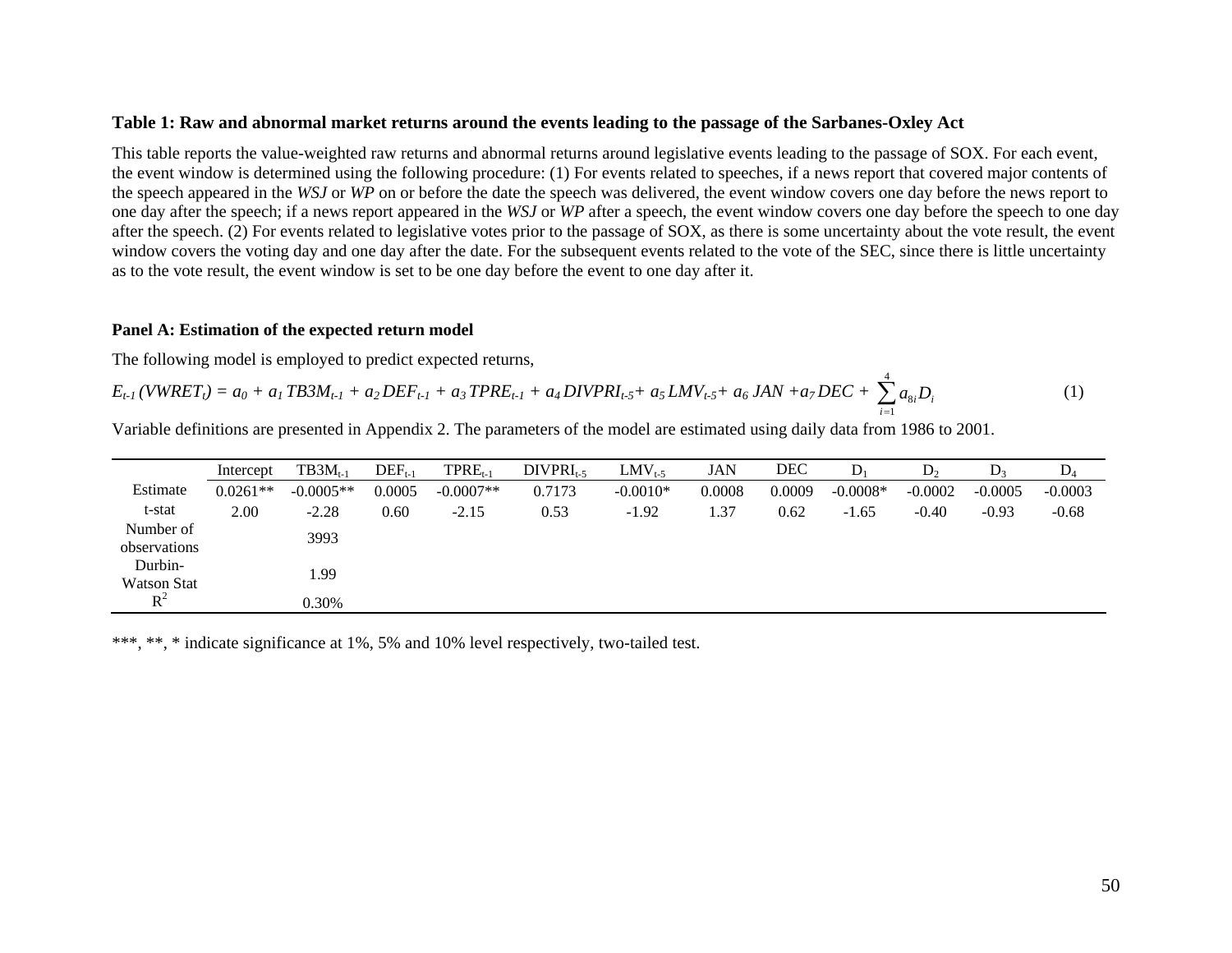#### **Panel B: Raw and abnormal returns around the legislative events leading to SOX**

Abnormal returns (AR) are computed as the difference between the raw value-weighted returns and the expected market returns calculated based on model (1) and parameter estimates in Panel A. The t-statistics reported in this panel are based on the standard deviation of raw returns or the prediction errors in the estimation period (*Historical*), the VIX as of day *t-1*(*VIX*), or the standard deviation of raw returns or predication errors in the 30 days prior to day *t* (*Rolling*). CVWRET and CAR reported together with event descriptions are cumulative raw returns or abnormal returns around each event. Statistical tests of cumulative raw or abnormal returns for the whole period are reported at the bottom of the table.

| Event<br>Number | Date                   | Description                                                                                                            | Event<br>Window | <b>CVWRET</b> | Historical | <b>VIX</b> | Rolling   | CAR       | Historical | <b>VIX</b> | Rolling   |
|-----------------|------------------------|------------------------------------------------------------------------------------------------------------------------|-----------------|---------------|------------|------------|-----------|-----------|------------|------------|-----------|
|                 | 1/17/2002              | SEC Chairman proposed an accounting<br>overhaul plan                                                                   | $1/15 - 1/18$   | $-0.0105$     | $-0.53$    | $-0.44$    | $-0.60$   | $-0.0163$ | $-0.82$    | $-0.68$    | $-0.93$   |
| $\overline{2}$  | 2/2/2002               | Treasury Secretary called for changes in<br>rules governing corporations                                               | $2/1 - 2/4$     | $-0.0303$     | $-2.15**$  | $-1.63$    | $-2.28**$ | $-0.0309$ | $-2.19**$  | $-1.66*$   | $-2.32**$ |
| 3               | 2/13/2002              | Oxley introduced an accounting reform<br>bill in the House Financial Services<br>Committee                             | $2/11 - 2/14$   | 0.0169        | 0.85       | 0.75       | 0.81      | 0.0144    | 0.73       | 0.64       | 0.70      |
| 4               | 2/28/2002              | House Democrats introduced legislation<br>that would impose more restrictions than<br>Oxley's proposal                 | $2/27 - 3/1$    | 0.0200        | 1.16       | 1.07       | 0.98      | 0.0178    | 1.03       | 0.95       | 0.87      |
| 5               | 3/7/2002               | Bush's first response to accounting<br>scandals unveiled                                                               | $3/6 - 3/8$     | 0.0170        | 0.99       | 0.95       | 0.79      | 0.0151    | 0.88       | 0.85       | 0.70      |
| 6               | 3/26/2002              | Greenspan warned against too much<br>regulation                                                                        | $3/25 - 3/27$   | $-0.0030$     | $-0.18$    | $-0.19$    | $-0.17$   | $-0.0037$ | $-0.21$    | $-0.23$    | $-0.20$   |
| 7               | 4/11/2002              | <b>House Financial Services Committee</b><br>scheduled to vote Oxley's bill, but the<br>vote was postponed             | $4/11 - 4/12$   | $-0.0131$     | $-0.93$    | $-0.90$    | $-0.95$   | $-0.0137$ | $-0.97$    | $-0.94$    | $-1.00$   |
| $8\,$           | 4/16/2002              | Oxley's bill passed in the Committee                                                                                   | $4/16 - 4/17$   | 0.0201        | 1.42       | 1.44       | 1.56      | 0.0188    | 1.33       | 1.35       | 1.47      |
| 9               | 4/24/2002<br>4/25/2002 | Oxley's bill passed in the House<br>Senate Judiciary Committee approved<br>legislation bolstering corporate fraud laws | $4/24 - 4/26$   | $-0.0213$     | $-1.23$    | $-1.05$    | $-1.37$   | $-0.0226$ | $-1.31$    | $-1.11$    | $-1.46$   |
| $10\,$          | 5/8/2002               | Sarbanes circulated his reform bill in the<br><b>Senate Banking Committee</b>                                          | $5/7 - 5/9$     | 0.0169        | 0.98       | 0.87       | 0.90      | 0.0150    | 0.87       | 0.77       | 0.81      |
| 11              | 6/11/2002              | Democrats in Senate Banking Committee<br>united behind Sarbanes' bill                                                  | $6/10-6/13$     | $-0.0198$     | $-0.99$    | $-0.76$    | $-0.78$   | $-0.0220$ | $-1.10$    | $-0.84$    | $-0.87$   |
|                 | 6/12/2002              | SEC proposed rules to require executives<br>to certify financial reports                                               |                 |               |            |            |           |           |            |            |           |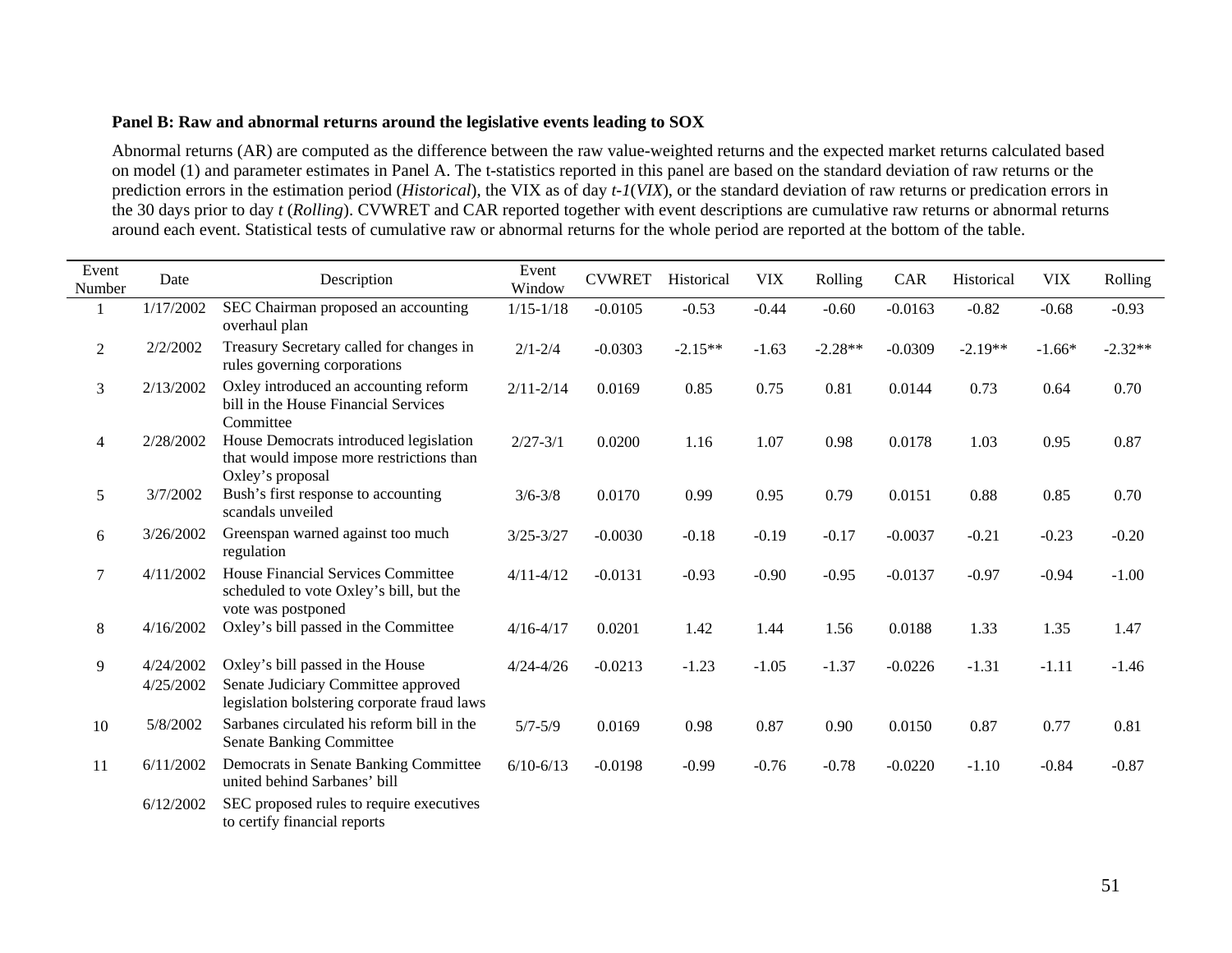| 12 | 6/18/2002    | Senate Banking Committee passed<br>Sarbanes' bill                                                                                                | $6/18 - 6/19$ | $-0.0151$     | $-1.07$    | $-0.76$    | $-0.79$    | $-0.0170$ | $-1.21$    | $-0.86$    | $-0.90$    |
|----|--------------|--------------------------------------------------------------------------------------------------------------------------------------------------|---------------|---------------|------------|------------|------------|-----------|------------|------------|------------|
| 13 | 6/25/2002    | WorldCom admitted that they understated<br>expenses by \$3.8 billion                                                                             | $6/25 - 6/27$ | $-0.0025$     | $-0.15$    | $-0.10$    | $-0.13$    | $-0.0050$ | $-0.29$    | $-0.21$    | $-0.26$    |
| 14 | $7/8 - 7/12$ | Senate debated Sarbanes' bill                                                                                                                    | $7/8 - 7/12$  | $-0.0639$     | $-2.86***$ | $-1.64$    | $-2.00**$  | $-0.0680$ | $-3.05***$ | $-1.75*$   | $-2.12**$  |
|    | 7/9/2002     | Bush delivered a speech on corporate<br>reforms; passage of Sarbanes' bill likely                                                                |               |               |            |            |            |           |            |            |            |
|    | 7/10/2002    | Senate passed a tough amendment to<br>strengthen criminal penalties 97 to 0                                                                      |               |               |            |            |            |           |            |            |            |
| 15 | 7/15/2002    | Senate passed Sarbanes' bill                                                                                                                     | $7/15 - 7/17$ | $-0.0131$     | $-0.76$    | $-0.40$    | $-0.52$    | $-0.0159$ | $-0.92$    | $-0.49$    | $-0.63$    |
|    | 7/16/2002    | House passed bill to strengthen criminal<br>penalties                                                                                            |               |               |            |            |            |           |            |            |            |
|    |              | House Republican leaders reportedly                                                                                                              |               |               |            |            |            |           |            |            |            |
| 16 | 7/18/2002    | retreated from efforts to dilute the<br>Senate's tough bill                                                                                      | $7/18 - 7/23$ | $-0.1193$     | $-5.98***$ | $-2.77***$ | $-3.80***$ | $-0.1227$ | $-6.15***$ | $-2.84***$ | $-3.89***$ |
|    | 7/19/2002    | Conference committee started negotiations<br>to merge bills and Senate's bill became the<br>framework; negotiation continued over the<br>weekend |               |               |            |            |            |           |            |            |            |
|    | 7/20/2002    | Bush pushed to speed up rulemaking in a<br>radio address                                                                                         |               |               |            |            |            |           |            |            |            |
|    | 7/23/2002    | Lobbyists reportedly lost their impact                                                                                                           |               |               |            |            |            |           |            |            |            |
| 17 | 7/24/2002    | Senate and House agreed on the final rule                                                                                                        | $7/24 - 7/26$ | 0.0611        | $3.54***$  | $1.91*$    | 1.78*      | 0.0576    | $3.34***$  | $1.80*$    | $1.68*$    |
|    | 7/25/2002    | Senate and House passed SOX                                                                                                                      |               |               |            |            |            |           |            |            |            |
|    |              | Tests of cumulative stock returns around the above events                                                                                        |               |               |            |            |            |           |            |            |            |
|    |              |                                                                                                                                                  |               | <b>CVWRET</b> | Historical | <b>VIX</b> | Rolling    | CAR       | Historical | <b>VIX</b> | Rolling    |
|    |              | Cumulated over all the dates listed above                                                                                                        |               | $-0.1600$     | $-2.20**$  | $-1.60$    | $-1.81*$   | $-0.1989$ | $-2.74***$ | $-1.99**$  | $-2.25**$  |
|    |              | Cumulated over events associated with significant returns                                                                                        |               | $-0.1524$     | $-4.08***$ | $-2.14**$  | $-2.68***$ | $-0.1639$ | $-4.40***$ | $-2.31**$  | $-2.88***$ |
|    |              | Cumulated over July 8 to July 26, 2002                                                                                                           |               | $-0.1352$     | $-3.50$    | $-2.54**$  | $-2.21**$  | $-0.1489$ | $-3.86***$ | $-2.80***$ | $-2.43**$  |

\*\*\*, \*\*, \* indicate significance at 1%, 5% and 10% level respectively, two-tailed test.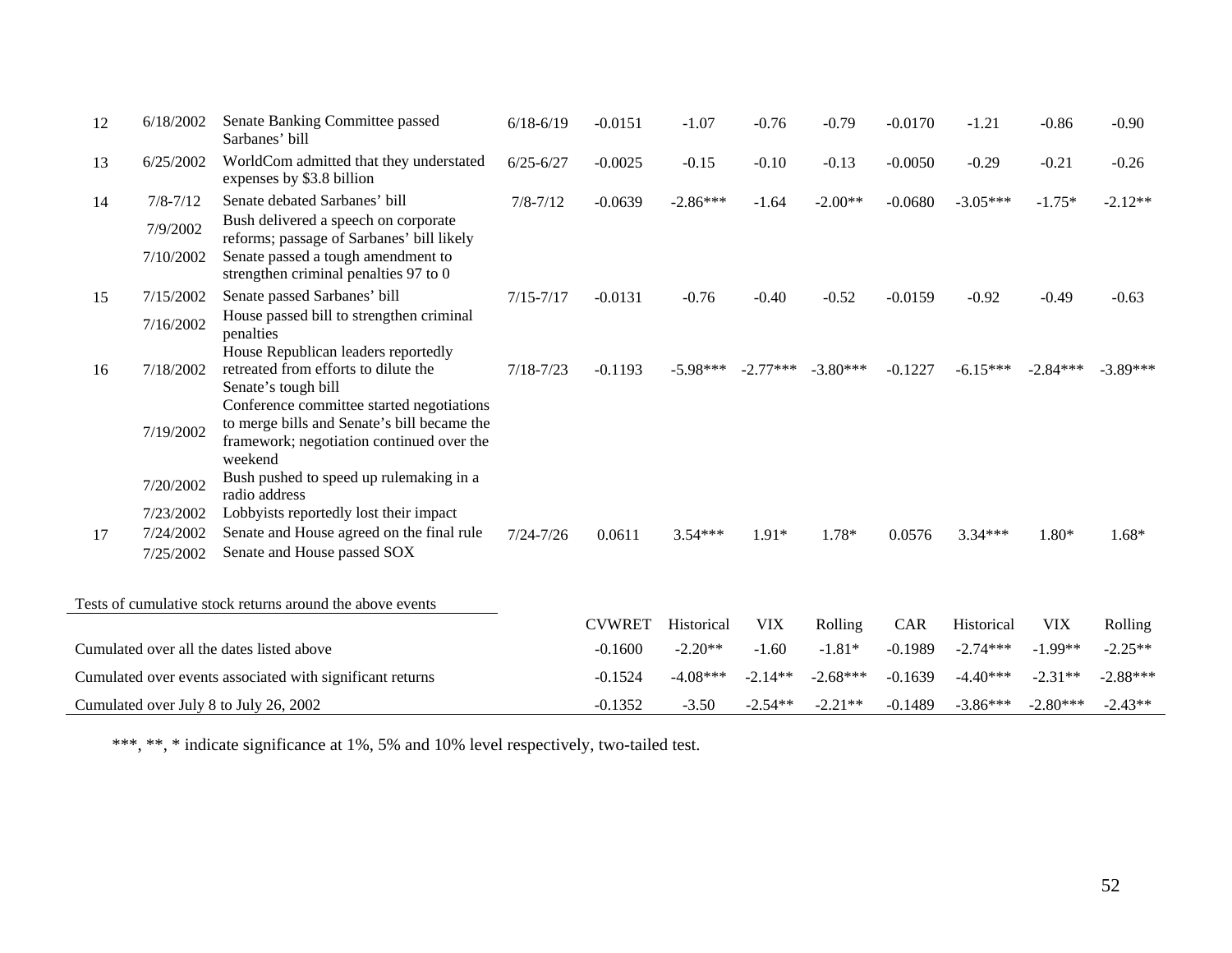## **Table 2: Contemporaneous events between July 8 – July 31, 2002 and intraday returns**

This table reports contemporaneous news announcements between July 8 and July 31, 2002. Three categories of news announcements are examined: announcements related to legislative activities, accountings scandals, and economic statistics. Panel A describes the contemporary events in the period. Panel B presents intraday returns around some of the events. Panel C shows the intraday return patterns of the days examined in Panel B.

| Date      | Legislative activities                                                                                                                                                     | Accounting scandals                                                                                                        | Economics news                                                                                                                                                                                                                                                                                                                                        |
|-----------|----------------------------------------------------------------------------------------------------------------------------------------------------------------------------|----------------------------------------------------------------------------------------------------------------------------|-------------------------------------------------------------------------------------------------------------------------------------------------------------------------------------------------------------------------------------------------------------------------------------------------------------------------------------------------------|
| 7/8/2002  |                                                                                                                                                                            | House Financial Services Committee held<br>a hearing of WorldCom $-1$ p.m.                                                 |                                                                                                                                                                                                                                                                                                                                                       |
| 7/9/2002  | House Appropriations Committee voted to deny<br>future federal contracts to firms seeking foreign<br>tax shelters                                                          |                                                                                                                            |                                                                                                                                                                                                                                                                                                                                                       |
| 7/10/2002 | House panel voted against some of the<br>President's proposals regarding the Homeland<br>Security bill, but the votes could be overridden                                  |                                                                                                                            |                                                                                                                                                                                                                                                                                                                                                       |
| 7/11/2002 | Rep. Thomas proposed a bill targeting tax<br>shelters, but whether the bill attacks U.S.<br>multinationals is arguable.                                                    |                                                                                                                            | Retail sales went up; whole sale price increased by 0.1%;<br>labor market stabilized (Gold, 7/12/02, WSJ)                                                                                                                                                                                                                                             |
|           | House panel voted against some of the<br>President's proposals regarding the Homeland<br>Security bill, but the votes could be overridden                                  |                                                                                                                            |                                                                                                                                                                                                                                                                                                                                                       |
| 7/15/2002 | Senate Appropriations Committee Chairman<br>Robert Byrd sought to cut spending of the<br>Homeland Security bill                                                            |                                                                                                                            | US dollar fell, but there was no forecast of large fall; US<br>business inventory increases by $0.2\%$ (7/16/02, WSJ)                                                                                                                                                                                                                                 |
| 7/16/2002 |                                                                                                                                                                            | Duke Energy admitted that they inflated<br>revenue by \$126 million, but the<br>accounting problem did not affect earnings | Greenspan issued optimistic forecast of the economy (Ip,<br>$7/17/2002$ , <i>WSJ</i> )                                                                                                                                                                                                                                                                |
| 7/17/2002 | Two bills were drafted by the Select Committee.<br>The bills were closer to the President's<br>proposals, overriding some of the previous votes<br>of the House Committees |                                                                                                                            | Housing starts fell 3.6% in June. However, building<br>permits, a measure of future construction activity,<br>increased 1.4%. This increase, combined with 30-year<br>fixed-mortgage rates that have stayed below 7% for the<br>past several weeks, suggests that the housing market will<br>remain healthy for the foreseeable future (7/18/02, WSJ) |

## **Panel A: Contemporaneous events in July 2002**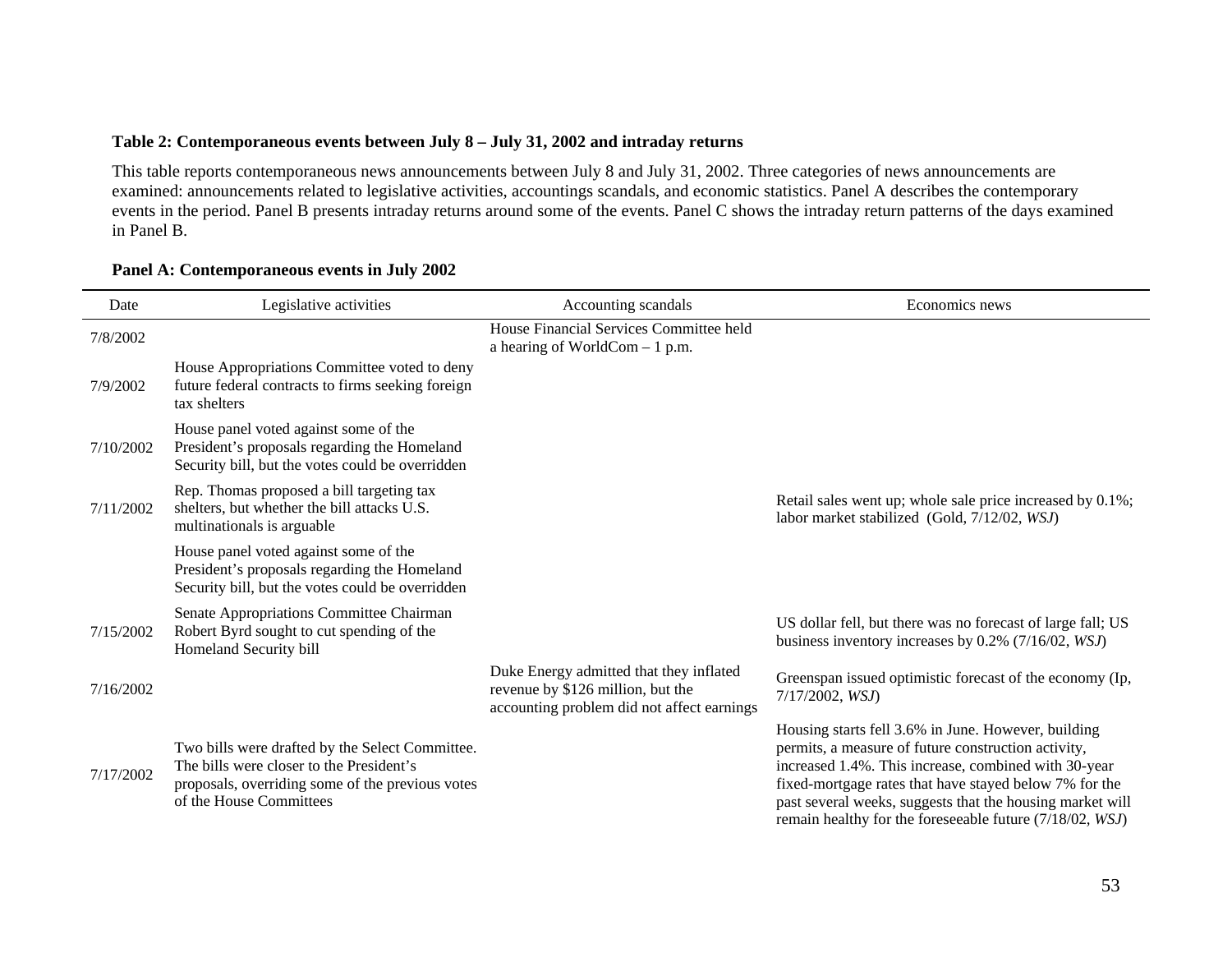| 7/18/2002 | Bush lobbied the House for the trade bill<br>The provision to deny future federal contracts to<br>firms seeking foreign tax shelters was removed<br>from the appropriations bill |                                                            | The index of leading economic indicators was unchanged;<br>first-time applications for unemployment benefits<br>declined to a 17-month low in the past week, suggested<br>the labor market is continuing to improve $(7/19/02, WSJ)$                                                                                    |
|-----------|----------------------------------------------------------------------------------------------------------------------------------------------------------------------------------|------------------------------------------------------------|-------------------------------------------------------------------------------------------------------------------------------------------------------------------------------------------------------------------------------------------------------------------------------------------------------------------------|
| 7/19/2002 | The Select Committee considered and approved<br>the Homeland Security bill                                                                                                       |                                                            |                                                                                                                                                                                                                                                                                                                         |
| 7/21/2002 |                                                                                                                                                                                  | WorldCom CEO said the company would<br>file for Chapter 11 |                                                                                                                                                                                                                                                                                                                         |
| 7/22/2002 |                                                                                                                                                                                  |                                                            | Manufacturers benefited from weak dollars; raw-steel<br>production by the nation's mills increased 0.5% in the<br>week ended July 20 $(7/21/02, WSJ)$                                                                                                                                                                   |
| 7/23/2002 | Bush lobbied the House for the Homeland<br>Security bill                                                                                                                         |                                                            | The number of entrepreneurs seeking funding for new<br>businesses fell 10% in the second quarter (Whitman,<br>$7/24/02$ , <i>WSJ</i> )                                                                                                                                                                                  |
| 7/24/2002 |                                                                                                                                                                                  | Adelphia executives were arrested around<br>6 a.m.         |                                                                                                                                                                                                                                                                                                                         |
| 7/25/2002 |                                                                                                                                                                                  |                                                            | Durable-goods orders fell in June by 3.8%; Labor<br>Department reported a surprisingly steep decline in the<br>number of people filing first-time jobless claims. While<br>existing-home sales plummeted in June, the Commerce<br>Department reported that new-home sales rose 0.5% that<br>month (Gavin, 7/26/02, WSJ) |
| 7/26/2002 | The Homeland Security bill passed in the House                                                                                                                                   |                                                            |                                                                                                                                                                                                                                                                                                                         |
| 7/27/2002 | The Trade Act of 2002 passed in the House                                                                                                                                        |                                                            |                                                                                                                                                                                                                                                                                                                         |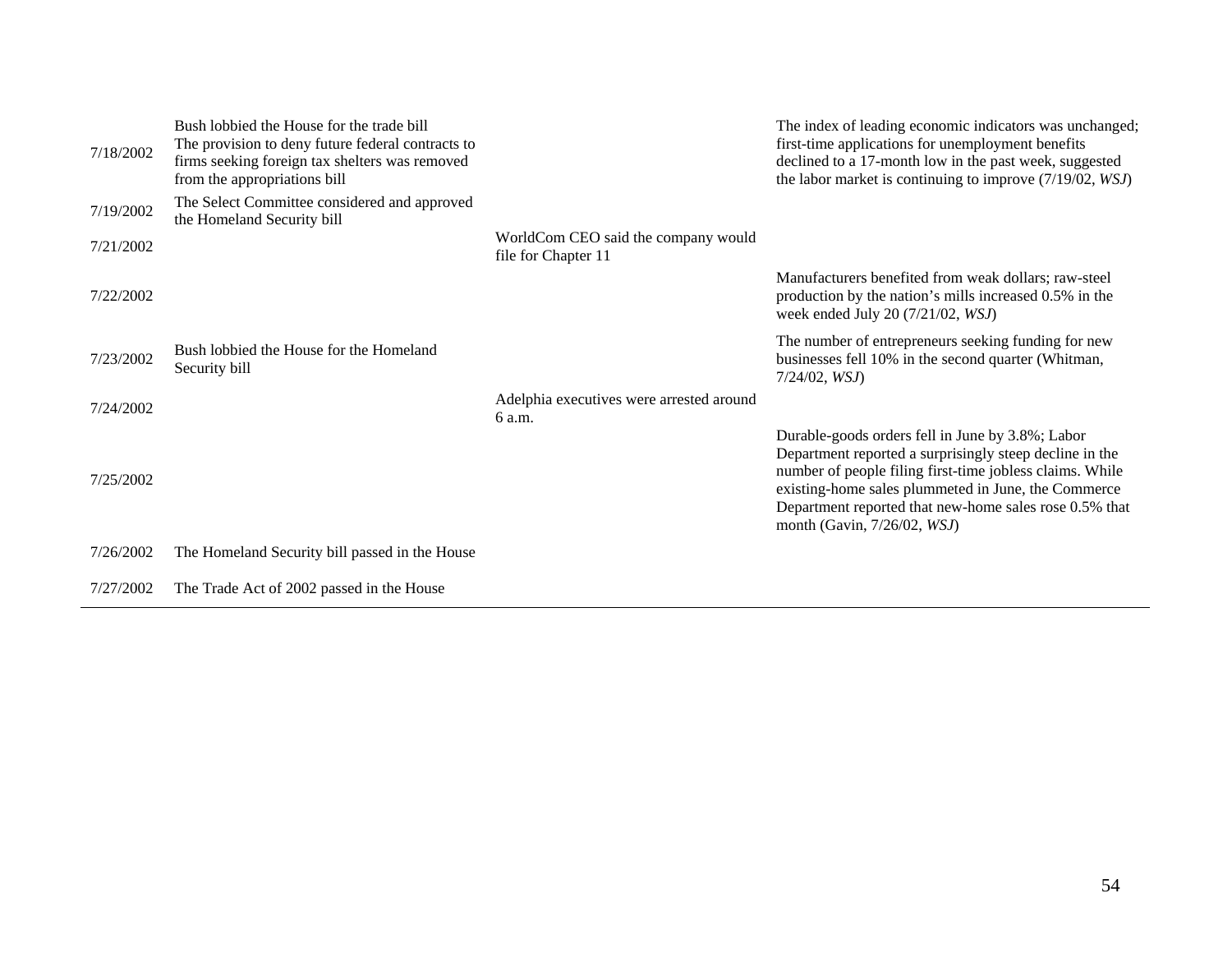## **Panel B: Intraday returns**

The method to compute and test the intraday returns is discussed in Appendix 3. The last column of the table, Percentage, reports the market return in the interval as a percentage of the pervious-close-to-close return of the day.

| Date      | Time of event              | Event                                                        | Return interval        | Return    | P-value | Percentage |
|-----------|----------------------------|--------------------------------------------------------------|------------------------|-----------|---------|------------|
| 7/9/2002  | $11:20$ a.m. $-11:47$ a.m. | Bush delivered a speech regarding                            | 11:20-11:29            | 0.0015    | 0.0970  | $-7.22%$   |
|           |                            | accounting reforms                                           | 11:30-11:39            | $-0.0020$ | 0.0370  | 9.81%      |
|           |                            |                                                              | 11:40-11:49            | $-0.0038$ | 0.0140  | 18.28%     |
|           |                            |                                                              | 11:50-11:59            | $-0.0007$ | 0.2480  | 3.16%      |
|           |                            |                                                              | Previous close – close | $-0.0207$ |         |            |
| 7/22/2002 | July 21                    | WorldCom announced intention to file for                     | Previous close – open  | $-0.0032$ | 0.2490  | 10.53%     |
|           |                            | Chapter 11 on July 21                                        | Previous close $-9:39$ | $-0.0027$ | 0.2950  | 8.88%      |
|           |                            |                                                              | Previous close – close | $-0.0304$ |         |            |
| 7/24/2002 | July 24, 6 a.m.            | Adelphia executives were arrested around                     | Previous close – open  | $-0.0190$ | 0.0080  | $-32.82%$  |
|           |                            | 6 a.m.                                                       | Previous close $-9:39$ | $-0.0268$ | 0.0060  | $-46.29%$  |
|           |                            |                                                              | Previous close – close | 0.0579    |         |            |
| 7/29/2002 | July 26/27                 | Trade bill passed in the House on July 27                    | Previous close – open  | 0.0207    | 0.0010  | 39.01%     |
|           |                            | The Homeland Security bill passed in the<br>House on July 26 | Previous close $-9:39$ | 0.0234    | 0.0010  | 44.10%     |
|           | $11:00$ a.m. $-11:31$ a.m. | Bush delivered a speech regarding the                        | $11:00-11:09$          | $-0.0005$ | 0.3580  | $-1.01%$   |
|           |                            | welfare reform, in which he explicitly                       | 11:10-11:19            | $-0.0009$ | 0.2340  | $-1.64%$   |
|           |                            | indicated that he would sign the                             | $11:20-11:29$          | $-0.0010$ | 0.1780  | $-1.91%$   |
|           |                            | accounting reform bill into law                              | 11:30-11:39            | 0.0026    | 0.0380  | 4.94%      |
|           |                            |                                                              | Previous close – close | 0.0531    |         |            |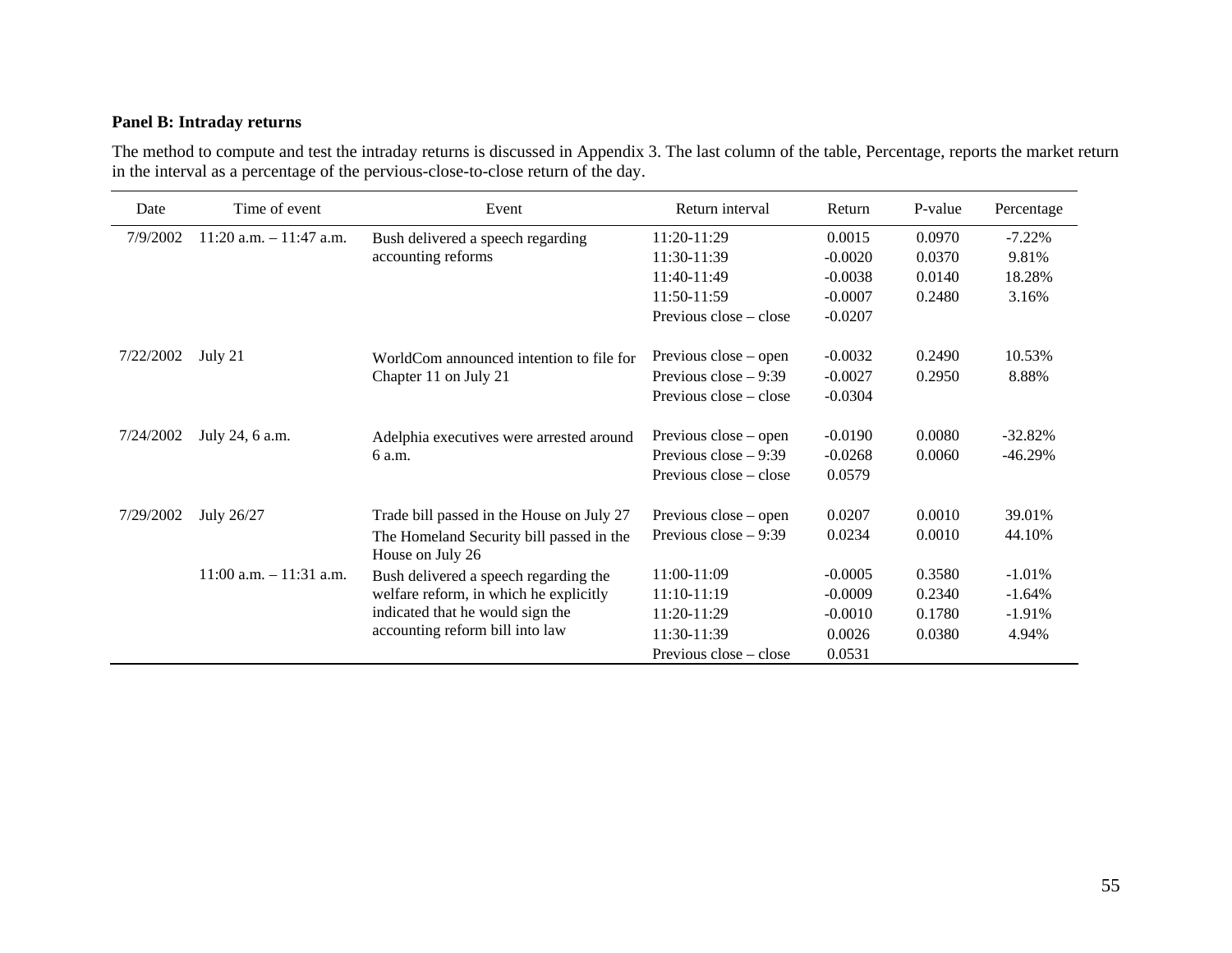## **Panel C: Patterns of intraday returns**

Intraday stock returns are plotted for the four days examined in Panel B. Stock returns are calculated for each ten-minute interval as explained in Appendix 3. The horizontal axis represents time and the vertical axis represents the value-weighted market return. The return corresponding to time *t* is the value-weighted market return of the interval [*t-1*, *<sup>t</sup>*). The return corresponding to 9:30 is the previous-close-to-open return.

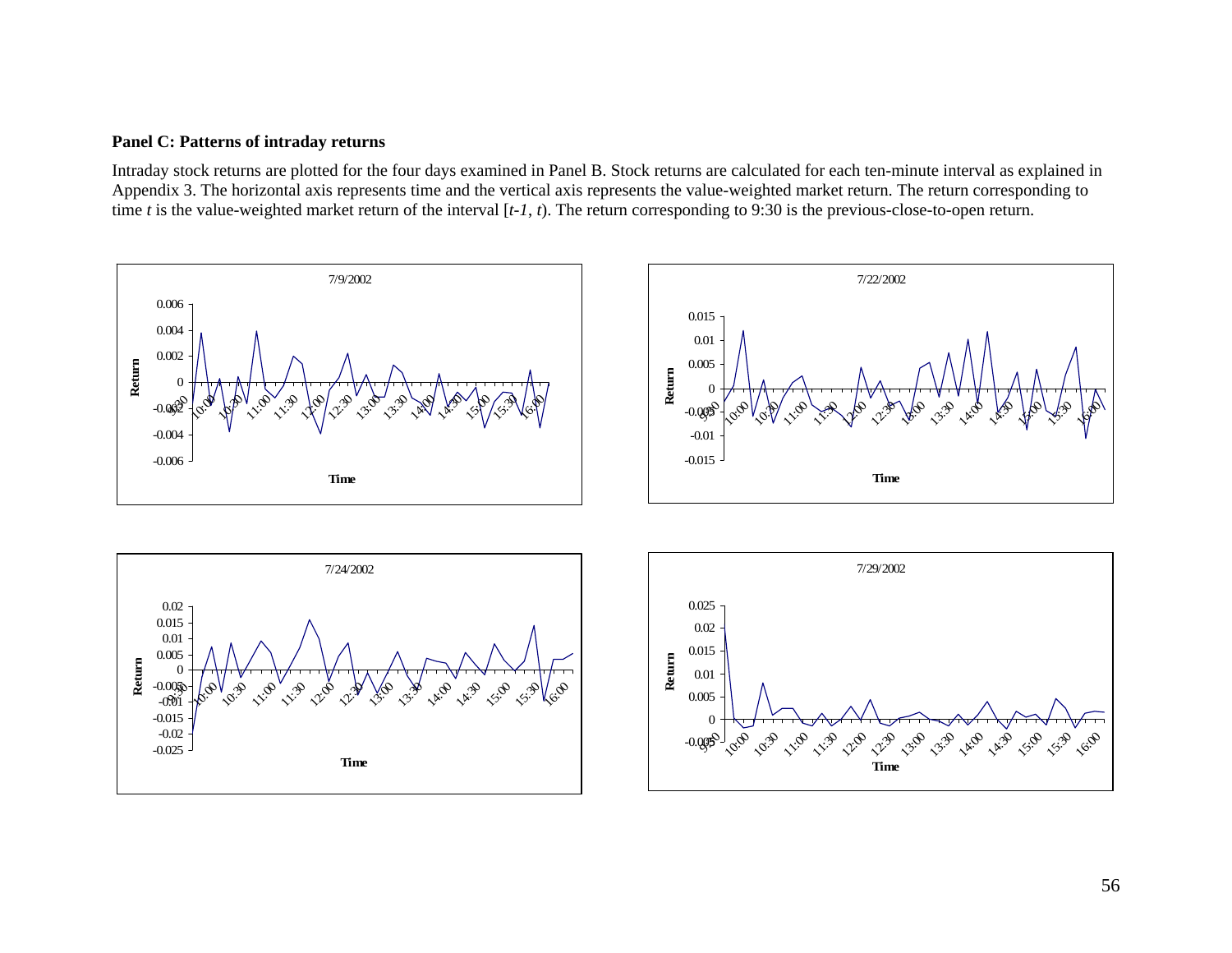## **Table 3: Raw and abnormal returns around the legislative events subsequent to SOX**

Abnormal returns (AR) are computed as the difference between the raw value-weighted returns and the expected market returns calculated based on model (1) and parameter estimates in Table 1 Panel A. The t-statistics reported in this table are based on the standard deviation of raw returns or the prediction errors in the estimation period (*Historical*), the VIX as of day *t-1*(*VIX*), or the standard deviation of predication errors in the 30 days prior to day *t* (*Rolling*). CVWRET and CAR reported together with event descriptions are cumulative raw returns or abnormal returns around each event. Statistical tests of cumulative raw or abnormal returns for the whole period are reported at the bottom of the table.

| Event<br>Number | Date                          | Description                                                                                                                                        | Event<br>window | <b>CVWRET</b> | Historical | <b>VIX</b> | Rolling | CAR       | Historical | <b>VIX</b> | Rolling   |
|-----------------|-------------------------------|----------------------------------------------------------------------------------------------------------------------------------------------------|-----------------|---------------|------------|------------|---------|-----------|------------|------------|-----------|
|                 | Implementation of SOX in 2002 |                                                                                                                                                    |                 |               |            |            |         |           |            |            |           |
| 18              | 8/14/2002                     | Deadline for CEOs and CFOs of 947 largest<br>firms to certify their financial reports                                                              | $8/13 - 8/15$   | 0.0268        | 1.55       | 0.98       | 0.62    | 0.0226    | 1.31       | 0.82       | 0.52      |
| 19              | 8/27/2002                     | SEC adopted rules to require CEOs and<br>CFOs of all public firms to certify their<br>financial reports and to accelerate filings of<br>statements | $8/26 - 8/27$   | $-0.0236$     | $-1.36$    | $-0.80$    | $-0.56$ | $-0.0268$ | $-1.56$    | $-0.91$    | $-0.64$   |
| 20              | 10/16/2002                    | SEC proposed rules concerning sections 404,<br>406 and 407 of SOX                                                                                  | $10/15 - 10/18$ | 0.0503        | $2.52**$   | 1.41       | 1.17    | 0.0444    | $2.22**$   | 1.24       | 1.11      |
|                 | 10/18/2002                    | SEC budget shortage                                                                                                                                |                 |               |            |            |         |           |            |            |           |
| 21              | 10/22/2002                    | Bush promised to increase the funding of the<br><b>SEC</b>                                                                                         | $10/21 - 10/23$ | 0.0126        | 0.73       | 0.41       | 0.34    | 0.0086    | 0.50       | 0.28       | 0.25      |
| 22              | 10/25/2002                    | Webster named Chairman of the PCAOB<br>SEC proposed new disclosure requirement of                                                                  | 10/24-10/28     | $-0.0046$     | $-0.26$    | $-0.16$    | $-0.12$ | $-0.0079$ | $-0.46$    | $-0.28$    | $-0.23$   |
| 23              | 10/30/2002                    | off-balance sheet transactions and pro forma<br>information                                                                                        | 10/29-10/31     | $-0.0026$     | $-0.15$    | $-0.10$    | $-0.07$ | $-0.0071$ | $-0.41$    | $-0.26$    | $-0.21$   |
| 24              | 11/5/2002                     | SEC Chairman Pitt resigned                                                                                                                         | $11/4 - 11/7$   | 0.0029        | 0.15       | 0.09       | 0.07    | $-0.0025$ | $-0.13$    | $-0.08$    | $-0.06$   |
| 25              | 11/12/2002                    | PCAOB Chairman Webster resigned                                                                                                                    | 11/11-11/13     | $-0.0124$     | $-0.72$    | $-0.45$    | $-0.37$ | $-0.0161$ | $-0.93$    | $-0.59$    | $-0.51$   |
| 26              | 11/19/2002                    | SEC proposed auditor independence rule                                                                                                             | 11/18-11/20     | 0.0049        | 0.28       | 0.21       | 0.16    | 0.0009    | 0.05       | 0.04       | 0.03      |
|                 | Implementation of SOX in 2003 |                                                                                                                                                    |                 |               |            |            |         |           |            |            |           |
| 27              | 1/8/2003                      | SEC proposed listing standards rules<br>SEC adopted rules regarding the pro forma                                                                  | $1/7 - 1/9$     | $-0.0015$     | $-0.09$    | $-0.07$    | $-0.06$ | $-0.0080$ | $-0.46$    | $-0.36$    | $-0.35$   |
| 28              | 1/15/2003                     | earnings report, trading during blackout<br>periods, and audit committee financial expert<br>requirement                                           | $1/14 - 1/16$   | $-0.0099$     | $-0.57$    | $-0.44$    | $-0.47$ | $-0.0162$ | $-0.94$    | $-0.71$    | $-0.77$   |
| 29              | 1/22/2003                     | SEC adopted rules on auditor independence<br>and disclosure of off-balance-sheet<br>transactions                                                   | $1/21 - 1/24$   | $-0.0400$     | $-2.01**$  | $-1.25$    | $-1.61$ | $-0.0484$ | $-2.43**$  | $-1.51$    | $-1.94**$ |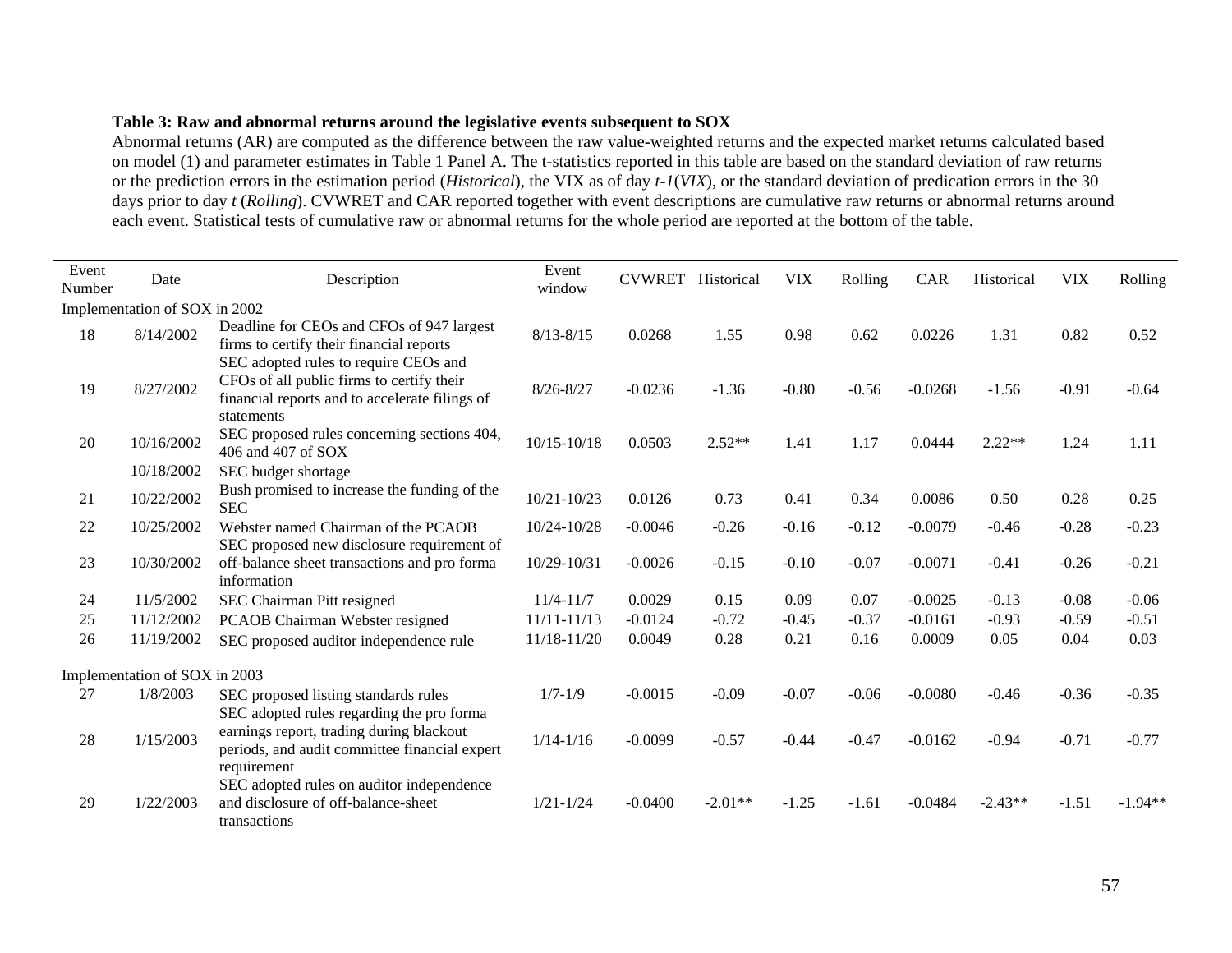| 30 | 5/21/2003 | McDonough named Chairman of the PCAOB                                                                         | $5/20 - 5/22$ | 0.0127        | 0.73       | 0.70       | 0.72      | 0.0074     | 0.43       | 0.41       | 0.42    |
|----|-----------|---------------------------------------------------------------------------------------------------------------|---------------|---------------|------------|------------|-----------|------------|------------|------------|---------|
| 31 | 5/27/2003 | SEC adopted rules concerning management's<br>report on internal controls and postponed the<br>compliance date | $5/23 - 5/28$ | 0.0232        | 1.34       | 1.27       | .34       | 0.0180     | 1.04       | 0.99       | 1.03    |
| 32 | 7/28/2003 | PCAOB roundtable meeting; works of<br><b>PCAOB</b> revealed                                                   | $7/25 - 7/29$ | 0.0090        | 0.52       | 0.53       | 0.53      | 0.0068     | 0.39       | 0.40       | 0.40    |
| 33 | 10/7/2003 | PCAOB proposed rules related to section 404                                                                   | $10/6 - 10/8$ | 0.0059        | 0.34       | 0.34       | 0.38      | 0.0030     | 0.17       | 0.17       | 0.19    |
|    |           | Tests of cumulative stock returns around all the legislative events related to SOX in 2002 and 2003           |               |               |            |            |           |            |            |            |         |
|    |           |                                                                                                               |               | <b>CVWRET</b> | Historical | VIX        | Rolling   | <b>CAR</b> | Historical | VIX        | Rolling |
|    |           | Cumulated over all the dates listed above                                                                     |               | $-0.1062$     | $-1.04$    | $-0.74$    | $-0.72$   | $-0.2203$  | $-2.17$    | $-1.54$    | $-1.52$ |
|    |           | Cumulated over events associated with significant returns                                                     | $-0.1925$     | $-4.55***$    | $-2.48**$  | $-2.98***$ | $-0.2123$ | $-5.03***$ | $-2.73***$ | $-3.28***$ |         |

\*\*\*, \*\*, \* indicate significance at 1%, 5% and 10% level respectively, two-tailed test.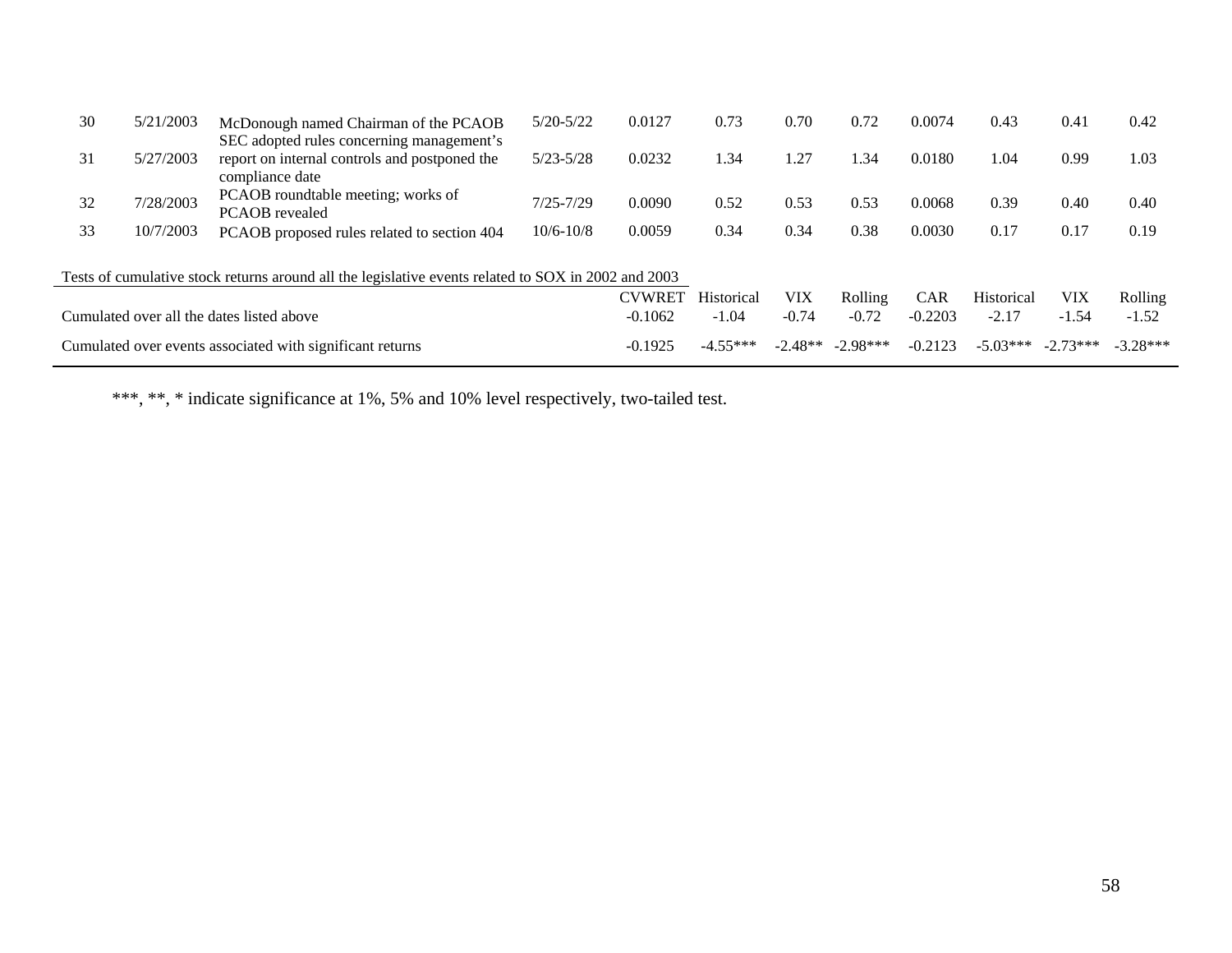#### **Table 4: Descriptive statistics of the sample used in the cross-sectional tests**

#### **Panel A: Sample selection procedures**

This table summarizes the sample selection procedure for the cross-sectional tests. Firms are required to have daily return data from CRSP, financial data from Compustat, compensation data from Execucomp, governance index from IRRC and nonaudit fee data manually collected from proxy statements.

| Sample Selection Procedures                        |      |
|----------------------------------------------------|------|
| Number of firms with return data from CRSP in 2002 | 7033 |
| with financial data from Compustat                 | 6191 |
| with compensation data from Execucomp in 2001      | 1591 |
| with governance index from IRRC in 2002            | 1435 |
| with nonaudit fee data for 2001                    | 1417 |

#### **Panel B: Average raw returns of the sample around the events leading to SOX**

This table reports the average raw returns of the sample used in the cross-sectional tests around the 17 events leading to the passage of SOX. CRAW denotes the average cumulative raw returns around each event. The t-statistics are calculated based on the standard deviation of daily average raw returns estimated 180 days prior to December 27, 2001 (*Historical*) or in the 30 days prior to day *t* (*Rolling*). Detailed description of each event is presented in Appendix 1 and Table 1.

| $-0.56$<br>$-1.92*$<br>0.81                                                                        |  |  |  |  |  |  |  |  |  |  |
|----------------------------------------------------------------------------------------------------|--|--|--|--|--|--|--|--|--|--|
|                                                                                                    |  |  |  |  |  |  |  |  |  |  |
|                                                                                                    |  |  |  |  |  |  |  |  |  |  |
|                                                                                                    |  |  |  |  |  |  |  |  |  |  |
| 0.91                                                                                               |  |  |  |  |  |  |  |  |  |  |
| 1.34                                                                                               |  |  |  |  |  |  |  |  |  |  |
| 0.33                                                                                               |  |  |  |  |  |  |  |  |  |  |
| 0.08                                                                                               |  |  |  |  |  |  |  |  |  |  |
| 1.45                                                                                               |  |  |  |  |  |  |  |  |  |  |
| $-1.17$                                                                                            |  |  |  |  |  |  |  |  |  |  |
| 0.46                                                                                               |  |  |  |  |  |  |  |  |  |  |
| $-1.20$                                                                                            |  |  |  |  |  |  |  |  |  |  |
| $-0.92$                                                                                            |  |  |  |  |  |  |  |  |  |  |
| $-0.18$                                                                                            |  |  |  |  |  |  |  |  |  |  |
| $-1.88*$                                                                                           |  |  |  |  |  |  |  |  |  |  |
| $-0.60$                                                                                            |  |  |  |  |  |  |  |  |  |  |
| $-3.79***$                                                                                         |  |  |  |  |  |  |  |  |  |  |
| 1.52                                                                                               |  |  |  |  |  |  |  |  |  |  |
| Tests of cumulative stock returns around the events                                                |  |  |  |  |  |  |  |  |  |  |
| <b>CRAW</b><br>Historical<br>Rolling                                                               |  |  |  |  |  |  |  |  |  |  |
| $-0.1594$<br>Cumulated over all the dates listed above<br>$-1.65*$<br>$-1.76*$                     |  |  |  |  |  |  |  |  |  |  |
| Cumulated over events associated with significant returns<br>$-0.1600$<br>$-3.21***$<br>$-3.43***$ |  |  |  |  |  |  |  |  |  |  |
|                                                                                                    |  |  |  |  |  |  |  |  |  |  |

\*\*\*, \*\*, \* indicate significance at 1%, 5% and 10% level respectively, two-tailed test.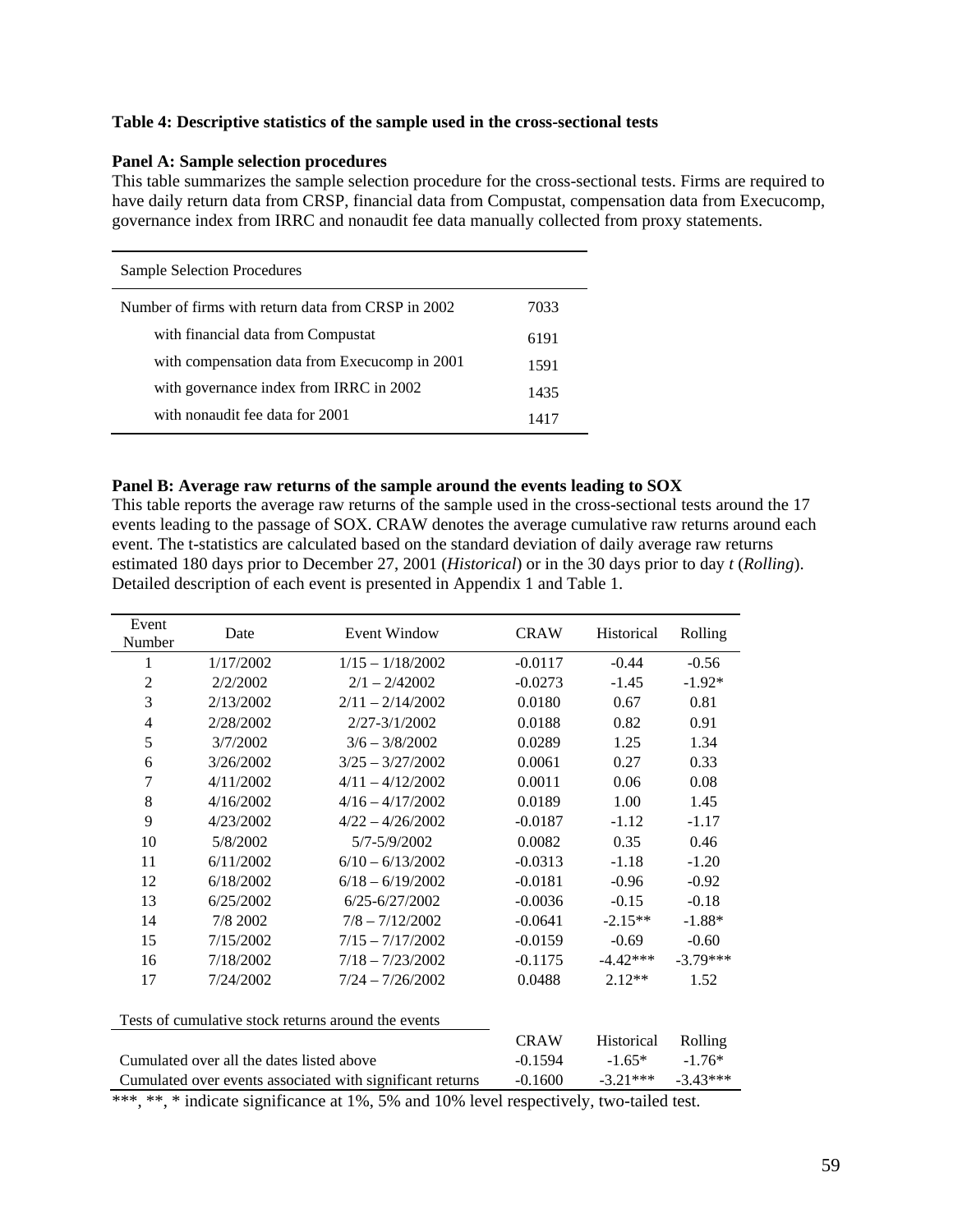#### **Panel C: Descriptive statistics**

This table reports the descriptive statistics of explanatory variables in the cross-sectional tests. *Nonaudit* is calculated as nonaudit fees minus fees paid for tax-related services, deflated by the market value of equity of each firm at the end of 2001. *Incentive* equals the ratio of incentive pay to total compensation of the CEO. *Gindex* is the governance index of IRRC as of 2002. *Complexity* equals the number of four-digit SIC industries of each firm. *MTB* denotes the market-to-book ratio, evaluated at the end of 2001. *Size* equals the logarithm of market value of equity at the end of 2001. *ROA* is return on assets of 2001. *Pre\_Ret* is market-adjusted returns in 2001. The detailed variable definitions are presented in Appendix 4.

| Variable     | Number of<br><b>Observations</b> | Mean   | Median         | Std     | p25            | p75    |
|--------------|----------------------------------|--------|----------------|---------|----------------|--------|
| Nonaudit (%) | 1417                             | 0.0891 | 0.0347         | 0.1684  | 0.0111         | 0.0899 |
| Incentive    | 1417                             | 0.6418 | 0.7326         | 0.2828  | 0.4971         | 0.8597 |
| Gindex       | 1417                             | 9.3564 | 9              | 2.5802  | 8              | 11     |
| Complexity   | 1417                             | 3.0233 | $\mathfrak{D}$ | 1.9071  | $\overline{2}$ | 4      |
| <b>MTB</b>   | 1417                             | 3.0491 | 2.1634         | 2.8685  | 1.4364         | 3.6299 |
| <b>Size</b>  | 1417                             | 7.4103 | 7.2847         | 1.5945  | 6.3516         | 8.4617 |
| $ROA (\%)$   | 1417                             | 0.9172 | 2.9293         | 15.0614 | $-0.1665$      | 6.9498 |
| Pre Ret      | 1417                             | 0.2414 | 0.1505         | 0.6549  | $-0.0616$      | 0.4214 |

#### **Panel D: Pearson correlation**

This table reports the Pearson correlation between variables used in the cross-sectional tests. Correlation coefficients that are significantly different from zero at less than 5% level are presented in bold.

|            | Nonaudit  | Incentive | Gindex    | Complexity | <b>MTB</b> | <b>Size</b> | <b>ROA</b> |
|------------|-----------|-----------|-----------|------------|------------|-------------|------------|
| Nonaudit   |           |           |           |            |            |             |            |
| Incentive  | $-0.1609$ |           |           |            |            |             |            |
| Gindex     | 0.0181    | 0.1081    |           |            |            |             |            |
| Complexity | 0.0592    | 0.0143    | 0.1632    |            |            |             |            |
| <b>MTB</b> | $-0.2033$ | 0.2006    | $-0.0413$ | $-0.0836$  |            |             |            |
| Size       | $-0.3445$ | 0.4322    | 0.0799    | 0.2077     | 0.3684     |             |            |
| <b>ROA</b> | $-0.1962$ | 0.0793    | 0.0842    | 0.0792     | 0.1733     | 0.2375      |            |
| Pre Ret    | $-0.0471$ | $-0.0307$ | 0.0135    | $-0.0405$  | 0.0296     | $-0.0934$   | 0.1931     |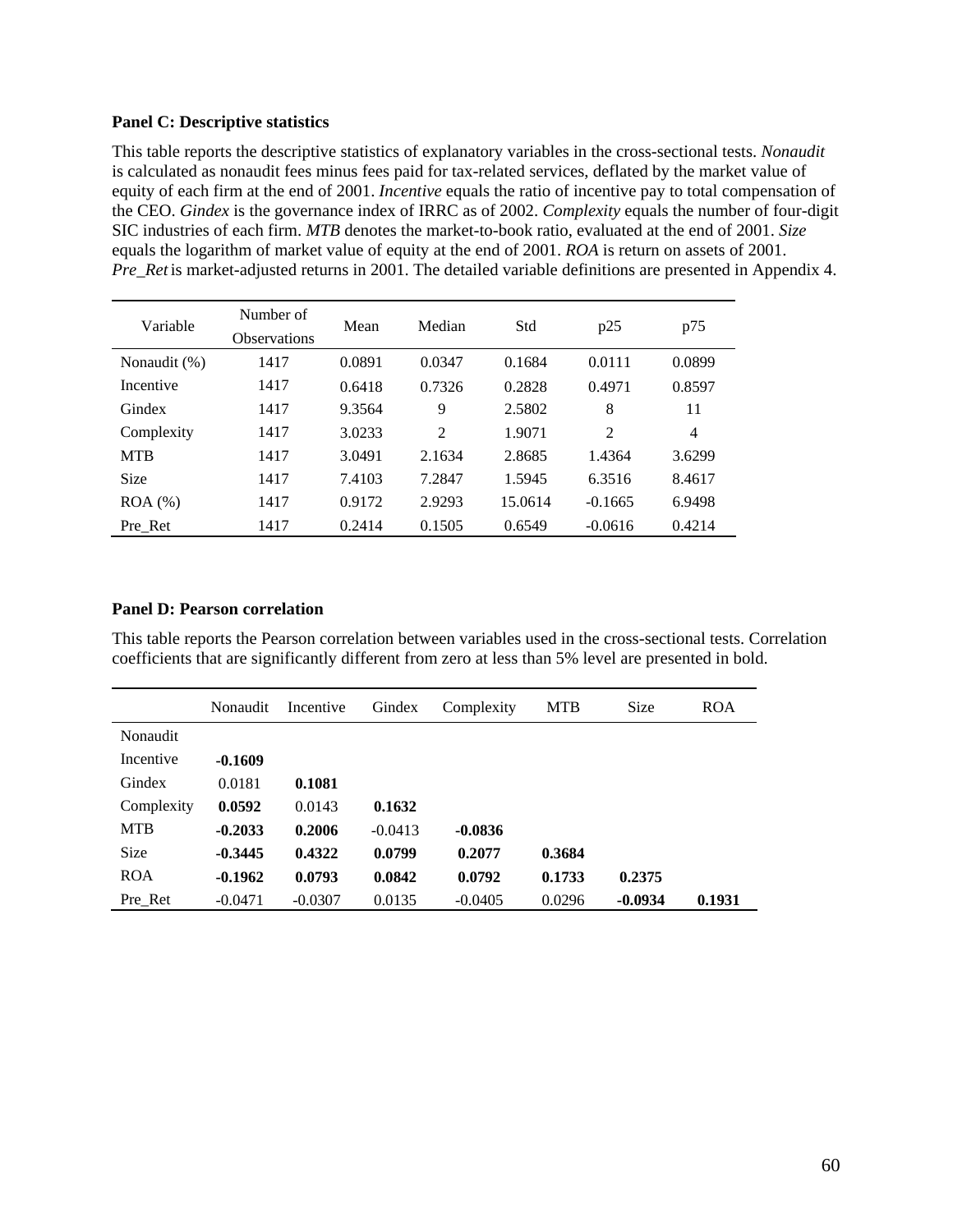## **Table 5: Univariate analysis of CAR**

This table presents the univariate analysis of *CAR\_3E* (cumulative abnormal return around events 14, 16, and 17), *CAR\_4E* (cumulative abnormal return around events 2, 14, 16, and 17), *CAR\_ALL* (cumulative abnormal return around events 1 to 17), and *CAR\_JJ* (cumulative abnormal return from June 25 to July 26, 2002). In Panel A, B, C and D, firms are partitioned into two groups by *Nonaudit*, *Incentive*, *Gindex*, and *Complexity* respectively. The mean and median CAR in each group are reported. Bootstrapping is used to test the significance of differences between groups (the method is similar to the one described in footnote 25 on page 29).

| Panel A: Nonaudit                |           |           |              |             |           |           |              |            |  |  |
|----------------------------------|-----------|-----------|--------------|-------------|-----------|-----------|--------------|------------|--|--|
|                                  |           |           | Mean         |             | Median    |           |              |            |  |  |
|                                  | Low       | High      | Difference   |             | Low       | High      | Difference   |            |  |  |
|                                  | (1)       | (2)       | Prediction   | $(1)-(2)$   | (3)       | (4)       | Prediction   | $(3)-(4)$  |  |  |
|                                  |           |           | Benefit/cost |             |           |           | Benefit/cost |            |  |  |
| $CAR$ $3E$                       | 0.0007    | $-0.0096$ | $-/+$        | 0.0102      | $-0.0053$ | $-0.0101$ | $-/+$        | 0.0048     |  |  |
| $CAR_4E$                         | $-0.0030$ | $-0.0127$ | $-/+$        | 0.0098      | $-0.0087$ | $-0.0102$ | $-/+$        | 0.0016     |  |  |
| CAR_ALL                          | 0.0241    | 0.0094    | $-/+$        | $0.0147*$   | 0.0079    | 0.0138    | $-/+$        | $-0.0059$  |  |  |
| $CAR_JJ$                         | 0.0089    | $-0.0178$ | $-/+$        | $0.0266*$   | $-0.0100$ | $-0.0216$ | $-/+$        | $0.0115*$  |  |  |
| <b>Panel B: Incentive</b>        |           |           |              |             |           |           |              |            |  |  |
|                                  |           |           | Mean         |             |           |           | Median       |            |  |  |
|                                  | Low       | High      | Difference   |             | Low       | High      | Difference   |            |  |  |
|                                  | (1)       | (2)       | Prediction   | $(1)-(2)$   | (3)       | (4)       | Prediction   | $(3)-(4)$  |  |  |
|                                  |           |           | Benefit/cost |             |           |           | Benefit/cost |            |  |  |
| $CAR$ <sub><math>3E</math></sub> | $-0.0111$ | 0.0022    | $-/+$        | $-0.0133$   | $-0.0107$ | $-0.0026$ | $-/+$        | $-0.0081$  |  |  |
| $CAR_4E$                         | $-0.0137$ | $-0.0020$ | $-/+$        | $-0.0117$   | $-0.0124$ | $-0.0052$ | $-/+$        | $-0.0071$  |  |  |
| CAR_ALL                          | $-0.0020$ | 0.0356    | $-/+$        | $-0.0376*$  | $-0.0021$ | 0.0216    | $-/+$        | $-0.0237$  |  |  |
| $CAR_JJ$                         | $-0.0209$ | 0.0120    | $-/+$        | $-0.0329$   | $-0.0204$ | $-0.0105$ | $-/+$        | $-0.0099$  |  |  |
| <b>Panel C: Gindex</b>           |           |           |              |             |           |           |              |            |  |  |
|                                  |           |           | Mean         |             |           |           | Median       |            |  |  |
|                                  | Low       | High      | Difference   |             | Low       | High      | Difference   |            |  |  |
|                                  | (1)       | (2)       | Prediction   | $(1)-(2)$   | (3)       | (4)       | Prediction   | $(3)-(4)$  |  |  |
|                                  |           |           | Benefit/cost |             |           |           | Benefit/cost |            |  |  |
| $CAR$ <sub><math>3E</math></sub> | 0.0094    | $-0.0198$ | $-/+$        | $0.0292**$  | 0.0001    | $-0.0159$ | $-/+$        | $0.0159*$  |  |  |
| $CAR_4E$                         | 0.0057    | $-0.0228$ | $-/+$        | $0.0285**$  | 0.0006    | $-0.0151$ | $-/+$        | $0.0157*$  |  |  |
| CAR_ALL                          | 0.0377    | $-0.0063$ | $-/+$        | $0.0441**$  | 0.0264    | 0.0009    | $-/+$        | $0.0255*$  |  |  |
| $CAR\_JJ$                        | 0.0199    | $-0.0314$ | $-/+$        | $0.0513**$  | 0.0008    | $-0.0312$ | $-/+$        | $0.0319**$ |  |  |
| <b>Panel D: Complexity</b>       |           |           |              |             |           |           |              |            |  |  |
|                                  |           |           | Mean         |             |           |           | Median       |            |  |  |
|                                  | Low       | High      | Difference   |             | Low       | High      | Difference   |            |  |  |
|                                  | (1)       | (2)       | Prediction   | $(1)-(2)$   | (3)       | (4)       | Prediction   | $(3)-(4)$  |  |  |
|                                  |           |           | Benefit/cost |             |           |           | Benefit/cost |            |  |  |
| $CAR$ <sub><math>3E</math></sub> | 0.0143    | $-0.0262$ | $-/+$        | $0.0405*$   | 0.0044    | $-0.0249$ | $-/+$        | $0.0293*$  |  |  |
| $CAR_4E$                         | 0.0105    | $-0.0292$ | $-/+$        | 0.0397*     | 0.0039    | $-0.0261$ | $-/+$        | 0.0300     |  |  |
| CAR_ALL                          | 0.0391    | $-0.0092$ | $-/+$        | $0.0483*$   | 0.0258    | $-0.0045$ | $-/+$        | 0.0303     |  |  |
| $CAR_JJ$                         | 0.0220    | $-0.0353$ | $-/+$        | $0.0573***$ | 0.0049    | $-0.0372$ | $-/+$        | $0.0422**$ |  |  |
|                                  |           |           |              |             |           |           |              |            |  |  |

\*\*\*, \*\*, \* indicate significance at 1%, 5% and 10% level respectively, one-tailed test.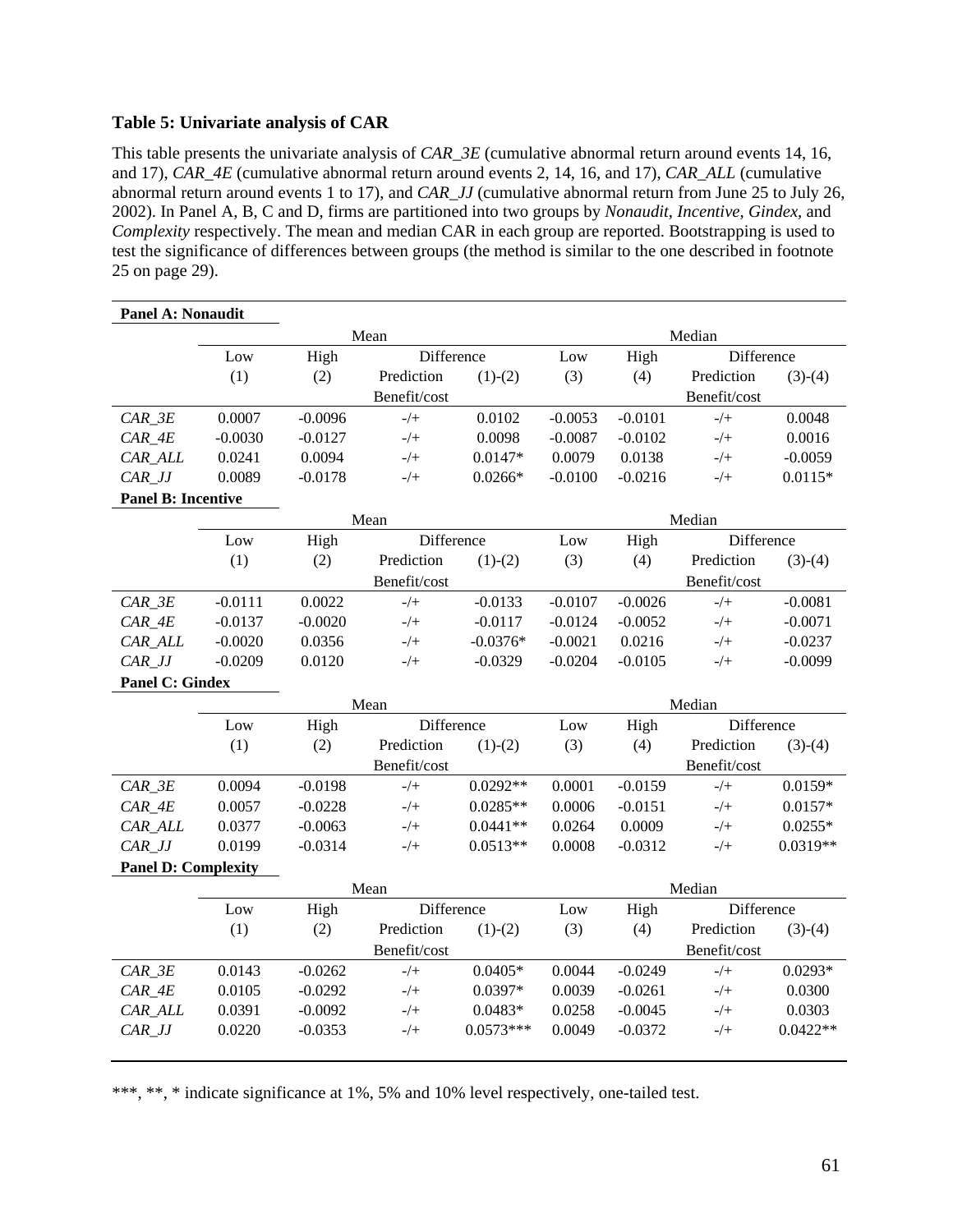## **Table 6: Cross-sectional test of the market reaction to SOX**

This table presents the estimation results of regression (2) to examine the cross-sectional variation in market reaction to the events leading to SOX.

$$
CAR_i = \sum_j a_{0j} Ind_{ij} + a_l \text{ Nonaudit}_i + a_2 \text{ Incentive}_i + a_3 \text{ Gindex}_i + a_4 \text{ Complexity}_i + a_5 \text{ Size}_i + a_6 \text{ MTB}_i + a_7 \text{ROA}_i + a_8 \text{ Pre\_Ret}_i + e_i
$$
 (2)

Variables are defined as in Appendix 4.

#### **Panel A: Cross-sectional test of the market reaction to SOX – cumulative returns**

Regression (2) is estimated with *CAR\_3E* (cumulative abnormal return around events 14, 16, and 17), *CAR\_4E* (cumulative abnormal return around events 2, 14, 16, and 17), *CAR\_ALL* (cumulative abnormal return around events 1 to 17), and *CAR\_JJ* (cumulative abnormal return from June 25 to July 26, 2002) as the dependent variable respectively. The coefficients on industry dummies (*Indj*) are not presented. For each model the asymptotic two-tailed OLS p-values and bootstrapped one-tailed p-values are reported. The detailed description of the bootstrapping method can be found in footnote 25 on page 29.

|            |                                                   |                          |           |            |           |           |            |           | Dependent Variable |            |           |           |            |           |
|------------|---------------------------------------------------|--------------------------|-----------|------------|-----------|-----------|------------|-----------|--------------------|------------|-----------|-----------|------------|-----------|
|            |                                                   |                          |           | CAR 3E     |           |           | $CAR_4E$   |           |                    | CAR ALL    |           | $CAR_JJ$  |            |           |
|            | Prediction                                        |                          |           | P-value    |           |           |            | P-value   |                    | P-value    |           |           | P-value    |           |
|            | Benefit                                           | Cost                     | Estimate  | <b>OLS</b> | Bootstrap | Estimate  | <b>OLS</b> | Bootstrap | Estimate           | <b>OLS</b> | Bootstrap | Estimate  | <b>OLS</b> | Bootstrap |
| Nonaudit   | $+$                                               | $\sim$                   | $-0.0889$ | < .0001    | 0.0330    | $-0.0837$ | 0.0002     | 0.0360    | $-0.0867$          | 0.0153     | 0.0370    | $-0.1326$ | < .0001    | 0.0100    |
| Incentive  | $+$                                               | $\sim$                   | 0.0002    | 0.9895     | 0.4490    | $-0.0002$ | 0.9869     | 0.5190    | 0.0219             | 0.3215     | 0.1830    | 0.0027    | 0.8847     | 0.3610    |
| Gindex     | $^{+}$                                            | $\overline{\phantom{a}}$ | $-0.0026$ | 0.0525     | 0.0710    | $-0.0026$ | 0.0703     | 0.0820    | $-0.0054$          | 0.0149     | 0.0270    | $-0.0037$ | 0.0482     | 0.0500    |
| Complexity |                                                   | $\overline{\phantom{a}}$ | $-0.0037$ | 0.0599     | 0.0550    | $-0.0031$ | 0.1311     | 0.0730    | $-0.0079$          | 0.0153     | 0.0100    | $-0.0054$ | 0.0493     | 0.0000    |
| <b>MTB</b> |                                                   | $\sim$                   | 0.0033    | 0.0147     | 0.1020    | 0.0035    | 0.0139     | 0.1090    | 0.0000             | 0.9852     | 0.4440    | 0.0044    | 0.0194     | 0.0630    |
| Size       |                                                   |                          | $-0.0027$ | 0.3316     | 0.3080    | $-0.0041$ | 0.1623     | 0.2340    | 0.0033             | 0.4761     | 0.4330    | 0.0030    | 0.4524     | 0.3160    |
| <b>ROA</b> |                                                   |                          | $-0.0014$ | < 0.0001   | 0.0110    | $-0.0014$ | < .0001    | 0.0210    | $-0.0009$          | 0.0283     | 0.1710    | $-0.0026$ | < .0001    | 0.0000    |
| Pre_Ret    |                                                   |                          | $-0.0255$ | < .0001    | 0.4050    | $-0.0276$ | < .0001    | 0.5340    | $-0.1175$          | < .0001    | 0.2200    | $-0.0653$ | < .0001    | 0.0000    |
|            |                                                   |                          |           |            |           |           |            |           |                    |            |           |           |            |           |
| Adj. $R^2$ |                                                   |                          |           | 15.94%     |           |           | 15.16%     |           |                    | 18.96%     |           |           | 25.07%     |           |
|            | With industry dummies<br>Without industry dummies |                          |           | 8.97%      |           |           | 8.37%      |           |                    | 14.08%     |           |           | 17.04%     |           |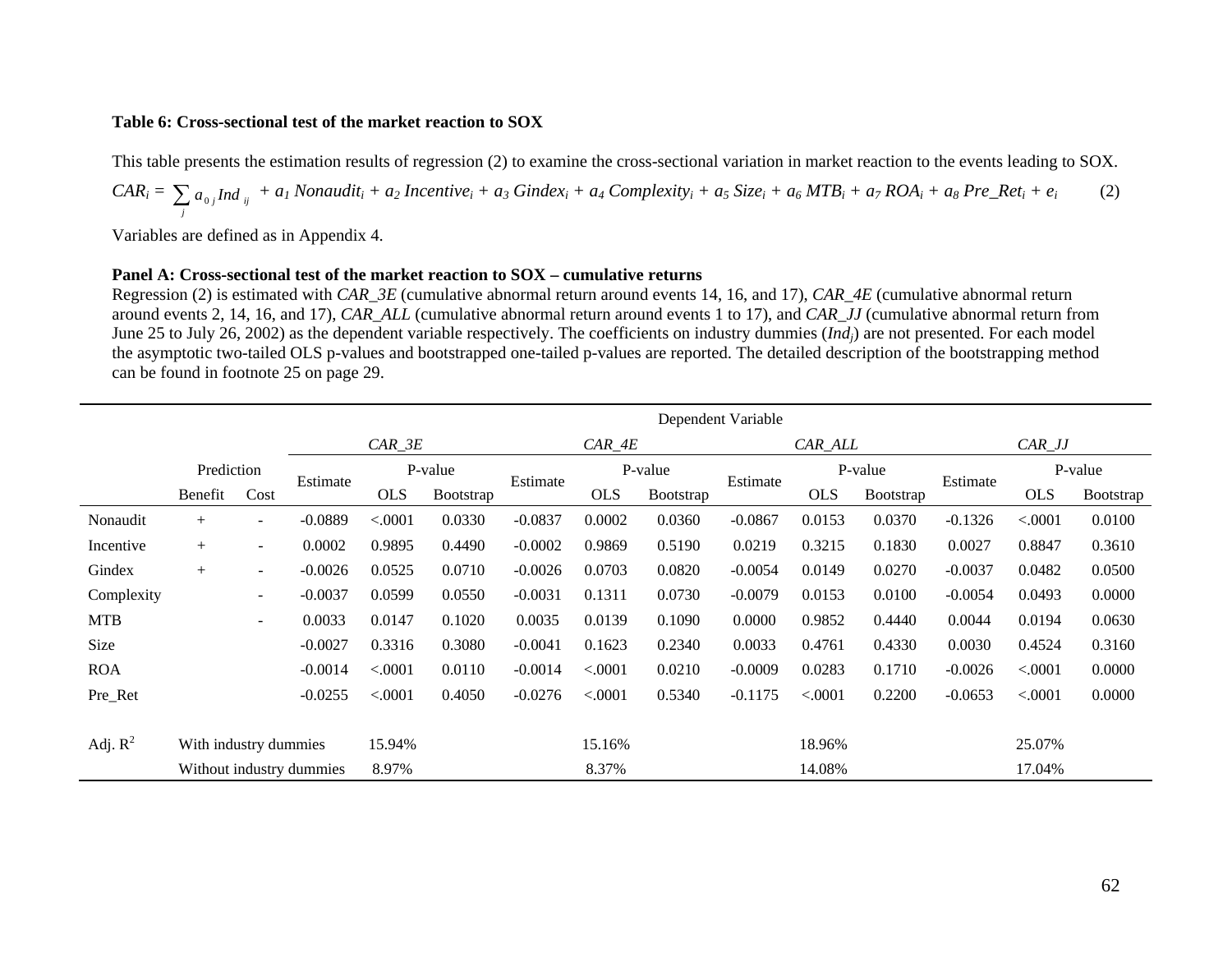#### **Panel B: Cross-sectional test of the market reaction to SOX – individual events**

This table presents the estimation results of regression (2) with *CAR\*S* as the dependent variable, where *CAR* denotes abnormal returns around the individual events that are associated with revisions in expectations (events 2, 14, 16, and 17), and *S* is an indicator variable which equals one for events 2, 14, and 16, and minus one for event 17. The coefficients on industry dummies (*Indj*) are not reported. For each regression, both the asymptotic two-tailed OLS p-values and the bootstrapped one-tailed p-values are reported.

|            |                          |                          |           | Event 2    |           |           | Event 14   |           |           | Event 16   |           |           | Event 17   |           |
|------------|--------------------------|--------------------------|-----------|------------|-----------|-----------|------------|-----------|-----------|------------|-----------|-----------|------------|-----------|
|            | Prediction               |                          |           | P-value    |           |           |            | P-value   |           |            | P-value   |           |            | P-value   |
|            | Benefit                  | Cost                     | Estimate  | <b>OLS</b> | Bootstrap | Estimate  | <b>OLS</b> | Bootstrap | Estimate  | <b>OLS</b> | Bootstrap | Estimate  | <b>OLS</b> | Bootstrap |
| Nonaudit   | $+$                      | н.                       | 0.0052    | 0.3499     | 0.4260    | 0.0005    | 0.9672     | 0.5140    | $-0.0585$ | < .0001    | 0.0130    | 0.0309    | 0.0189     | 0.0130    |
| Incentive  | $^{+}$                   | $\overline{\phantom{0}}$ | $-0.0004$ | 0.9062     | 0.4520    | 0.0078    | 0.2602     | 0.1150    | 0.0146    | 0.1053     | 0.0520    | 0.0222    | 0.0062     | 0.0010    |
| Gindex     | $^{+}$                   | $\overline{\phantom{0}}$ | 0.0001    | 0.8696     | 0.3950    | $-0.0020$ | 0.0048     | 0.0260    | $-0.0035$ | 0.0001     | 0.0000    | $-0.0029$ | 0.0005     | 0.0000    |
| Complexity |                          | $\sim$                   | 0.0006    | 0.2439     | 0.2360    | $-0.0033$ | 0.0010     | 0.0040    | $-0.0021$ | 0.1060     | 0.0140    | $-0.0018$ | 0.1323     | 0.0270    |
| <b>MTB</b> |                          | $\sim$                   | 0.0002    | 0.5945     | 0.4000    | 0.0004    | 0.5588     | 0.2580    | 0.0017    | 0.0635     | 0.0260    | $-0.0012$ | 0.1436     | 0.1200    |
| Size       |                          |                          | $-0.0014$ | 0.0551     | 0.2270    | 0.0010    | 0.4743     | 0.3510    | $-0.0036$ | 0.0565     | 0.0690    | 0.0001    | 0.9307     | 0.4540    |
| <b>ROA</b> |                          |                          | 0.0000    | 0.6743     | 0.3940    | $-0.0013$ | < .0001    | 0.0000    | $-0.0010$ | < .0001    | 0.0000    | $-0.0008$ | < .0001    | 0.0010    |
| Pre_Ret    |                          |                          | $-0.0021$ | 0.1311     | 0.8790    | $-0.0125$ | < .0001    | 0.2240    | $-0.0189$ | < .0001    | 0.0000    | $-0.0058$ | 0.0729     | 0.0020    |
|            |                          |                          |           |            |           |           |            |           |           |            |           |           |            |           |
| Adj. $R^2$ | With industry dummies    |                          |           | 1.76%      |           |           | 23.99%     |           |           | 30.24%     |           |           | 23.63%     |           |
|            | Without industry dummies |                          | 0.33%     |            |           |           | 16.77%     |           |           |            | 11.21%    |           |            |           |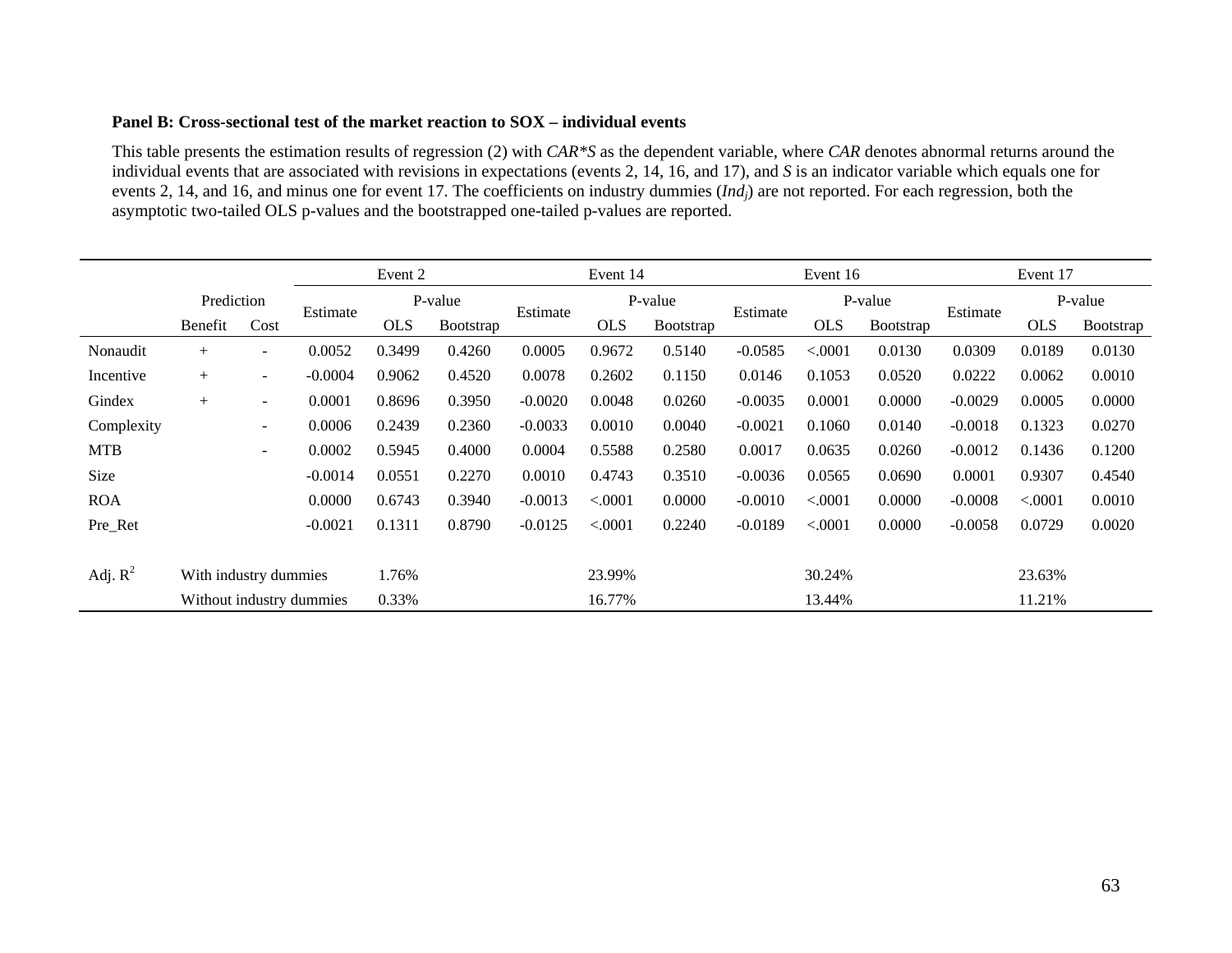## **Table 7: Market reactions to the announcement of postponing compliance with Section 404**

This table reports the test of market reactions to the announcement of postponing the compliance dates of Section 404. Panel A summarizes the predictions of H6a and H6b. Panel B presents the test results.

## **Panel A: Summary of predictions**

This panel summarizes the predictions of H6a, which hypothesizes that the postponement is costly as it is necessary for firms to tighten their internal controls immediately, and of H6b, which hypothesizes that the postponement is beneficial as it reduces the compliance costs, especially for firms that obtained a longer extension period.

Proposed compliance date: fiscal year ending on or after September 15, 2003 Final compliance dates: Accelerated filers: fiscal year ending on or after June 15, 2004 Nonaccelerated filers: fiscal year ending on or after April 15, 2005

In the empirical tests, firms with a market capitalization lower than \$75 million by the end of 2002 are classified as nonaccelerated filers (see footnote 5 on page 6 for the definition of an accelerated filer). Foreign firms and banks are excluded.



## **Predictions:**

**H6a: Early > Late H6a: Early > Late H6b: Early < Late H6b: Early < Late**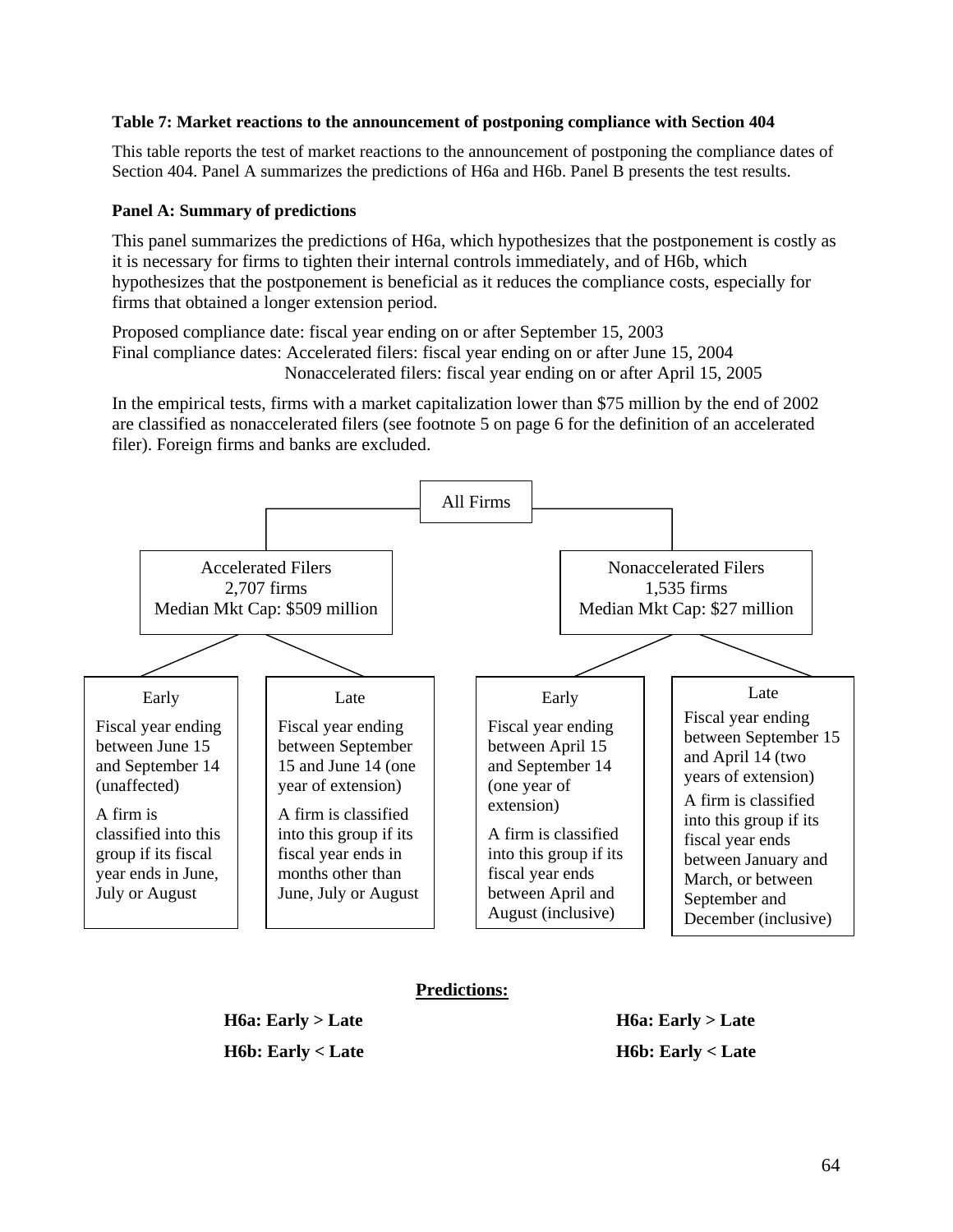## **Panel B: Regression results**

This panel reports the estimation results of the regression that examines the cross-sectional variation in market reactions to the announcement of postponing compliance with Section 404. Foreign firms and banks are excluded. The method used to obtain the bootstrapped p-values is similar to the one described in footnote 25 on page 29. Variable definitions can be found in Appendix 4.

| $CAR_i = a_0 + a_1 \text{Non\_Acc}_i + a_2 \text{ Late\_Non}_i + a_3 \text{ Late\_Acc}_i + a_4 \text{MTB}_i + a_5 \text{ Size}_i + e_i$ | (3) |
|-----------------------------------------------------------------------------------------------------------------------------------------|-----|
|-----------------------------------------------------------------------------------------------------------------------------------------|-----|

|             |            |           | $CAR(-1, 1)$ |           |           | $CAR$ $(-3, 1)$ |           | $CAR (-5, 1)$ |            |           |  |
|-------------|------------|-----------|--------------|-----------|-----------|-----------------|-----------|---------------|------------|-----------|--|
|             | Prediction | Estimate  |              | P-value   | Estimate  |                 | P-value   | Estimate      |            | P-value   |  |
|             |            |           | <b>OLS</b>   | Bootstrap |           | <b>OLS</b>      | Bootstrap |               | <b>OLS</b> | Bootstrap |  |
| Intercept   |            | $-0.0002$ | 0.9647       | 0.4950    | $-0.0092$ | 0.0505          | 0.3080    | $-0.0156$     | 0.0059     | 0.1180    |  |
| Non_Acc     | ?          | $-0.0065$ | 0.0844       | 0.2160    | $-0.0069$ | 0.1853          | 0.2320    | $-0.0105$     | 0.0924     | 0.1690    |  |
| Late Non    | $-/+$      | 0.0036    | 0.2774       | 0.2160    | 0.0100    | 0.0257          | 0.0620    | 0.0142        | 0.0088     | 0.0370    |  |
| Late Acc    | $-/+$      | $-0.0020$ | 0.5705       | 0.2240    | 0.0059    | 0.2238          | 0.1950    | 0.0039        | 0.5119     | 0.3760    |  |
| <b>Size</b> | າ          | $-0.0009$ | 0.1377       | 0.3510    | 0.0005    | 0.5430          | 0.4170    | 0.0012        | 0.2534     | 0.2630    |  |
| <b>MTB</b>  | າ          | 0.0003    | 0.2623       | 0.1270    | 0.0004    | 0.3386          | 0.0250    | $-0.0001$     | 0.8532     | 0.6830    |  |